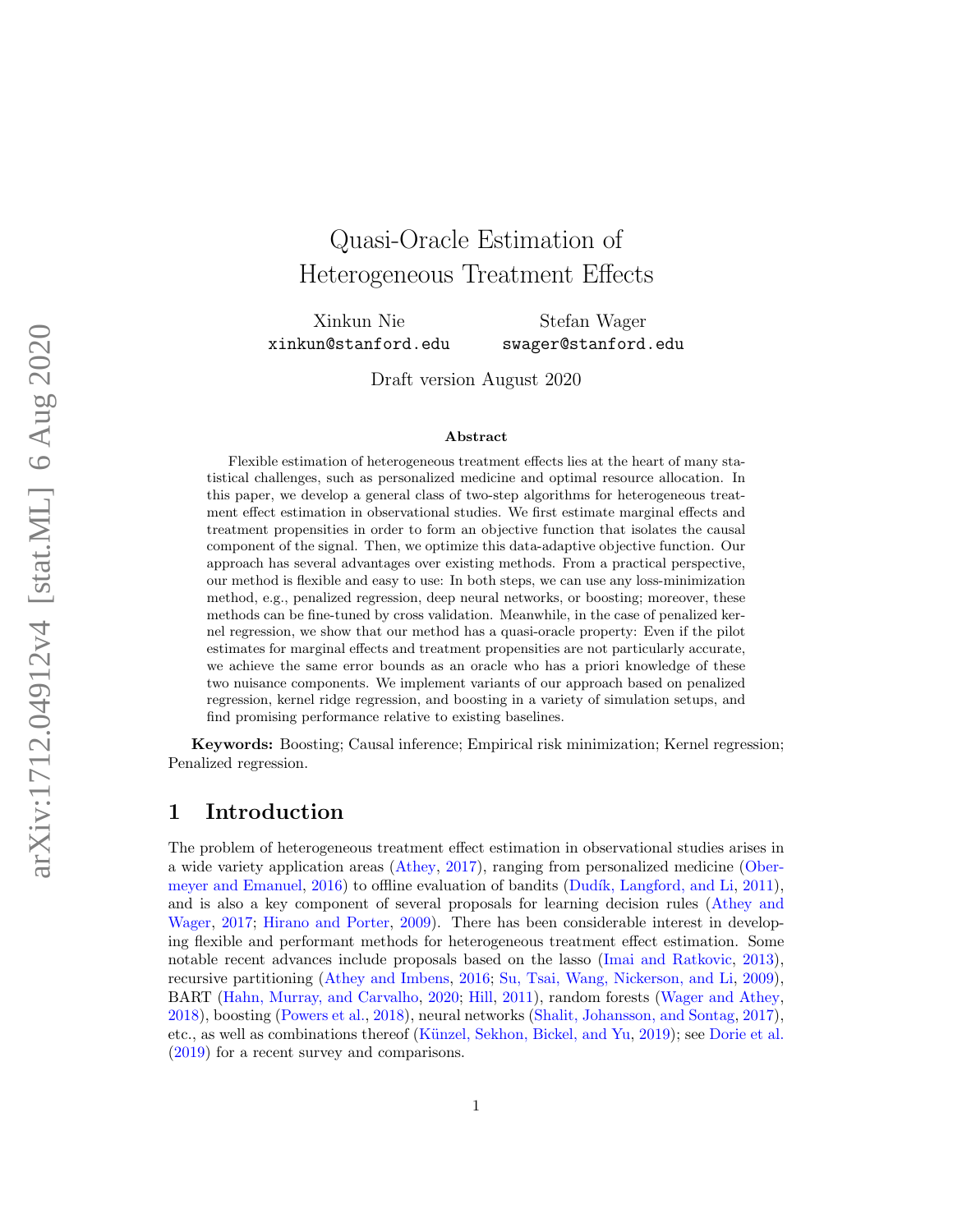However, although this line of work has led to many promising methods, the literature has not yet settled on a comprehensive answer as to how machine learning methods should be adapted for treatment effect estimation in observational studies. The process of developing causal variants of machine learning methods is in practice a labor intensive process, effectively requiring the involvement of specialized researchers. Moreover, with some exceptions, the above methods are mostly justified via numerical experiments, and come with no formal convergence guarantees or error bounds proving that the methods in fact succeed in isolating causal effects better than a simple non-parametric regression-based approach would.

In this paper, we discuss a new approach to estimating heterogeneous treatment effects that addresses both of these concerns. Our framework allows for fully automatic specification of heterogeneous treatment effect estimators in terms of arbitrary loss minimization procedures. Moreover, we show how the resulting methods can achieve comparable error bounds to oracle methods that know everything about the data-generating distribution except the treatment effects. Conceptually, our approach fits into a research program—outlined by [van der Laan and Dudoit](#page-23-3) [\(2003\)](#page-23-3) and later developed by [Chernozhukov, Chetverikov,](#page-21-6) [Demirer, Duflo, Hansen, Newey, and Robins](#page-21-6) [\(2018\)](#page-21-6), [Luedtke and van der Laan](#page-22-3) [\(2016c\)](#page-22-3) and references therein—whereby we pair ideas on doubly robust estimation with oracle inequalities and cross-validation to develop loss functions that can be used for principled statistical estimation using generic machine learning tools.

### 2 A Loss Function for Treatment Effect Estimation

We formalize our problem in terms of the potential outcomes framework [\(Neyman,](#page-22-4) [1923;](#page-22-4) [Rubin,](#page-22-5) [1974\)](#page-22-5). The analyst has access to n independent and identically distributed examples  $(X_i, Y_i, W_i), i = 1, ..., n$ , where  $X_i \in \mathcal{X}$  denotes per-person features,  $Y_i \in \mathbb{R}$  is the observed outcome, and  $W_i \in \{0, 1\}$  is the treatment assignment. We posit the existence of potential outcomes  ${Y_i(0), Y_i(1)}$  corresponding to the outcome we would have observed given the treatment assignment  $W_i = 0$  or 1 respectively, such that  $Y_i = Y_i(W_i)$ , and seek to estimate the conditional average treatment effect (CATE) function  $\tau^*(x) = E\{Y(1) - Y(0) | X = x\}.$ In order to identify  $\tau^*(x)$ , we assume unconfoundedness, i.e., the treatment assignment is randomized once we control for the features  $X_i$  [\(Rosenbaum and Rubin,](#page-22-6) [1983\)](#page-22-6).

<span id="page-1-1"></span>**Assumption 1.** The treatment assignment  $W_i$  is unconfounded,  $\{Y_i(0), Y_i(1)\} \perp W_i | X_i$ .

We write the treatment propensity as  $e^*(x) = \text{pr}(W = 1 | X = x)$  and the conditional response surfaces as  $\mu_{(w)}^*(x) = E\{Y(w) | X = x\}$  for  $w \in \{0, 1\}$ ; throughout this paper, we use ∗-superscripts to denote unknown population quantities. Then, under unconfoundedness,

$$
E\{\varepsilon_i(W_i) \mid X_i, W_i\} = 0, \text{ where } \varepsilon_i(w) := Y_i(w) - \{\mu^*_{(0)}(X_i) + w\tau^*(X_i)\}.
$$

Given this setup, it is helpful to re-write the CATE function  $\tau^*(x)$  in terms of the conditional mean outcome  $m^*(x) = E(Y | X = x) = \mu^*_{(0)}(X_i) + e^*(X_i) \tau^*(X_i)$  as follows, with the shorthand  $\varepsilon_i := \varepsilon_i(W_i)$ ,

<span id="page-1-0"></span>
$$
Y_i - m^*(X_i) = \{W_i - e^*(X_i)\} \tau^*(X_i) + \varepsilon_i.
$$
\n(1)

This decomposition was originally used by [Robinson](#page-22-7) [\(1988\)](#page-22-7) to estimate parametric components in partially linear models, and has received considerable attention in recent years.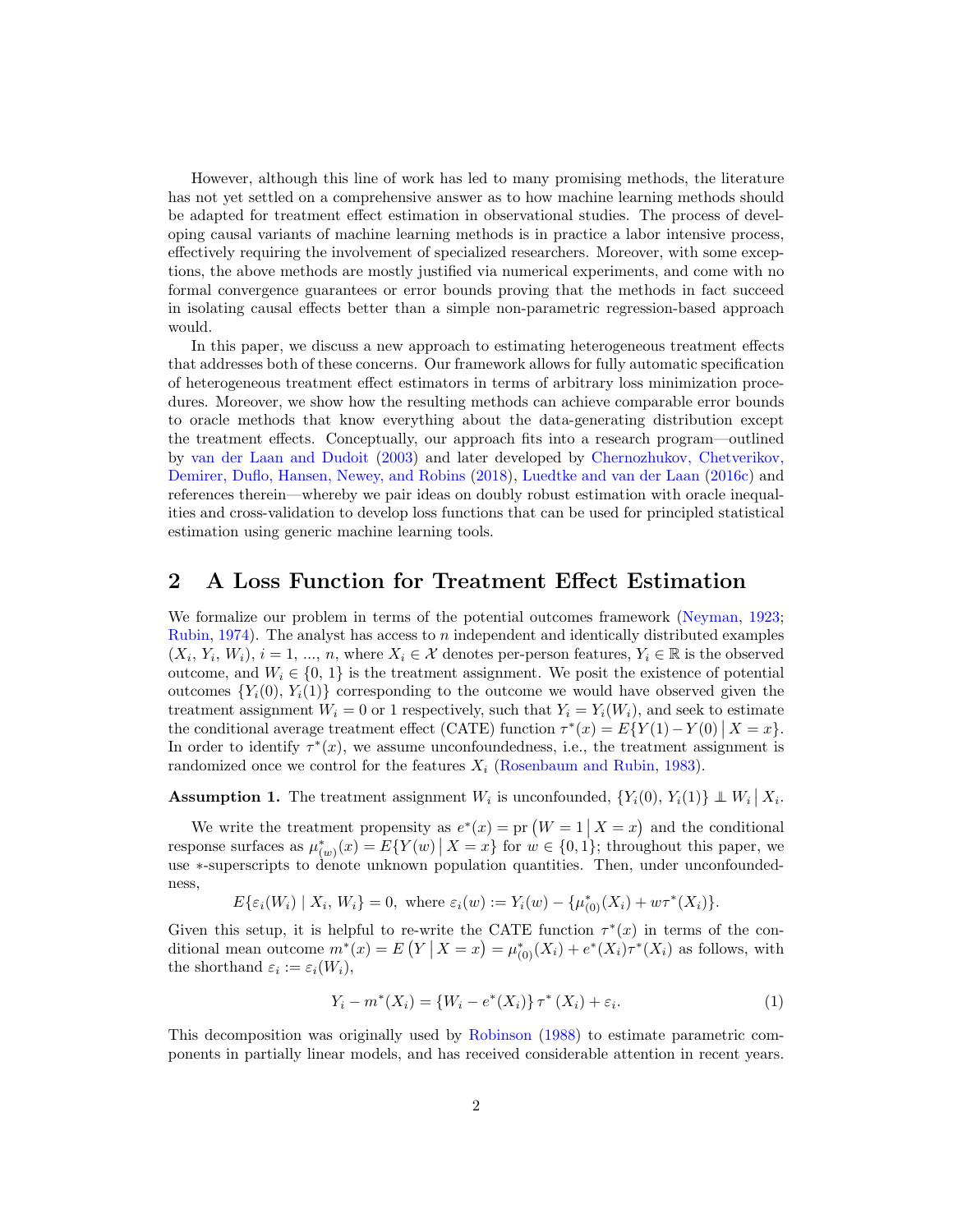[Athey, Tibshirani, and Wager](#page-21-7) [\(2019\)](#page-21-7) rely on it to grow a causal forest that is robust to confounding, [Robins](#page-22-8) [\(2004\)](#page-22-8) builds on it in developing G-estimation for sequential trials, and [Chernozhukov et al.](#page-21-6) [\(2018\)](#page-21-6) present it as a leading example on how machine learning methods can be put to good use in estimating nuisance components for semiparametric inference. All these results, however, consider estimating parametric models for  $\tau(\cdot)$  or, in the case of [Athey et al.](#page-21-7) [\(2019\)](#page-21-7), local parametric modeling.

The goal of this paper is to study how we can use the Robinson's transfomation [\(1\)](#page-1-0) for flexible treatment effect estimation that builds on modern machine learning approaches such as boosting or deep learning. Our main result is that we can use this representation to construct a loss function that captures heterogeneous treatment effects, and that we can then accurately estimate treatment effects—both in terms of empirical performance and asymptotic guarantees—by finding regularized minimizers of this loss function.

As motivation for our approach, note that [\(1\)](#page-1-0) can equivalently be expressed as [\(Robins,](#page-22-8) [2004\)](#page-22-8)

<span id="page-2-1"></span>
$$
\tau^*(\cdot) = \operatorname{argmin}_{\tau} \left\{ E\left( \left[ \{ Y_i - m^*(X_i) \} - \{ W_i - e^*(X_i) \} \, \tau(X_i) \right]^2 \right) \right\},\tag{2}
$$

and so an oracle who knew both the functions  $m^*(x)$  and  $e^*(x)$  a priori could estimate the heterogeneous treatment effect function  $\tau^*(\cdot)$  by empirical loss minimization,

<span id="page-2-0"></span>
$$
\tilde{\tau}(\cdot) = \operatorname{argmin}_{\tau} \left( \frac{1}{n} \sum_{i=1}^{n} \left[ \{ Y_i - m^*(X_i) \} - \{ W_i - e^*(X_i) \} \tau(X_i) \right]^2 + \Lambda_n \{ \tau(\cdot) \} \right), \quad (3)
$$

where the term  $\Lambda_n(\tau(\cdot))$  is interpreted as a regularizer on the complexity of the  $\tau(\cdot)$  function. This regularization could be explicit as in penalized regression, or implicit, e.g., as provided by a carefully designed deep neural network. The difficulty, however, is that in practice we never know the weighted main effect function  $m^*(x)$  and usually don't know the treatment propensities  $e^*(x)$  either, and so the estimator [\(3\)](#page-2-0) is not feasible.

Given these preliminaries, we here study the following class of two-step estimators using cross-fitting [\(Chernozhukov et al.,](#page-21-6) [2018;](#page-21-6) [Schick,](#page-23-4) [1986\)](#page-23-4) motivated by the above oracle procedure:

Step 1. Divide up the data into Q (typically set to 5 or 10) evenly sized folds. Let  $q(\cdot)$  be a mapping from the  $i = 1, \ldots, n$  sample indices to Q evenly sized data folds, and fit  $\hat{m}$  and  $\hat{e}$ with cross-fitting over the Q folds via methods tuned for optimal predictive accuracy, then Step 2. Estimate treatment effects via a plug-in version of [\(3\)](#page-2-0), where  $\hat{e}^{(-q(i))}(X_i)$ , etc., denote predictions made without using the data fold the i-th training example belongs to,

<span id="page-2-2"></span>
$$
\hat{\tau}(\cdot) = \operatorname{argmin}_{\tau} \left[ \hat{L}_n \{ \tau(\cdot) \} + \Lambda_n \{ \tau(\cdot) \} \right],
$$
\n
$$
\hat{L}_n \{ \tau(\cdot) \} = \frac{1}{n} \sum_{i=1}^n \left[ \{ Y_i - \hat{m}^{(-q(i))}(X_i) \} - \{ W_i - \hat{e}^{(-q(i))}(X_i) \} \, \tau(X_i) \right]^2.
$$
\n
$$
(4)
$$

In other words, the first step learns an approximation for the oracle objective, and the second step optimizes it. We refer to this approach as the R-learner in recognition of the work of [Robinson](#page-22-7) [\(1988\)](#page-22-7) and to emphasize the role of residualization. We will also refer to the squared loss  $L_n\{\tau(\cdot)\}\)$  as the R-loss.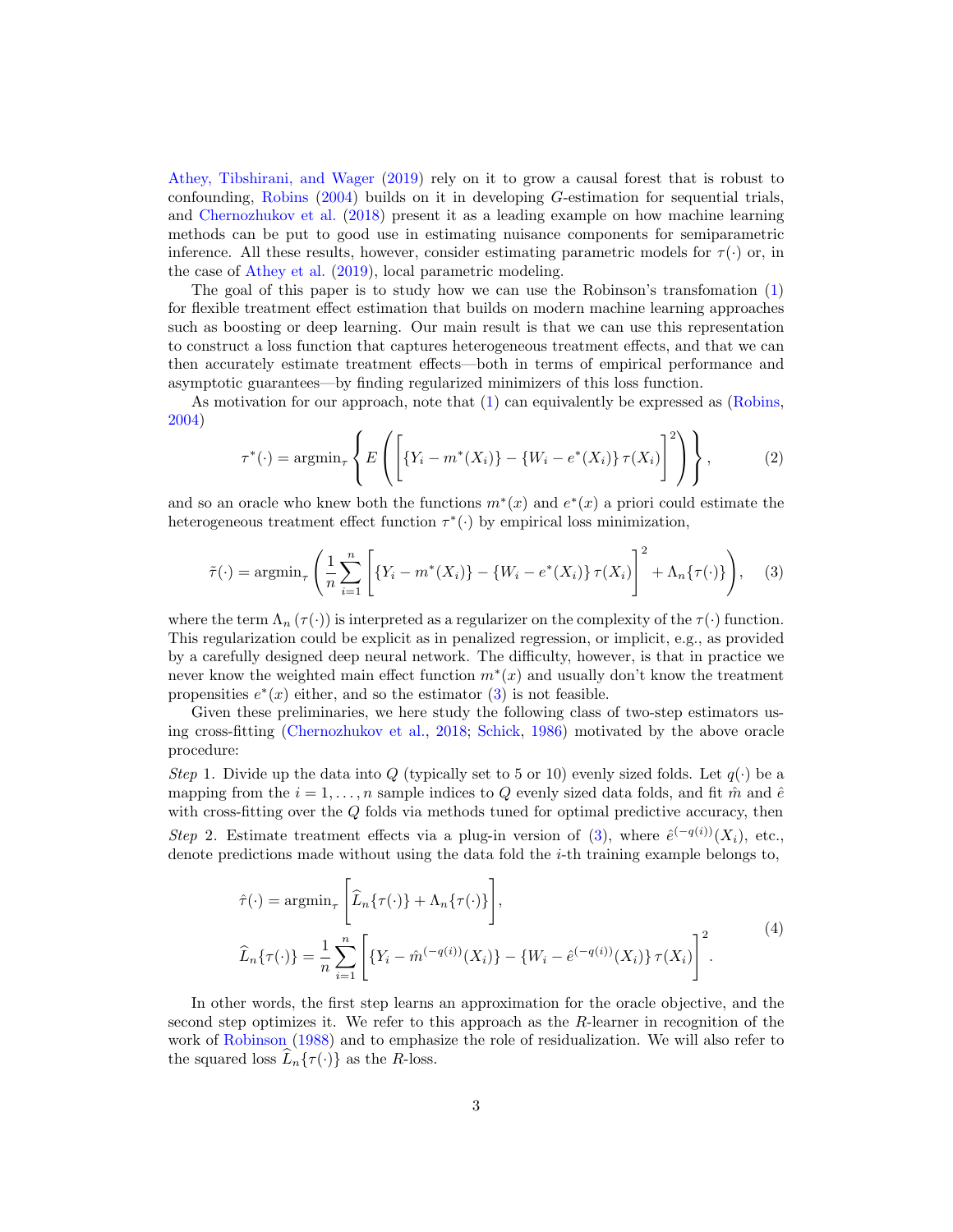This paper makes the following contributions. First, we implement variants of our method based on penalized regression, kernel ridge regression, and boosting. In each case, we find that the R-learner exhibits promising performance relative to existing proposals. Second, we prove that—in the case of penalized kernel regression—error bounds for the feasible estimator for  $\hat{\tau}(\cdot)$  asymptotically match the best available bounds for the oracle method  $\tilde{\tau}(\cdot)$ . The main point here is that, heuristically, the rate of convergence of  $\hat{\tau}(\cdot)$ depends only on the functional complexity of  $\tau^*(\cdot)$ , and not on the functional complexity of  $m^*(.)$  and  $e^*(.)$ . More formally, provided we estimate  $m^*(.)$  and  $e^*(.)$  at  $o(n^{-1/4})$  rates in root-mean squared error, we show that we can achieve considerably faster rates of convergence for  $\hat{\tau}(\cdot)$ —and these rates only depend on the complexity of  $\tau^*(\cdot)$ . We note that the oracle version [\(2\)](#page-2-1) of our loss function is a member of a class of loss functions for heterogeneous treatment effect estimation considered in [Luedtke and van der Laan](#page-22-3) [\(2016c\)](#page-22-3), and that results in that paper immediately imply large-sample consistency of the minimizer of this oracle loss. Our contribution is the result on rates—specifically, that the estimation error in nuisance components does not affect our excess loss bounds for  $\hat{\tau}(\cdot)$ .

The R-learning approach has several practical advantages over existing, more ad hoc proposals. Any good heterogeneous treatment effect estimator needs to achieve two goals: First, it needs to eliminate spurious effects by controlling for correlations between  $e^*(X)$ and  $m^*(X)$ , and then it needs to accurately express  $\tau^*(\cdot)$ . Most existing machine learning approaches to treatment effect estimation seek to provide an algorithm that accomplishes both tasks at once (see, e.g., [Powers et al.,](#page-22-1) [2018;](#page-22-1) [Shalit et al.,](#page-23-2) [2017;](#page-23-2) [Wager and Athey,](#page-23-1) [2018\)](#page-23-1). In contrast, the R-learner cleanly separates these two tasks: We eliminate spurious correlations via the structure of the loss function  $L_n$ , while we can induce a representation for  $\hat{\tau}(\cdot)$  by choosing the method by which we optimize [\(4\)](#page-2-2).

This separation of tasks allows for considerable algorithmic flexibility: Optimizing [\(4\)](#page-2-2) is an empirical minimization problem, and so can be efficiently solved via off-the-shelf software such as glmnet for high-dimensional regression [\(Friedman, Hastie, and Tibshirani,](#page-21-8) [2010\)](#page-21-8), XGboost for boosting [\(Chen and Guestrin,](#page-21-9) [2016\)](#page-21-9), or TensorFlow for deep learning [\(Abadi](#page-20-3) [et al.,](#page-20-3) [2016\)](#page-20-3). Furthermore, we can tune any of these methods by cross validating on the loss  $L_n$ , which avoids the use of more sophisticated model-assisted cross-validation procedures as developed in [Athey and Imbens](#page-20-2) [\(2016\)](#page-20-2) or [Powers et al.](#page-22-1) [\(2018\)](#page-22-1). Relatedly, the machine learning method used to optimize [\(4\)](#page-2-2) only needs to find a generalizable minimizer of  $L_n$ rather than to also control for spurious correlations, and thus we can confidently use blackbox methods without auditing their internal state to check that they properly control for confounding. Instead, we only need to verify that they in fact find good minimizers of  $L_n$ on holdout data.

### <span id="page-3-0"></span>3 Related Work

Under unconfoundedness (Assumption [1\)](#page-1-1), the CATE function can be written as  $\tau^*(x)$  =  $\mu_{(1)}^{*}(x) - \mu_{(0)}^{*}(x)$ , with  $\mu_{(w)}^{*}(x) = E(Y | X = x, W = w)$ . As a consequence of this representation, it may be tempting to first estimate  $\hat{\mu}_{(w)}(x)$  on the treated and control samples separately, and then set  $\hat{\tau}(x) = \hat{\mu}_{(1)}(x) - \hat{\mu}_{(0)}(x)$ . This approach, however, is often not robust: Because  $\hat{\mu}_{(1)}(x)$  and  $\hat{\mu}_{(0)}(x)$  are not trained together, their difference may be unstable. As an example, consider fitting the lasso [\(Tibshirani,](#page-23-5) [1996\)](#page-23-5) to estimate  $\hat{\mu}_{(1)}(x)$  and  $\hat{\mu}_{(0)}(x)$ in the following high-dimensional linear model,  $Y_i(w) = X_i^{\dagger} \beta_{(w)}^* + \varepsilon_i(w)$  with  $X_i, \beta_{(w)}^* \in \mathbb{R}^d$ , and  $E\left(\varepsilon_i(w) \mid X_i\right) = 0$ . A naive approach would fit two separate lassos to the treated and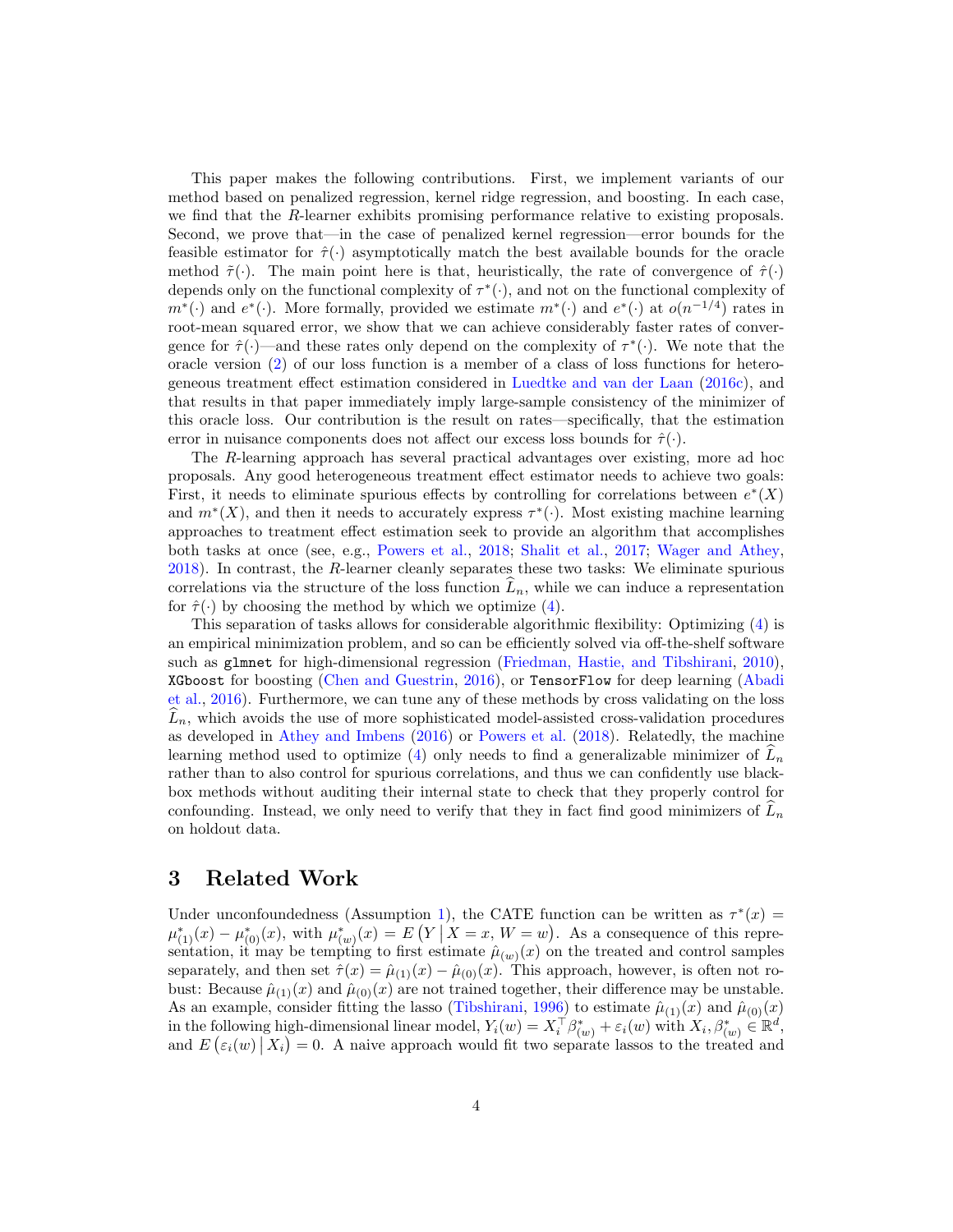control samples,

<span id="page-4-0"></span>
$$
\hat{\beta}_{(w)} = \operatorname{argmin}_{\beta_{(w)}} \left\{ \sum_{\{i: W_i = w\}} \left( Y_i - X_i^{\top} \beta_{(w)} \right)^2 + \lambda_{(w)} \left\| \beta_{(w)} \right\|_1 \right\},\tag{5}
$$

and then use it to deduce a treatment effect function,  $\hat{\tau}(x) = x^{\top}(\hat{\beta}_{(1)} - \hat{\beta}_{(0)})$ . However, the fact that both  $\hat{\beta}_{(0)}$  and  $\hat{\beta}_{(1)}$  are regularized towards 0 separately may inadvertently regularize the treatment effect estimate  $\hat{\beta}_{(1)} - \hat{\beta}_{(0)}$  away from 0, even when  $\tau^*(x) = 0$  everywhere. This problem is especially acute when the treated and control samples are of different sizes; see Künzel, Sekhon, Bickel, and Yu [\(2019\)](#page-22-2) for some striking examples.

The recent literature on heterogeneous treatment effect estimation has proposed several ideas on how to avoid such regularization bias. Some recent papers have proposed structural changes to various machine learning methods aimed at focusing on accurate estimation of  $\tau(\cdot)$  [\(Athey and Imbens,](#page-20-2) [2016;](#page-20-2) [Hahn et al.,](#page-21-3) [2020;](#page-21-3) [Imai and Ratkovic,](#page-21-2) [2013;](#page-21-2) [Powers et al.,](#page-22-1) [2018;](#page-22-1) [Shalit et al.,](#page-23-2) [2017;](#page-23-2) [Su et al.,](#page-23-0) [2009;](#page-23-0) [Wager and Athey,](#page-23-1) [2018\)](#page-23-1). For example, with the lasso, [Imai and Ratkovic](#page-21-2) [\(2013\)](#page-21-2) advocate replacing [\(5\)](#page-4-0) with a single lasso as follows,

<span id="page-4-1"></span>
$$
\left(\hat{b}, \hat{\delta}\right) = \operatorname{argmin}_{b, \delta} \left[ \sum_{i=1}^{n} \left\{ Y_i - X_i^{\top} b + (W_i - 0.5) X_i^{\top} \delta \right\}^2 + \lambda_b \left\| b \right\|_1 + \lambda_{\delta} \left\| \delta \right\|_1 \right], \quad (6)
$$

where then  $\hat{\tau}(x) = x^{\top} \hat{\delta}$ . This approach always correctly regularizes towards a sparse  $\delta$ vector for treatment heterogeneity. The other approaches cited above present variants and improvements of similar ideas in the context of more sophisticated machine learning methods; see, for example, Figure 1 of [Shalit, Johansson, and Sontag](#page-23-2) [\(2017\)](#page-23-2) for a neural network architecture designed to highlight treatment effect heterogeneity without being affected by confounders.

Here, instead of trying to modify the algorithms underlying different machine learning tools to improve their performance as treatment effect estimators, we focus on modifying the loss function used to training generic machine learning methods. In doing so, we build on the research program developed in [van der Laan and Dudoit](#page-23-3) [\(2003\)](#page-23-3), [van der Laan and Rubin](#page-23-6) [\(2006\)](#page-23-6) and [van der Laan, Polley, and Hubbard](#page-23-7) [\(2007\)](#page-23-7), and later fleshed out for the context of individualized treatment rules by [Luedtke and van der Laan](#page-22-9) [\(2016a,](#page-22-9)[b,](#page-22-10)[c\)](#page-22-3). In an early technical report, [van der Laan and Dudoit](#page-23-3) [\(2003\)](#page-23-3) discuss choosing the best among a potentially growing set of generic statistical rules by cross-validating on a doubly robust objective. In the case without nuisance components, an  $\varepsilon$ -net version of this procedure was shown to have good asymptotic properties [\(van der Laan and Dudoit,](#page-23-3) [2003;](#page-23-3) [van der Laan, Dudoit,](#page-23-8) [and van der Vaart,](#page-23-8) [2006\)](#page-23-8). Meanwhile, [Luedtke and van der Laan](#page-22-3) [\(2016c\)](#page-22-3) discuss a class of valid objectives for learning either individualized treatment rules or heterogeneous treatment effects—the oracle version [\(2\)](#page-2-1) of our loss function fits within this class—and discuss properties of model averaging and cross-validation with these objectives. Our contributions with respect to this line of work include using the  $R$ -loss for treatment effect estimation via generic machine learning and developing strong excess loss bounds  $\hat{\tau}(\cdot)$  that hold for a computationally tractable and widely used approach to non-parametric estimation, namely penalized regression over a reproducing kernel Hilbert space.

Another closely related trend in the literature has focused on meta-learning approaches that are not closely tied to any specific machine learning method. Künzel, Sekhon, Bickel, [and Yu](#page-22-2) [\(2019\)](#page-22-2) proposed two approaches to heterogeneous treatment effect estimation via generic machine learning methods. One, called the X-learner, first estimates  $\hat{\mu}_{(w)}(x)$  via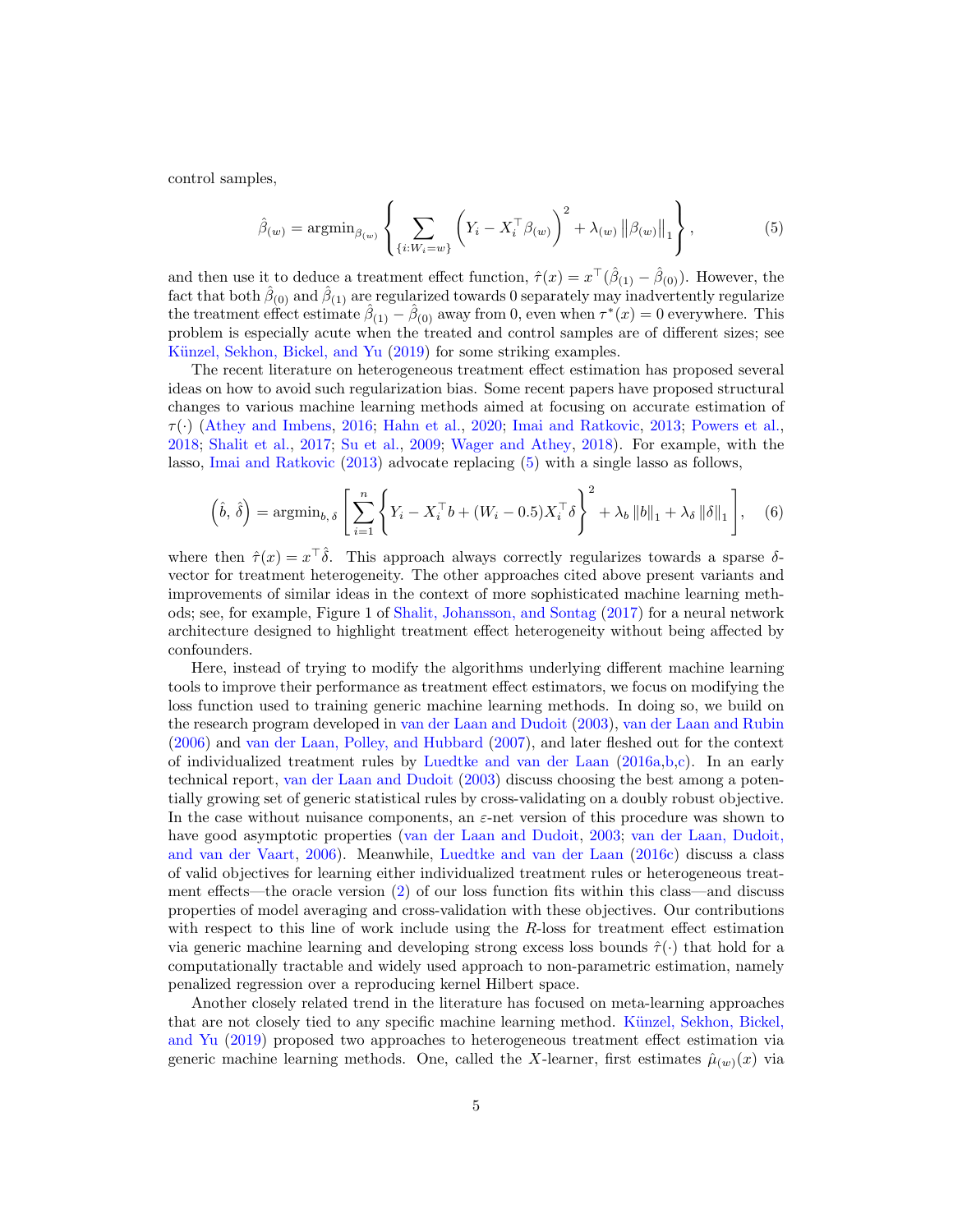appropriate non-parametric regression methods. Then, on the treated observations, it defines pseudo-effects  $D_i = Y_i - \tilde{\mu}_{(0)}^{(-i)}(X_i)$ , and uses them to fit  $\hat{\tau}_{(1)}(X_i)$  via a non-parametric regression. Another estimator  $\hat{\tau}_{(0)}(X_i)$  is obtained analogously, and the two treatment effect estimators are aggregated as

<span id="page-5-0"></span>
$$
\hat{\tau}(x) = \{1 - \hat{e}(x)\}\,\hat{\tau}_{(1)}(x) + \hat{e}(x)\hat{\tau}_{(0)}(x). \tag{7}
$$

Another method, called the U-learner, starts by noticing that

$$
E(U_i | X_i = x) = \tau(x), \ \ U_i = \frac{Y_i - m^*(X_i)}{W_i - e^*(X_i)},
$$

and then fitting  $U_i$  on  $X_i$  using any off-the-shelf method. Relatedly, [Athey and Im](#page-20-2)[bens](#page-20-2) [\(2016\)](#page-20-2) and [Tian, Alizadeh, Gentles, and Tibshirani](#page-23-9) [\(2014\)](#page-23-9) develop methods for heterogeneous treatment effect estimation based on weighting the outcomes or the covariates with the propensity score; for example, we can estimate  $\tau^*(\cdot)$  by regressing  $Y_i\{W_i$  $e^*(X_i)$   $\neq$   $\{e^*(X_i)(1-e^*(X_i))\}$  on  $X_i$ . In our experiments, we compare our method at length to those of Künzel et al.  $(2019)$ . Again, relative to this line of work, our main contribution is our method, the R-learner, which provides meaningful improvements over baselines in a variety of settings, and our analysis, which provides a quasi-oracle error bound for the conditional average treatment effect function, i.e., where the error of  $\hat{\tau}$  may decay faster than that of  $\hat{e}$  or  $\hat{m}$ .

The closest result to us in this line of work is from [Zhao, Small, and Ertefaie](#page-24-0) [\(2017\)](#page-24-0), who combine Robinson's transformation with the lasso to provide valid post-selection inference on effect modification in the high-dimensional linear model. To our knowledge, our paper is the first to use Robinson's transformation to motivate a loss function that is used in a general machine learning context.

Our formal results draw from the literature on semiparametric efficiency and constructions of orthogonal moments including [Robinson](#page-22-7) [\(1988\)](#page-22-7) and, more broadly, [Belloni, Cher-](#page-21-10)nozhukov, Fernández-Val, and Hansen [\(2017\)](#page-21-10), [Bickel, Klaassen, Bickel, Ritov, Klaassen,](#page-21-11) [Wellner, and Ritov](#page-21-11) [\(1993\)](#page-21-11), [Chernozhukov, Chetverikov, Demirer, Duflo, Hansen, Newey,](#page-21-6) [and Robins](#page-21-6) [\(2018\)](#page-21-6), [Newey](#page-22-11) [\(1994\)](#page-22-11), [Robins](#page-22-8) [\(2004\)](#page-22-8), [Robins and Rotnitzky](#page-22-12) [\(1995\)](#page-22-12), [Robins,](#page-22-13) [Li, Mukherjee, Tchetgen Tchetgen, and van der Vaart](#page-22-13) [\(2017\)](#page-22-13), [Tsiatis](#page-23-10) [\(2007\)](#page-23-10), [van der Laan](#page-23-11) Li, Mukherjee, Tchetgen Tchetgen, and van der vaart (2017), Tslatis (2007), van der Laan<br>[and Rose](#page-23-11) [\(2011\)](#page-23-11), etc., that aim at  $\sqrt{n}$ -rate estimation of a target parameter in the presand Rose (2011), etc., that all at  $\sqrt{n}$ -rate estimation of a target parameter in the presence of nuisance components that cannot be estimated at a  $\sqrt{n}$  rate. Algorithmically, our approach has a close connection to targeted maximum likelihood estimation [\(Scharfstein,](#page-23-12) [Rotnitzky, and Robins,](#page-23-12) [1999;](#page-23-12) [van der Laan and Rubin,](#page-23-6) [2006\)](#page-23-6), which starts by estimating nuisance components non-parametrically, and then uses these first stage estimates to define a likelihood function that is optimized in a second step. We also note that using held-out prediction for nuisance components, also known as cross-fitting, is an increasingly popular approach for making machine learning methods usable in classical semiparametrics [\(Athey](#page-20-1) [and Wager,](#page-20-1) [2017;](#page-20-1) [Chernozhukov et al.,](#page-21-6) [2018;](#page-21-6) [Schick,](#page-23-4) [1986;](#page-23-4) [van der Laan and Rose,](#page-23-11) [2011;](#page-23-11) [Wager et al.,](#page-23-13) [2016\)](#page-23-13).

The main difference between this literature and our results is that existing results typically focus on estimating a single (or low-dimensional) target parameter, whereas we seek to estimate an object  $\tau^*(\cdot)$  that may also be quite complicated itself. Another research direction that also uses ideas from semiparametrics to estimate complex objects is centered on estimating optimal treatment allocation rules [\(Athey and Wager,](#page-20-1) [2017;](#page-20-1) Dudík, Langford, [and Li,](#page-21-0) [2011;](#page-21-0) [Laber and Zhao,](#page-22-14) [2015;](#page-22-14) [Luedtke and van der Laan,](#page-22-3) [2016c;](#page-22-3) [Zhang, Tsiatis, Da](#page-24-1)[vidian, Zhang, and Laber,](#page-24-1) [2012\)](#page-24-1). This problem is closely related to, but subtly different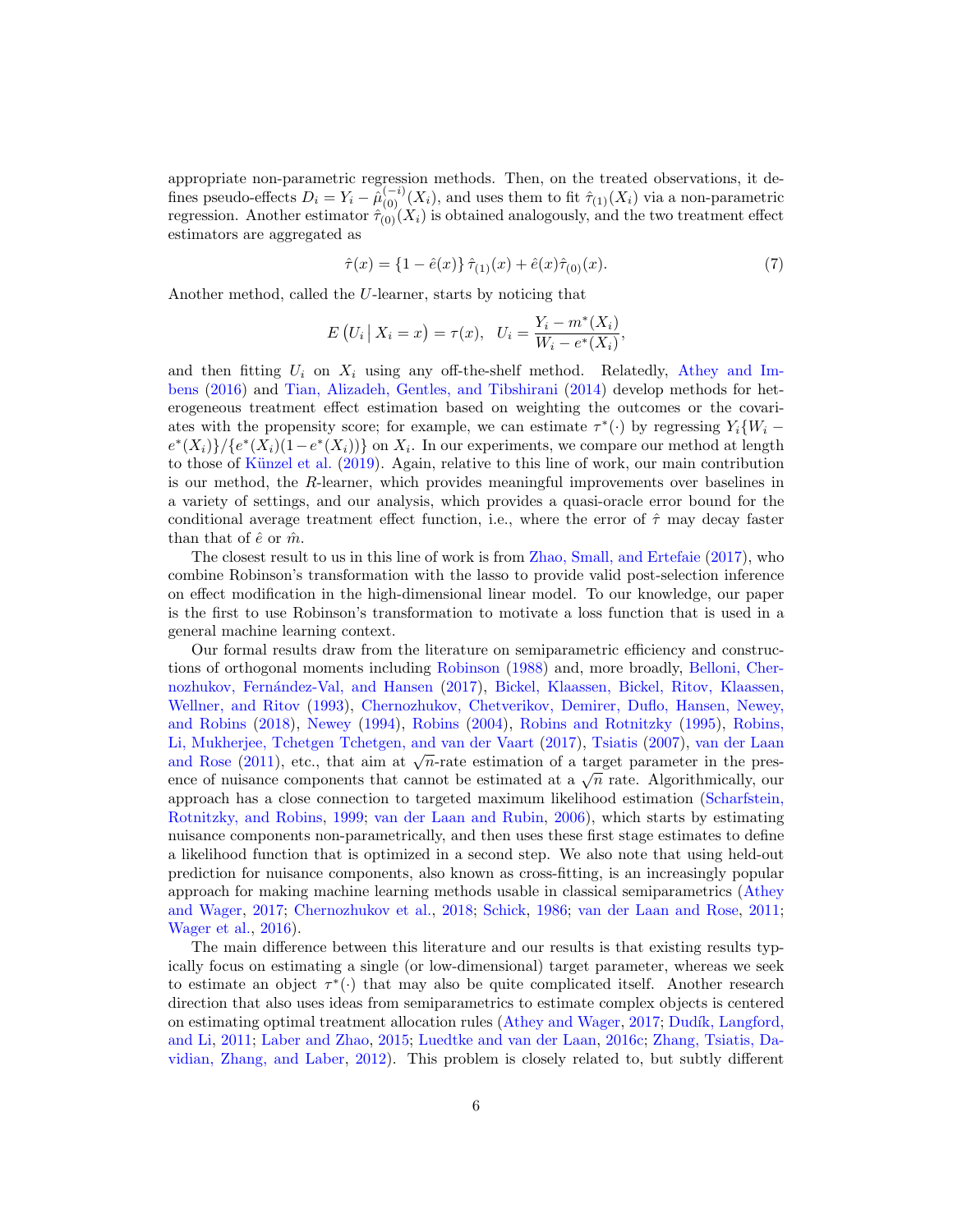<span id="page-6-1"></span>

Figure 1: The left panel shows the distribution of the conditional average treatment effect (CATE) function  $\tau(X_i)$  on the test set. The right panel compares the true  $\tau(X_i)$  to estimates  $\hat{\tau}(X_i)$  obtained via the R-learner running the lasso and boosting respectively to minimize the R-loss, again on the test set. As discussed in Section [4.1,](#page-6-0) both of them use nuisance components estimated via boosting.

from the problem of estimating  $\tau^*(\cdot)$  under squared-error loss; see [Kitagawa and Tetenov](#page-22-15) [\(2018\)](#page-22-15).

Finally, we note that all results presented here assume a sampling model where observations are drawn at random from a population, and we define our target estimand  $\tau(\cdot)$  in terms of moments of that population. [Ding, Feller, and Miratrix](#page-21-12) [\(2019\)](#page-21-12) consider heterogeneous treatment effect estimation in a strict randomization inference setting, where we the features and potential outcomes  $\{X_i, Y_i(0), Y_i(1)\}_{i=1}^n$  are taken as fixed and only the treatment  $W_i$  is random [\(Imbens and Rubin,](#page-22-16) [2015\)](#page-22-16); they then show how to estimate the projection of the realized treatment heterogeneity  $Y_i(1) - Y_i(0)$  onto the linear span of the  $X_i$ . It would be interesting to consider whether it is possible to derive useful results on non-parametric (regularized) heterogeneous treatment effect estimation under randomization inference.

### 4 The R-Learner in Action

#### <span id="page-6-0"></span>4.1 Application to a Voting Study

To see how the R-learner works in practice, we consider an example motivated by [Arceneaux,](#page-20-4) [Gerber, and Green](#page-20-4) [\(2006\)](#page-20-4), who studied the effect of paid get-out-the-vote calls on voter turnout. A common difficulty in comparing the accuracy of heterogeneous treatment effect estimators on real data is that we do not have access to the ground truth. From this perspective, a major advantage of this application is that [Arceneaux et al.](#page-20-4) [\(2006\)](#page-20-4) found no effect of get-out-the-vote calls on voter turnout, which suggests that the underlying effect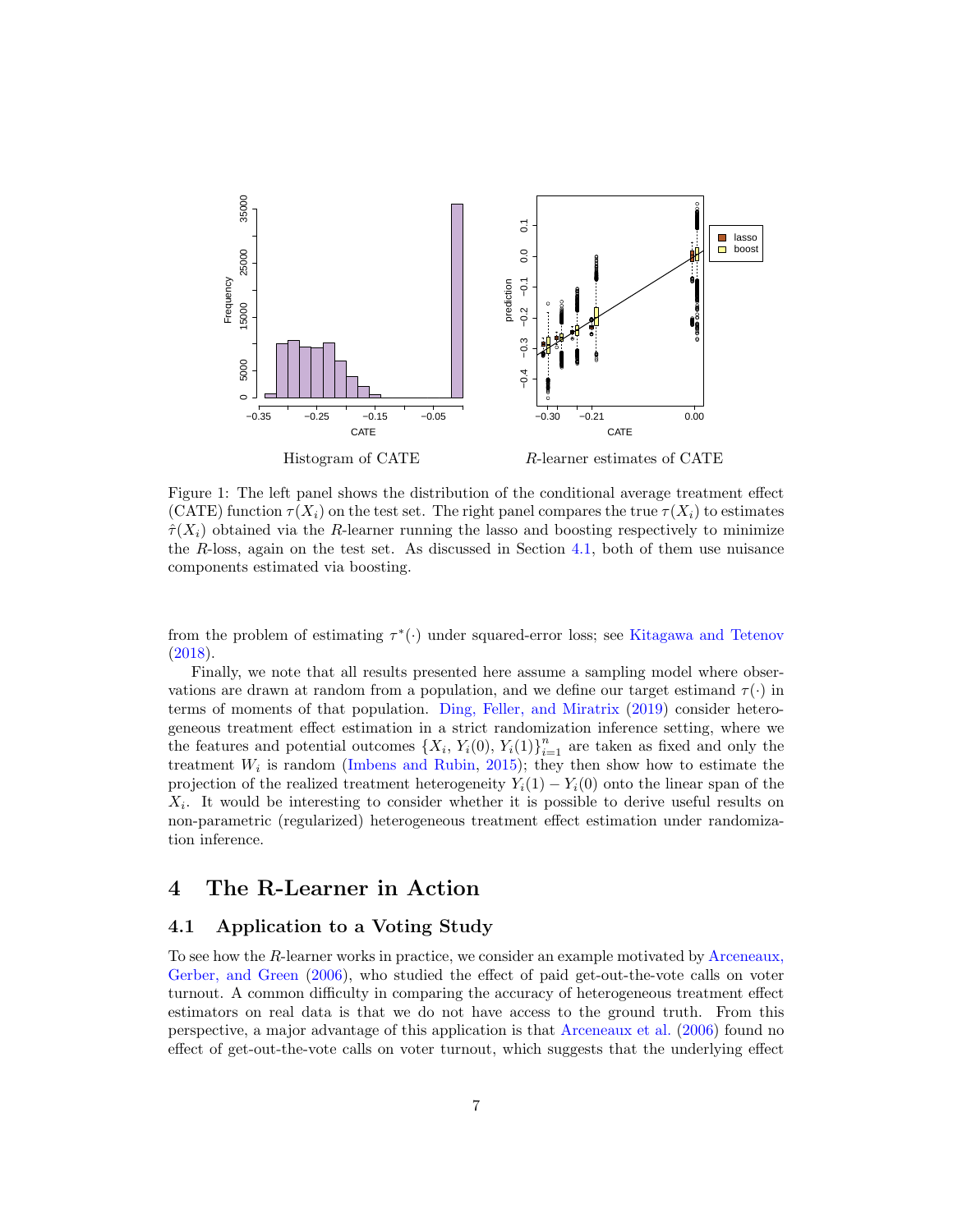is close to nonexistant. We then spike the original dataset with a synthetic treatment effect  $\tau^*(\cdot)$  such as to make the task of estimating heterogeneous treatment effects non-trivial. In other words, both the baseline signal and propensity scores are from real data; however,  $\tau^*(\cdot)$  is chosen by us, and so we can check whether different methods in fact succeed in recovering it.

The design of [Arceneaux et al.](#page-20-4) [\(2006\)](#page-20-4) was randomized separately by state and competitiveness of the election, and accounting for varying treatment propensities is necessary for obtaining correct causal effects: A naive analysis ignoring variable treatment propensities estimates the average effect of a single get-out-the-vote call on turnout as 4%, whereas an appropriate analysis finds with high confidence that any treatment effect must be smaller than 1% in absolute value. Although the randomization probabilities were known to the experimenters, we here hide them from our algorithm, and require it to learn a model  $\hat{e}(\cdot)$ for the treatment propensities. We also note that, in the original data, not all voters assigned to be contacted could in fact answer the phone call, meaning that all effects should be interpreted as intent to treat effects. We focus on  $d = 11$  covariates (including state, county, age, gender, etc.). Both the outcome  $Y$  and the treatment  $W$  are binary. The full sample has 1,895,468 observations, of which 59,264 were assigned treatment. For our analysis, we focused on a subset of 148, 160 samples containing all the treated units and a random subset of the controls; thus, 2/5 of our analysis sample was treated. We further divided this sample into a training set of size 100,000, a test set of size 25,000, and a holdout set with the rest.

As discussed above, for the purpose of this evaluation, we assume that the treatment effect in the original data is 0, and spike in a synthetic treatment effect  $\tau^*(X_i) = -VOTE00_i/(2+i$  $100/\text{AGE}_i$ , where VOTE00<sub>i</sub> indicates whether the *i*-th unit voted in the year 2000, and  $\text{AGE}_i$  is their age. Because the outcomes are binary, we add in the synthetic treatment effect by strategically flipping some outcome labels. Denote the original unflipped outcomes as  $Y_i^*$ . To add in a treatment effect  $\tau^*(\cdot)$ , we first draw Bernoulli random variables  $R_i$ with probability  $|\tau^*(X_i)|$ . Then, if  $R_i = 0$ , we set  $Y_i(0) = Y_i(1) = Y_i^*$ , whereas if  $R_i = 1$ , we set  $\{Y_i(0), Y_i(1)\}\$ to  $(0, 1)$  or  $(1, 0)$  depending on whether  $\tau^*(X_i) > 0$  or  $\tau^*(X_i) < 0$ respectively. Finally, we set  $Y_i = Y_i(W_i)$ . As is typical in causal inference applications, the treatment heterogeneity here is quite subtle, with  $var{\tau^*(X)} = 0.016$ , and so a large sample size is needed in order to reject a null hypothesis of no treatment heterogeneity.

To use the R-learner, we first estimated  $\hat{e}(\cdot)$  and  $\hat{m}(\cdot)$  to form the R-loss function in [\(4\)](#page-2-2). To do so, we fit models for the nuisance components via both boosting and the lasso with tuning parameters selected via cross-validation. Then, we chose the model that minimized cross-validated error. This criterion lead us to pick boosting for both  $\hat{e}(\cdot)$  and  $\hat{m}(\cdot)$ . Another option would have been to combine predictions from the lasso and boosting models, as advocated by [van der Laan, Polley, and Hubbard](#page-23-7) [\(2007\)](#page-23-7).

Next, we optimized the R-loss function. We again tried methods based on both the lasso and boosting. This time, the lasso achieved a slightly lower training set cross-validated R-loss than boosting, namely 0.1816 versus 0.1818. Because treatment effects are so weak and so there is potential to overfit even in cross-validation, we also examined  $R$ -loss on the holdout set. The lasso again came out ahead, and the improvement in  $R$ -loss is stable, 0.1781 versus 0.1783. We thus chose the lasso-based  $\hat{\tau}(\cdot)$  fit as our final model for  $\tau^*(\cdot)$ . As an aside, we note that although the improvement in R-loss is stable, the loss itself is somewhat different between the training and holdout samples. This appears to be due to the term  $n^{-1} \sum_i \{Y_i - \mu^*_{(W_i)}(X_i)\}^2$  induced by irreducible outcome noise. This term is large and noisy in absolute terms; however, it gets canceled out when comparing the accuracy of two models. This phenomenon plays a key role in understanding the behavior of model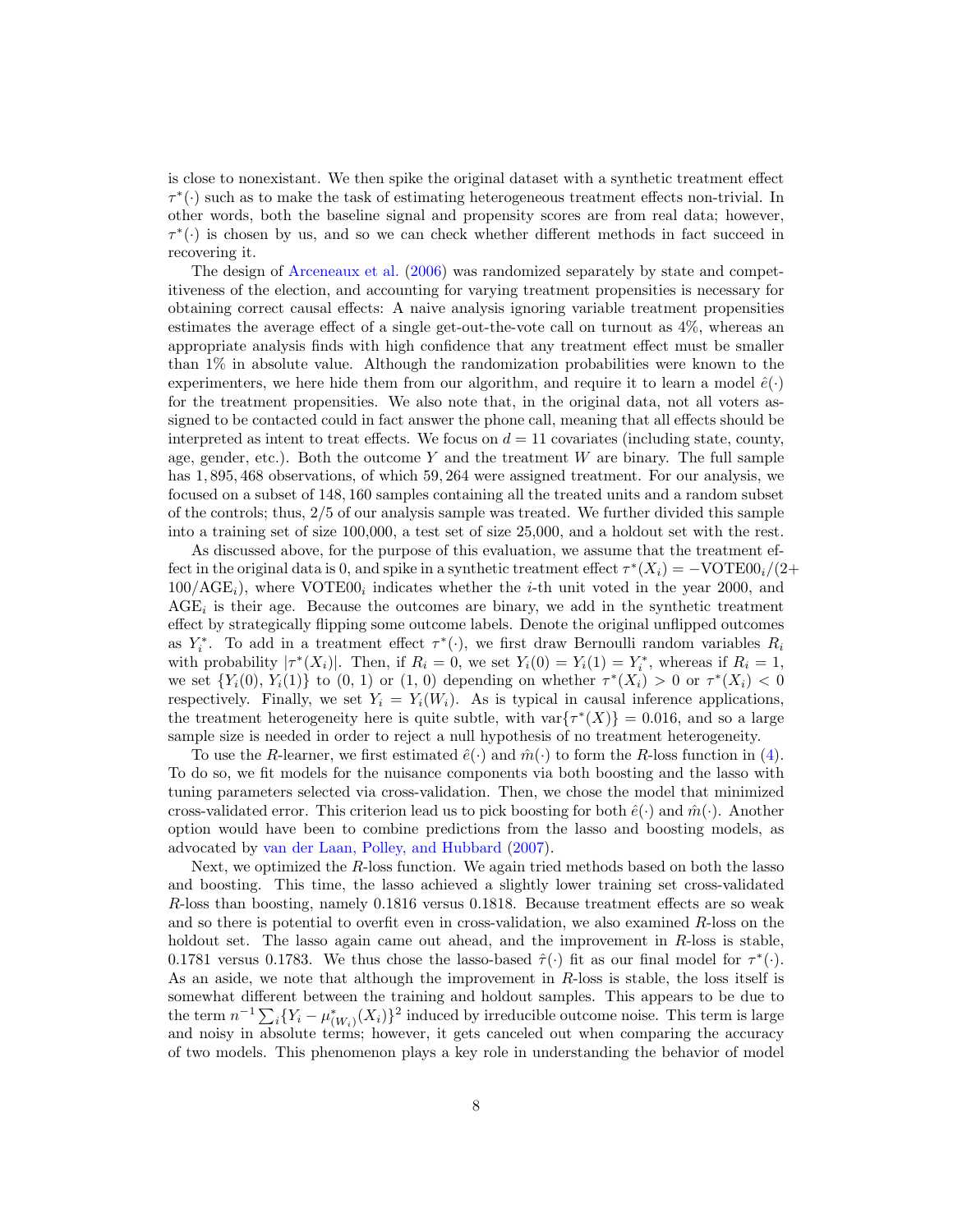<span id="page-8-0"></span>

Figure 2: Root-mean squared error (RMSE) on the data-generating design [\(9\)](#page-9-0), for different noise levels  $\sigma$ . For reference, the RMSE of the optimal constant predictor  $\tau^*(X_i)$  is shown as a dotted line. All results are aggregated over 50 replications.

selection via cross-validation [\(Wager,](#page-23-14) [2020;](#page-23-14) [Yang,](#page-24-2) [2007\)](#page-24-2).

Given the constructed CATE function  $\tau^*(\cdot)$  in our semi-synthetic data generative distribution, we can evaluate the oracle test set mean-squared error,  $1/n_{test} \sum_{\{i \in test\}} {\{\hat{\tau}(X_i) - \tau^*(X_i)\}}^2$ . Here, it is clear that the lasso did substantially better than boosting, achieving a mean-squared error of  $0.47 \times 10^{-3}$  versus  $1.23 \times 10^{-3}$ . The right panel of Figure [1](#page-6-1) compares  $\hat{\tau}(\cdot)$  estimates from minimizing the R-loss using the lasso and boosting respectively. The lasso is somewhat biased, but boosting is noisy, and the bias-variance trade-off favors the lasso in this case. With a larger sample size, we'd expect boosting to achieve lower mean-squared error.

We also compared our approach to both the single lasso approach  $(6)$ , and a popular nonparametric approach to heterogeneous treatment effect estimation via BART [\(Hill,](#page-21-4) [2011\)](#page-21-4), with the estimated propensity score added in as a feature following the recommendation of [Hahn, Murray, and Carvalho](#page-21-3) [\(2020\)](#page-21-3). The single lasso got an oracle test set error of  $0.61 \times 10^{-3}$ , whereas BART got  $4.05 \times 10^{-3}$ . It thus appears that, in this example, there is value in using a non-parametric method for estimating  $\hat{e}(\cdot)$  and  $\hat{m}(\cdot)$ , but then using the simpler lasso for  $\hat{\tau}(\cdot)$ . In contrast, the single lasso approach uses linear modeling everywhere (thus leading to potential model misspecification and confounding), whereas BART uses non-parametric modeling everywhere, which can make it difficult to obtain a stable  $\tau(\cdot)$ fit. Section [6](#page-14-0) has a more comprehensive simulation evaluation of the R-learner relative to several baselines, including the meta-learners of Künzel, Sekhon, Bickel, and Yu [\(2019\)](#page-22-2).

#### 4.2 Model Averaging with the R-Learner

In the previous section, we considered an example application where we were willing to carefully consider the estimation strategies used in each step of the R-learner. In other cases, however, a practitioner may prefer to use some off-the-shelf treatment effect estimators as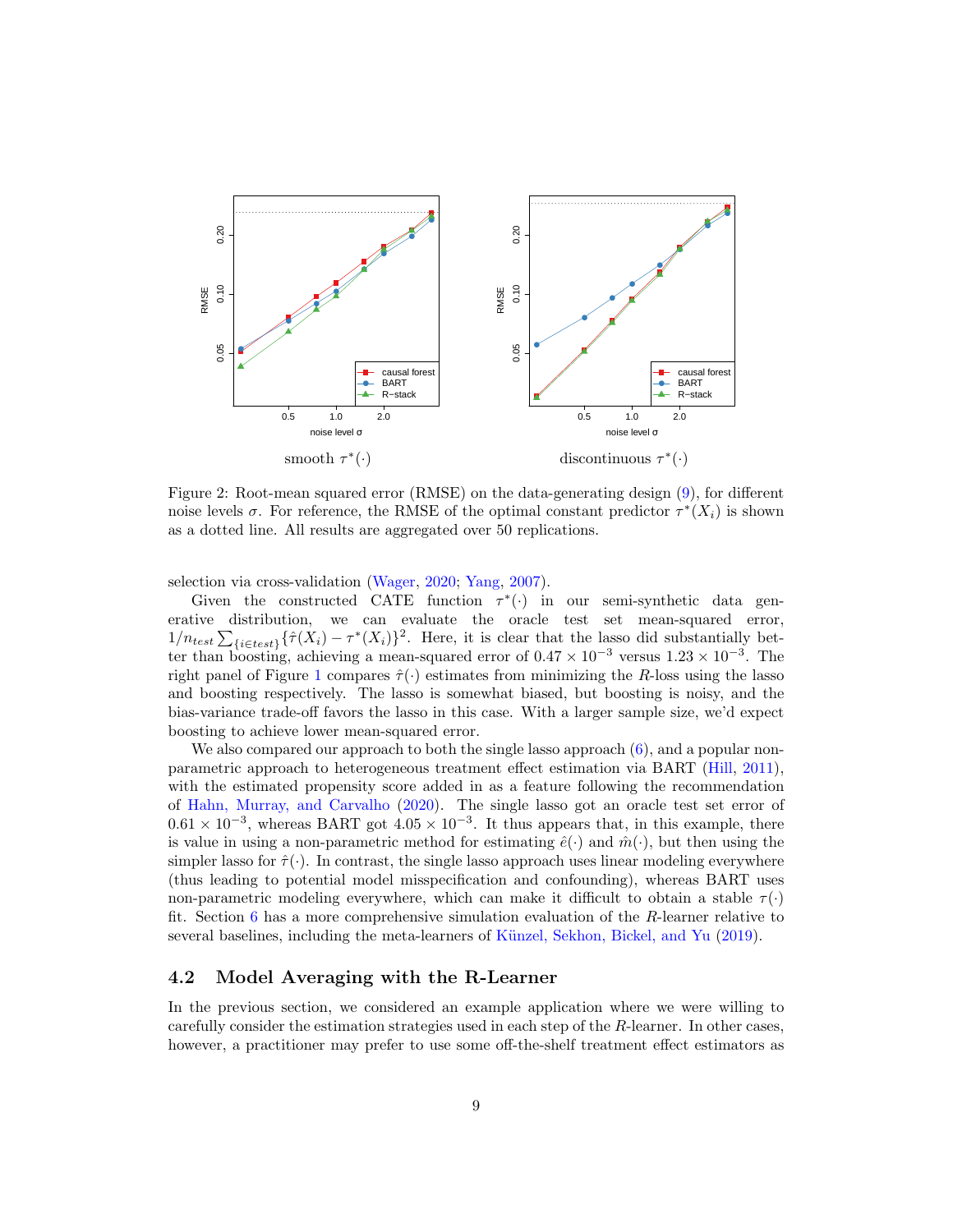the starting point for their analysis. Here, we discuss how to use the  $R$ -learning approach to build a consensus treatment effect estimate via a variant of stacking [\(Breiman,](#page-21-13) [1996;](#page-21-13) [Luedtke](#page-22-3) [and van der Laan,](#page-22-3) [2016c;](#page-22-3) [van der Laan, Polley, and Hubbard,](#page-23-7) [2007;](#page-23-7) [Wolpert,](#page-24-3) [1992\)](#page-24-3).

Suppose we start with  $k = 1, ..., K$  different treatment effect estimators  $\hat{\tau}_k$ , and that we have access to out-of-fold estimates  $\hat{\tau}_k^{(-i)}$  $\int_{k}^{(n-1)} (X_i)$  on our training set. Suppose, moreover, that we have trusted out-of-fold estimates  $\hat{e}^{(-i)}(X_i)$  and  $\hat{m}^{(-i)}(X_i)$  for the propensity score and main effect respectively. Then, we propose building a consensus estimate  $\hat{\tau}(\cdot)$  by taking the best positive linear combination of the  $\hat{\tau}_k(\cdot)$  according to the R-loss:

<span id="page-9-1"></span>
$$
\hat{\tau}(x) = \hat{c} + \sum_{k=1}^{K} \alpha_k \hat{\tau}_k(x), \quad \left(\hat{b}, \hat{c}, \hat{\alpha}\right) = \operatorname{argmin}_{b, c, \alpha} \left\{ \sum_{i=1}^{n} \left[ \left\{ Y_i - \hat{m}^{(-i)}(X_i) \right\} - b - \left\{ c + \sum_{k=1}^{K} \alpha_k \hat{\tau}^{(-i)}(X_i) \right\} \left\{ W_i - \hat{e}^{(-i)}(X_i) \right\} \right]^2 : \alpha \ge 0 \right\}.
$$
\n
$$
(8)
$$

For flexibility, we also allow the stacking step [\(8\)](#page-9-1) to freely adjust a constant treatment effect term c, and we add an intercept b that can be used to absorb any potential bias of  $\hat{m}$ .

We test this approach on the following data-generation distributions. In both cases, we drew  $n = 10,000$  i.i.d. samples from a randomized study design,  $X_i \sim \mathcal{N}(0, I_{d \times d})$ 

<span id="page-9-0"></span>
$$
W_i \sim \text{Bernoulli}(0.5), \ \ Y_i \mid X_i, \ W_i \sim \mathcal{N} \left\{ \frac{3}{1 + e^{X_{i3} - X_{i2}}} + (W_i - 0.5) \tau^*(X_i), \sigma^2 \right\}, \tag{9}
$$

for different choices of  $\tau^*(\cdot)$  and  $\sigma$ , and with  $d = 10$ . We consider both a smooth treatment effect function  $\tau^*(X_i) = 1/(1 + e^{X_{i1} - X_{i2}})$ , and a discontinuous  $\tau^*(X_i) = 1/(X_{i1} > 0)/(1 +$  $e^{-X_{i2}}$ ). Given this data-generating process, we tried estimating  $\tau(\cdot)$  via BART [\(Hahn,](#page-21-3) [Murray, and Carvalho,](#page-21-3) [2020;](#page-21-3) [Hill,](#page-21-4) [2011\)](#page-21-4), causal forests [\(Athey, Tibshirani, and Wager,](#page-21-7) [2019;](#page-21-7) [Wager and Athey,](#page-23-1) [2018\)](#page-23-1), and a stacked combination of the two using [\(8\)](#page-9-1). We assume that the experimenter knows that the data was randomized, and used  $\hat{e}(x) = 0.5$  in any place a propensity score was needed. For stacking, we estimated  $\hat{m}(\cdot)$  using a random forest.

Results are shown in Figure [2.](#page-8-0) In the example with a smooth  $\tau^*(\cdot)$ , BART slightly out-performs causal forests, while stacking does better than either on its own until the noise level  $\sigma$  gets very large—in which case none of the methods do much better than a constant treatment effect estimator. Meanwhile, the setting with the discontinuous  $\tau^*(\cdot)$  appears to be particularly favorable to causal forests, at least for lower noise levels. Here, stacking is able to automatically match the performance of the more accurate base learner.

### 5 A Quasi-Oracle Error Bound

As discussed in the introduction, the high-level goal of our formal analysis is to establish error bounds for R-learning that only depend on the complexity of  $\tau^*(\cdot)$ , and that match the error bounds we could achieve if we knew  $m^*(\cdot)$  and  $e^*(\cdot)$  a-priori. In order to do so, we focus on a variant of the  $R$ -learner based on penalized kernel regression. The problem of regularized kernel learning covers a broad class of methods that have been thoroughly studied in the statistical learning literature (see, e.g., [Bartlett and Mendelson,](#page-21-14) [2006;](#page-21-14) [Caponnetto](#page-21-15) [and De Vito,](#page-21-15) [2007;](#page-21-15) [Cucker and Smale,](#page-21-16) [2002;](#page-21-16) [Mendelson and Neeman,](#page-22-17) [2010;](#page-22-17) [Steinwart and](#page-23-15) [Christmann,](#page-23-15) [2008\)](#page-23-15), and thus provides an ideal case study for examining the asymptotic behavior of the R-learner.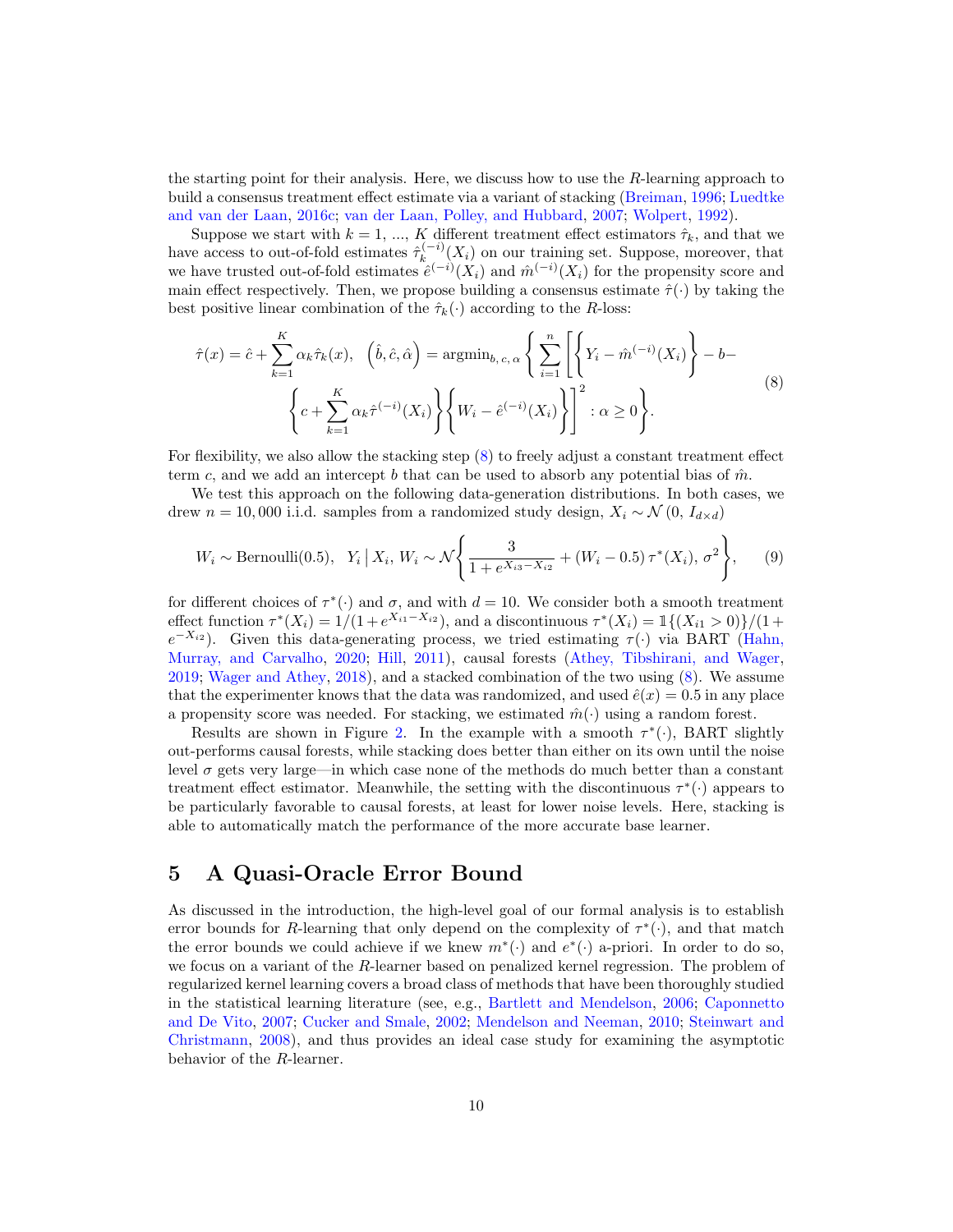We study  $\|\cdot\|_{\mathcal{H}}$ -penalized kernel regression, where H is a reproducing kernel Hilbert space (RKHS) with a continuous, positive semi-definite kernel function  $K$ . Let  $P$  be a non-negative measure over the compact metric space  $\mathcal{X} \subset \mathbb{R}^d$ , and let K be a kernel with respect to P. Let  $T_K : L_2(\mathcal{P}) \to L_2(\mathcal{P})$  be defined as  $T_K(f)(\cdot) = E\{\mathcal{K}(\cdot, X)f(X)\}.$  By Mercer's theorem [\(Cucker and Smale,](#page-21-16) [2002\)](#page-21-16), there is an orthonormal basis of eigenfunctions  $(\psi_j)_{j=1}^{\infty}$  of  $T_K$  with corresponding eigenvalues  $(\sigma_j)_{j=1}^{\infty}$  such that  $\mathcal{K}(x, y) = \sum_{j=1}^{\infty} \sigma_j \psi_j(x) \psi_j(y)$ . Consider the function  $\phi : \mathcal{X} \to l_2$  defined by  $\phi(x) = (\sqrt{\sigma_j} \psi_j(x))_{j=1}^{\infty}$ . Following [Mendelson and Neeman](#page-22-17) [\(2010\)](#page-22-17), we define the RKHS  $H$  to be the image of  $l_2$ : For every  $t \in l_2$ , define the corresponding element in H by  $f_t(x) = \langle \phi(x), t \rangle$  with the induced inner product  $\langle f_s, f_t \rangle_{\mathcal{H}} = \langle t, s \rangle$ .

<span id="page-10-1"></span>**Assumption 2.** Without loss of generality, we assume  $\mathcal{K}(x, x) \leq 1$  for all  $x \in \mathcal{X}$ . We assume that for  $0 < p < 1$ , the eigenvalues  $\sigma_j$  satisfy  $G = \sup_{j \geq 1} j^{1/p} \sigma_j$  for some constant  $G < \infty$ , and that the orthonormal eigenfunctions  $\psi_j(\cdot)$  with  $\|\psi_j\|_{L_2(\mathcal{P})} = 1$  are uniformly bounded, i.e.,  $\sup_j ||\psi_j||_{\infty} \leq A < \infty$ . Finally, we assume that the outcomes  $Y_i$  are almost surely bounded,  $|Y_i| \leq M$ .

<span id="page-10-2"></span>**Assumption 3.** The true CATE function  $\tau^*(x) = E\{Y_i(1) - Y_i(0) | X_i = x\}$  satisfies  $||T_{\mathcal{K}}^{\alpha} {\{\tau^*(\cdot)\}}||_{\mathcal{H}} < \infty$  for some  $0 < \alpha < 1/2$ .

To interpret the assumption above, note that we do not assume that  $\tau^*(\cdot)$  has a finite  $H$ -norm; rather, we only assume that we can make it have a finite  $H$ -norm after a sufficient amount of smoothing. More concretely, with  $\alpha = 0$ ,  $T_{\mathcal{K}}^{\alpha}$  would be the identity operator, and so this assumption would be equivalent to the strongest possible assumption that  $\|\tau^*(\cdot)\|_{\mathcal{H}} < \infty$  itself. Then, as  $\alpha$  grows, this assumption gets progressively weaker, and at  $\alpha = 1/2$  it would devolve to simply asking that  $\tau^*(\cdot)$  belong to the space  $L_2(\mathcal{P})$  of square-integrable functions.

<span id="page-10-0"></span>We study oracle penalized regressions  $\tilde{\tau}(\cdot)$  that minimize the following objective,

$$
\tilde{\tau}(\cdot) = \operatorname{argmin}\left(\frac{1}{n}\sum_{i=1}^{n} \left[ \left\{ Y_i - m^*(X_i) \right\} - \left\{ W_i - e^*(X_i) \right\} \tau(X_i) \right]^2 + \Lambda_n \left( \|\tau\|_{\mathcal{H}} \right) : \|\tau\|_{\infty} \le 2M \right),\tag{10}
$$

as well as feasible analogues obtained by cross-fitting [\(Chernozhukov et al.,](#page-21-6) [2018;](#page-21-6) [Schick,](#page-23-4) [1986\)](#page-23-4):

$$
\hat{\tau}(\cdot) = \operatorname{argmin}_{\tau \in \mathcal{H}} \left( \frac{1}{n} \sum_{i=1}^{n} \left[ \left\{ Y_i - \hat{m}^{(-q(i))}(X_i) \right\} \right] - \left\{ W_i - \hat{e}^{(-q(i))}(X_i) \right\} \tau(X_i) \right\}^2 + \Lambda_n \left( \|\tau\|_{\mathcal{H}} \right) : \|\tau\|_{\infty} \le 2M \right),
$$
\n(11)

<span id="page-10-3"></span>Adding the upper bound  $||\tau||_{\infty} \le 2M$  (or, in fact, any finite upper bound on  $\tau$ ) enables us to rule out some pathological behaviors.

We seek to characterize the accuracy of our estimator  $\hat{\tau}(\cdot)$  by bounding its regret  $R(\hat{\tau})$ ,

$$
R(\tau) = L(\tau) - L(\tau^*), \quad L(\tau) = E\left(\left[\left\{Y_i - m^*(X_i)\right\} - \tau(X_i)\left\{W_i - e^*(X_i)\right\}\right]^2\right).
$$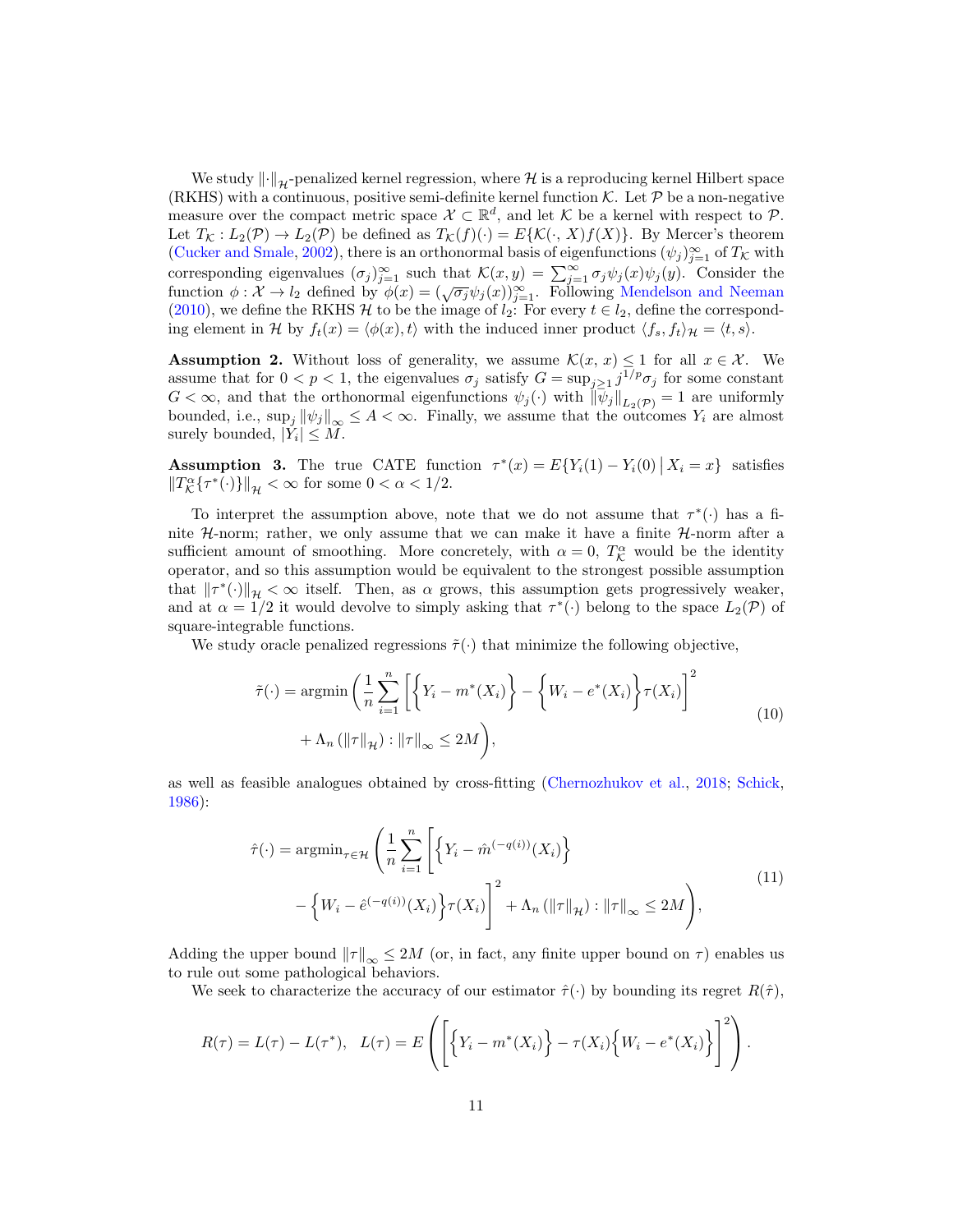Recall that, by the expansion [\(1\)](#page-1-0), we have  $E\{Y_i - m^*(X_i) | X_i, W_i\} = \tau^*(X_i)\{W_i - e^*(X_i)\},$ implying that

$$
L(\tau) = E[\text{var}\{Y_i - m^*(X_i) | X_i, W_i\}] + E[\{\tau(X_i) - \tau^*(X_i)\}^2 (W_i - e^*(X_i))^2],
$$

and  $R(\tau) = E\left[\{\tau(X_i) - \tau^*(X_i)\}^2 \{W_i - e^*(X_i)\}^2\right]$ . Thus if we have overlap, i.e., there is an  $\eta > 0$  such that  $\eta < e^*(x) < 1 - \eta$  for all  $x \in \mathcal{X}$ , then

<span id="page-11-0"></span>
$$
(1 - \eta)^{-2}R(\tau) < E[\{\tau(X_i) - \tau^*(X_i)\}^2] < \eta^{-2}R(\tau),\tag{12}
$$

meaning that regret bounds translate into squared-error loss bounds for  $\tau(\cdot)$ , and vice-versa. We note that when the overlap parameter  $\eta$  gets close to 0, the coupling [\(12\)](#page-11-0) gets fairly loose.

The sharpest regret bounds for the oracle learner [\(10\)](#page-10-0) under Assumptions [2](#page-10-1) and [3](#page-10-2) are due to [Mendelson and Neeman](#page-22-17) [\(2010\)](#page-22-17) (see also [Steinwart, Hush, and Scovel](#page-23-16) [\(2009\)](#page-23-16)), and scale as

<span id="page-11-1"></span>
$$
R(\tilde{\tau}) = \tilde{\mathcal{O}}_P\left(n^{-\frac{1-2\alpha}{p+(1-2\alpha)}}\right),\tag{13}
$$

where the  $\mathcal{O}_P$ -notation hides logarithmic factors. In the case  $\alpha = 0$  where  $\tau^*$  is within the RKHS used for penalization, we recover the more familiar  $n^{-1/(1+p)}$  rate established by [Caponnetto and De Vito](#page-21-15) [\(2007\)](#page-21-15). Again, our goal is to establish excess loss bounds for our feasible estimator  $\hat{\tau}$  that match the bound [\(13\)](#page-11-1) available to the oracle that knows  $m^*(\cdot)$  and  $e^*(\cdot)$  a-priori.

In order to do so, we first need to briefly review the proof techniques underlying [\(13\)](#page-11-1). The argument of [Mendelson and Neeman](#page-22-17) [\(2010\)](#page-22-17) relies on the following quasi-isomorphic coordinate projection lemma of [Bartlett](#page-21-17) [\(2008\)](#page-21-17). To state this result, write

<span id="page-11-4"></span>
$$
\mathcal{H}_c = \{ \tau : ||\tau||_{\mathcal{H}} \le c, ||\tau||_{\infty} \le 2M \}
$$
\n(14)

for the radius-c ball of H capped by 2M, let  $\tau_c^* = \operatorname{argmin} \{L(\tau) : \tau \in \mathcal{H}_c\}$  denote the best approximation to  $\tau^*$  within  $\mathcal{H}_c$ , and define c-regret  $R(\tau; c) = L(\tau) - L(\tau_c^*)$  over  $\tau \in \mathcal{H}_c$ . We also define the estimated and oracle c-regret functions  $\widehat{R}_n$  and  $\widehat{R}_n$  written in terms of the estimated and oracle losses  $L_n$  and  $L_n$ :

$$
\widehat{R}_n(\tau; c) = \widehat{L}_n(\tau) - \widehat{L}_n(\tau_c^*), \quad \widetilde{R}_n(\tau; c) = \widetilde{L}_n(\tau) - \widetilde{L}_n(\tau_c^*),
$$
\n
$$
\widetilde{L}_n(\tau) = \frac{1}{n} \sum_{i=1}^n \left[ Y_i - m^*(X_i) - \tau(X_i) \left\{ W_i - e^*(X_i) \right\} \right]^2,
$$
\n
$$
\widehat{L}_n(\tau) = \frac{1}{n} \sum_{i=1}^n \left[ Y_i - \widehat{m}^{(-q(i))}(X_i) - \tau(X_i) \left\{ W_i - \widehat{e}^{(-q(i))}(X_i) \right\} \right]^2.
$$

 $\hat{R}_n(\tau; c)$  is not observable as it depends on  $\tau_c^*$ ; however, this does not hinder us from establishing high-probability bounds for it. The lemma below is adapted from [Bartlett](#page-21-17) [\(2008\)](#page-21-17).

<span id="page-11-3"></span>**Lemma 1.** Let  $\check{L}_n(\tau)$  be any loss function, and  $\check{R}_n(\tau;c) = \check{L}_n(\tau) - \check{L}_n(\tau_c^*)$  be the associated regret. Let  $\rho_n(c)$  be a continuous positive function that is increasing in c. Suppose that, for every  $1 \leq c \leq C$  and some  $k > 1$ , the following inequality holds:

<span id="page-11-2"></span>
$$
\frac{1}{k}\check{R}_n(\tau;c) - \rho_n(c) \le R(\tau;c) \le k\check{R}_n(\tau;c) + \rho_n(c) \quad \text{for all} \quad \tau \in \mathcal{H}_c. \tag{15}
$$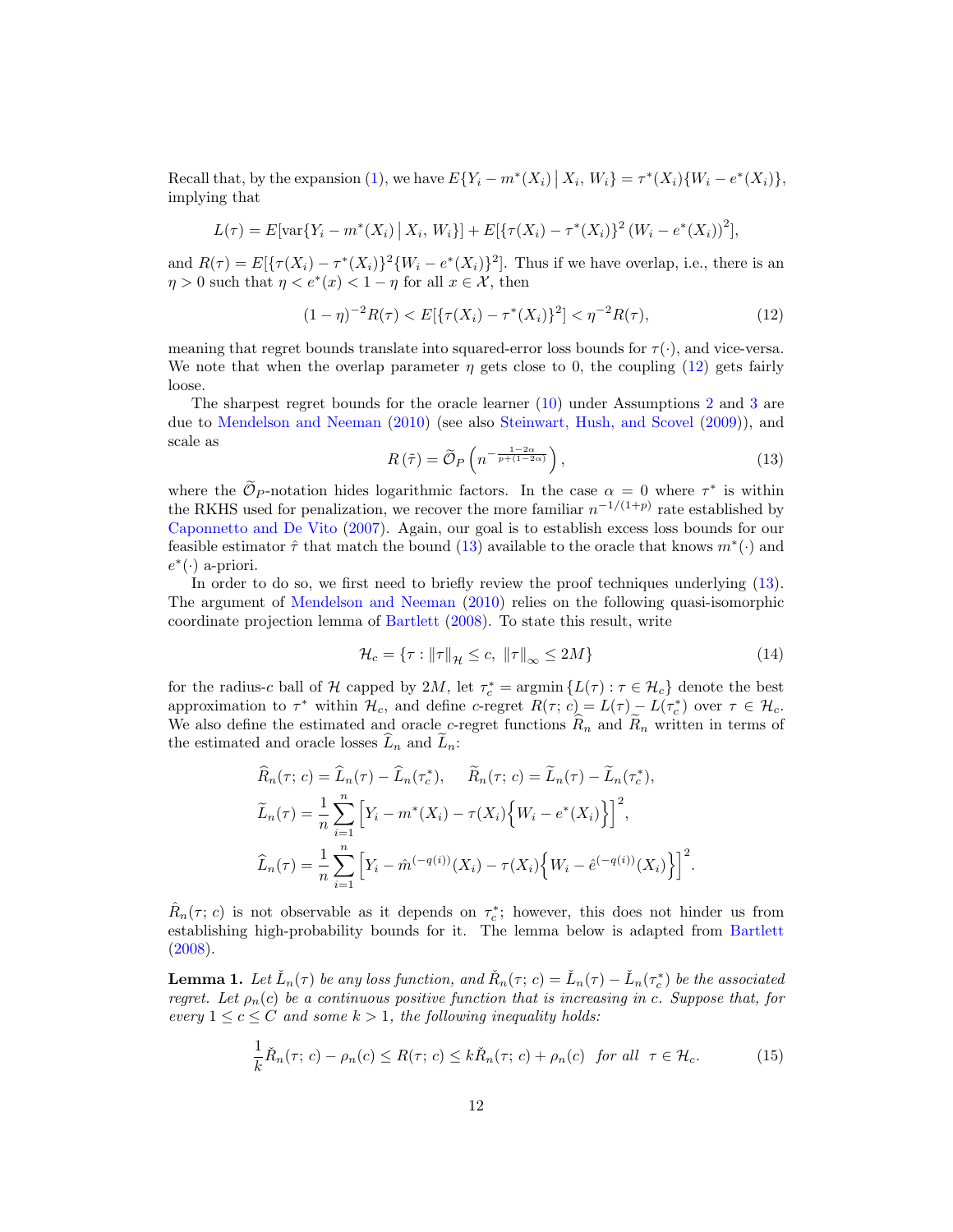Then, writing  $\kappa_1 = 2k + \frac{1}{k}$  and  $\kappa_2 = 2k^2 + 3$ , any solution to the empirical minimization problem with regularizer  $\Lambda_n(c) \geq \rho_n(c)$ ,

$$
\check{\tau} \in \operatorname{argmin}_{\tau \in \mathcal{H}_C} \left\{ \check{L}(\tau) + \kappa_1 \Lambda_n \left( \|\tau\|_{\mathcal{H}} \right) \right\},\
$$

also satisfies the following risk bound:

$$
L(\tilde{\tau}) \leq \inf_{\tau \in \mathcal{H}_C} \left\{ L(\tau) + \kappa_2 \Lambda_n \left( \|\tau\|_{\mathcal{H}} \right) \right\}.
$$

In other words, the above lemma reduces the problem of deriving regret bounds to establishing quasi-isomorphisms as in [\(15\)](#page-11-2), and any with-high-probability quasi-isomorphism guarantee yields a with-high-probability regret bound. In particular, we can use this approach to prove the regret bound [\(13\)](#page-11-1) for the oracle learner as follows. We first need a with-high-probability quasi-isomorphism of the following form,

<span id="page-12-2"></span>
$$
\frac{1}{k}\widetilde{R}_n(\tau; c) - \rho_n(c) \le R(\tau; c) \le k\widetilde{R}_n(\tau; c) + \rho_n(c). \tag{16}
$$

[Mendelson and Neeman](#page-22-17) [\(2010\)](#page-22-17) provide such a bound for  $\rho_n(c)$  that scales as

<span id="page-12-0"></span>
$$
\rho_n(c) \sim \{1 + \log(n) + \log\log\left(c + e\right)\} \left(\frac{(c+1)^p \log(n)}{\sqrt{n}}\right)^{2/(1+p)}.\tag{17}
$$

Lemma [1](#page-11-3) then immediately implies that penalized regression over  $\mathcal{H}_C$  with the oracle loss function  $\tilde{L}(\cdot)$  and regularizer  $\kappa_1 \rho_n(c)$  satisfies the bound below with high probability:

$$
R(\tilde{\tau}) = L(\tilde{\tau}) - L(\tau^*) \leq \inf_{\tau \in \mathcal{H}_C} \left\{ L(\tau) + \kappa_2 \rho_n \left( \|\tau\|_{\mathcal{H}} \right) \right\} - L(\tau^*).
$$

Furthermore, following Corollary 2.7 in [Mendelson and Neeman](#page-22-17) [\(2010\)](#page-22-17), for any  $1 \leq c \leq C$ , we also have

<span id="page-12-1"></span>
$$
\inf_{\tau \in \mathcal{H}_C} \left\{ L(\tau) + \kappa_2 \rho_n \left( \|\tau\|_{\mathcal{H}} \right) \right\} \le L(\tau^*) + \left\{ L(\tau_c^*) - L(\tau^*) \right\} + \kappa_2 \rho_n(c). \tag{18}
$$

Note that [Mendelson and Neeman](#page-22-17) [\(2010\)](#page-22-17) considers the case where  $C = \infty$ ; here, instead, we only take  $C$  to be large enough for our argument; see the proof for details. Finally, noting the scaling of  $\rho_n(c)$  in [\(17\)](#page-12-0) and the approximation error bound

<span id="page-12-3"></span>
$$
L\left(\tau_c^*\right) - L\left(\tau^*\right) \le c^{(2\alpha - 1)/\alpha} \|T_K^{\alpha}\left\{\tau^*(\cdot)\right\}\|_{\mathcal{H}}^{1/\alpha} \tag{19}
$$

established by [Smale and Zhou](#page-23-17) [\(2003\)](#page-23-17) under the setting of Assumption [3,](#page-10-2) we achieve a practical regret bound by choosing  $c = c_n$  to optimize the right-hand side of [\(18\)](#page-12-1). The specific rate in [\(13\)](#page-11-1) arises by setting  $c_n = n^{\alpha/(p+(1-2\alpha))}$ .

For our purposes, the upshot is that if we can match the strength of the quasiisomorphism bounds [\(16\)](#page-12-2) with our feasible loss function, i.e., get an analogous bound in terms of  $R_n$  as opposed to  $R_n$ , then we can also match the rate of any regret bounds proved using the above argument. The proof of the following result relies several concentration results, including Talagrand's inequality and generic chaining [\(Talagrand,](#page-23-18) [2006\)](#page-23-18), and makes heavy use of cross-fitting style arguments [\(Chernozhukov et al.,](#page-21-6) [2018;](#page-21-6) [Schick,](#page-23-4) [1986;](#page-23-4) [van der](#page-23-11) [Laan and Rose,](#page-23-11) [2011\)](#page-23-11).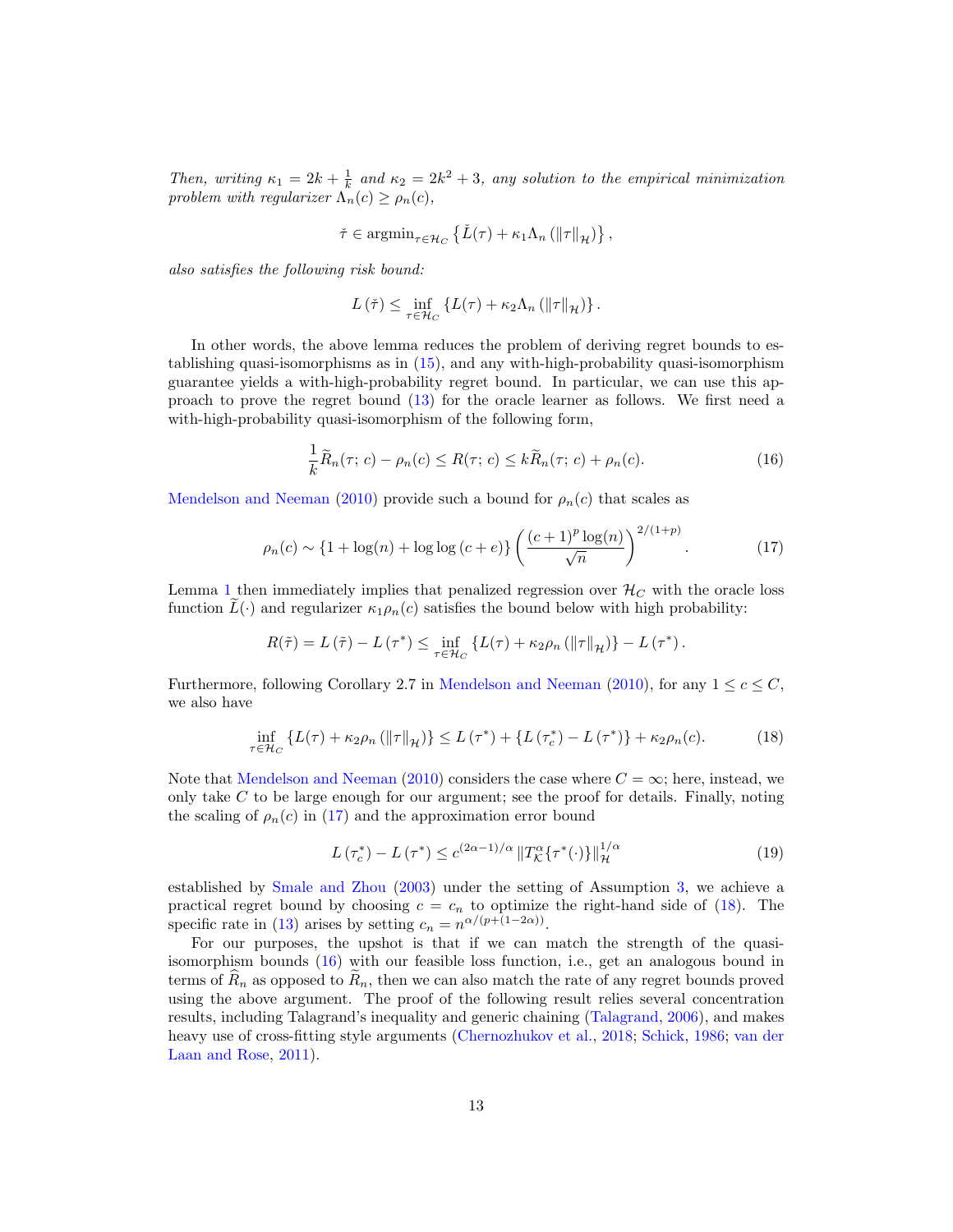<span id="page-13-1"></span>**Lemma 2.** Given the conditions in Lemma [1,](#page-11-3) suppose that the propensity estimate  $\hat{e}(x)$  is uniformly consistent,  $\xi_n := \sup_{x \in \mathcal{X}} |\hat{e}(x) - e^*(x)| \to_p 0$ , and the  $L_2$  errors converge at rate

$$
E[\{\hat{m}(X) - m^*(X)\}^2], \ E[\{\hat{e}(X) - e^*(X)\}^2] = \mathcal{O}(a_n^2)
$$

for some sequence  $a_n$  such that  $a_n = \mathcal{O}(n^{-\kappa})$  with  $\kappa > \frac{1}{4}$ . Suppose, moreover, that we have overlap, i.e.,  $\eta < e^*(x) < 1 - \eta$  for some  $\eta > 0$ , and that Assumptions [2](#page-10-1) and [3](#page-10-2) hold.

<span id="page-13-0"></span>
$$
\left| \widehat{R}_n(\tau; c) - \widetilde{R}_n(\tau; c) \right| \le 0.125 R(\tau; c) + o(\rho_n(c)), \tag{20}
$$

with probability at least  $1-\varepsilon$ , for all  $\tau \in \mathcal{H}_c$ ,  $1 \leq c \leq c_n \log(n)$  with  $c_n = n^{\alpha/(p+1-2\alpha)}$  for large enough n.

This result implies that we can turn any quasi-isomorphism for the oracle learner [\(16\)](#page-12-2) with error  $\rho_n(c)$  into a quasi-isomoprhism bound for  $R(\tau)$  with error inflated by the right hand side of  $(20)$ . Thus, given any regret bound for the oracle learner built using Lemma [1,](#page-11-3) we can also get an analogous regret bound for the feasible learner provided we regularize just a little bit more. The following result makes this formal.

<span id="page-13-3"></span>**Theorem 3.** Given the conditions of Lemma [2](#page-13-1) and that  $2\alpha < 1-p$ , suppose that we obtain  $\hat{\tau}(\cdot)$  via a penalized kernel regression variant of the R-learner [\(11\)](#page-10-3), with a properly chosen penalty of the form  $\Lambda_n(\|\hat{\tau}\|_{\mathcal{H}})$  specified in the proof. Then  $\hat{\tau}(\cdot)$  satisfies the same regret bound [\(13\)](#page-11-1) as  $\tilde{\tau}(\cdot)$ , i.e.,  $R(\tilde{\tau}) = \tilde{\mathcal{O}}_P(n^{-(1-2\alpha)/\{p+(1-2\alpha)\}})$ .

In other words, we have found that with penalized kernel regression, the R-learner can match the best available performance guarantees available for the oracle learner [\(10\)](#page-10-0) that knows everything about the data generating distribution except the true treatment effect function—both the feasible and the oracle learner satisfy

<span id="page-13-2"></span>
$$
R(\hat{\tau}), R(\tilde{\tau}) = \tilde{O}_P(r_n^2), \text{ with } r_n = n^{-(1-2\alpha)/[2\{p+(1-2\alpha)\}]}. \tag{21}
$$

As we approach the semiparametric case, i.e.,  $\alpha$ ,  $p \to 0$ , we recover the well-known result from the semiparametric inference literature that, in order to get  $1/\sqrt{n}$ -consistent inference for a single target parameter, we need 4-th root consistent nuisance parameter estimates; see [Chernozhukov et al.](#page-21-6) [\(2018\)](#page-21-6) for a review and references. We also note that after we disseminated a first draft of our paper, several authors have established further quasi-oracle type results for the R-learner and related methods; see in particular [Foster and Syrgkanis](#page-21-18) [\(2019\)](#page-21-18) and [Kennedy](#page-22-18) [\(2020\)](#page-22-18).

We emphasize that our quasi-oracle result depends on a local robustness property of the R-loss function, and does not hold for general meta-learners; for example, it does not hold for the X-learner of Künzel, Sekhon, Bickel, and Yu  $(2019)$ . To see this, we argue by contradiction: We show that it is possible to make  $o(n^{-1/4})$ -changes to the nuisance components  $\hat{\mu}_{(w)}(x)$  used by the X-learner that induce changes in the X-learner's  $\hat{\tau}(\cdot)$ estimates that dominate the error scale in [\(21\)](#page-13-2). Thus, there must be some choices of  $o(n^{-1/4})$ -consistent  $\hat{\mu}_{(w)}(x)$  with which the X-learner does not converge at the rate [\(21\)](#page-13-2). The contradiction arises as follows: Pick  $\xi > 0$  such that  $0.25 + \xi < (1 - 2\alpha)/[2\{p + (1 (2\alpha)$ }, and modify the nuisance components used to form the X-learner in [\(7\)](#page-5-0) such that  $\hat{\mu}_{(0)}(x) \leftarrow \hat{\mu}_{(0)}(x) - c/n^{0.25+\xi}$  and  $\hat{\mu}_{(1)}(x) \leftarrow \hat{\mu}_{(1)}(x) + c/n^{0.25+\xi}$ . Recall that the X-learner fits  $\hat{\tau}_{(1)}(\cdot)$  by minimizing  $n_1^{-1} \sum_{W_i=1} \{Y_i - \hat{\mu}_{(0)}^{(-i)}(X_i) - \tau_{(1)}(X_i)\}^2$ , and fits  $\hat{\tau}_{(0)}(\cdot)$  by solving an analogous problem on the controlled units. Combining the  $\hat{\tau}_{(w)}$  estimates from these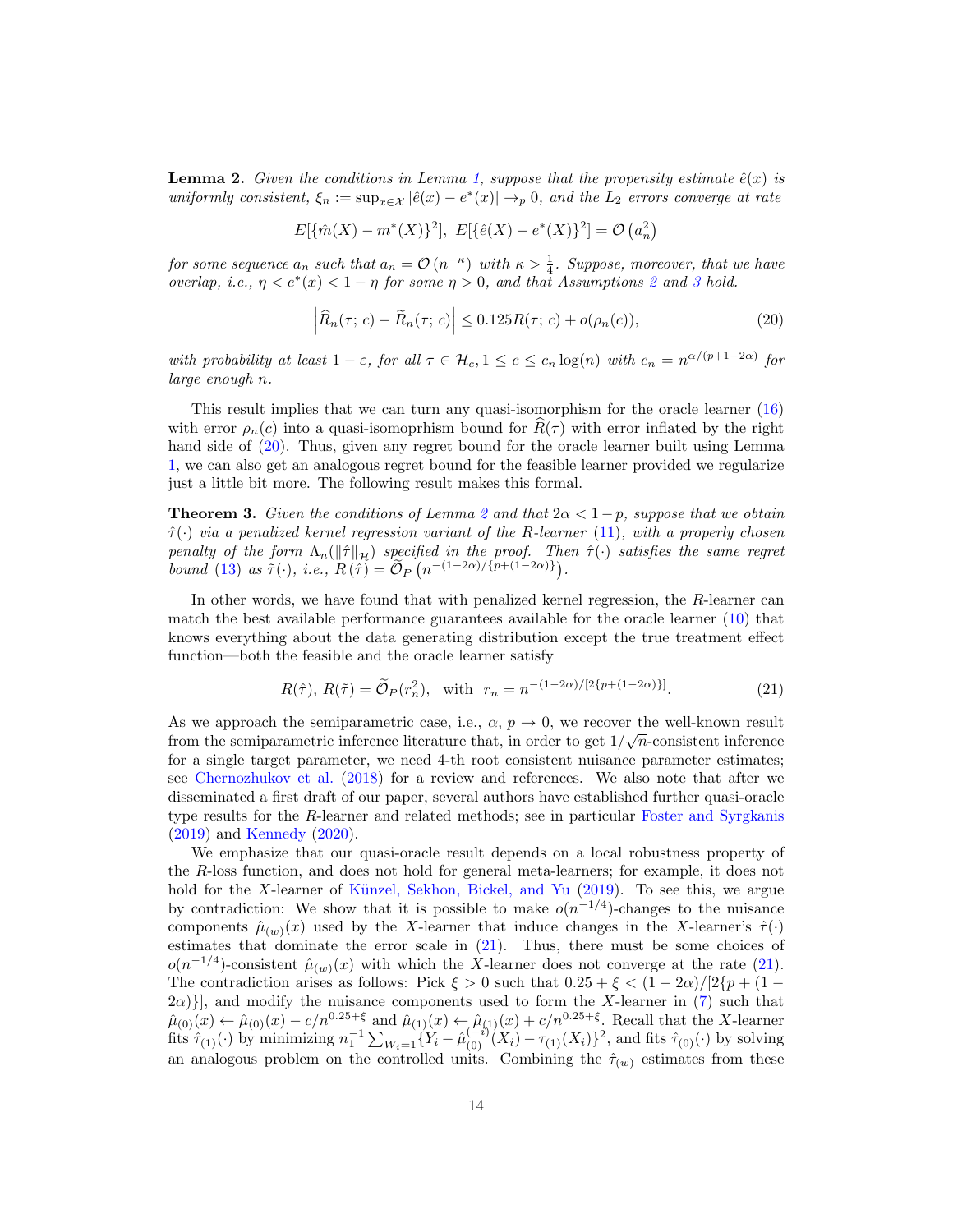two loss functions, we see by inspection that its final estimate of the treatment effect is also shifted by  $\hat{\tau}(x) \leftarrow \hat{\tau}(x) + c/n^{0.25+\xi}$ . The perturbations  $c/n^{0.25+\xi}$  are vanishingly small on the  $n^{-1/4}$  scale, and so would not affect conditions analogous to those of Theorem [3;](#page-13-3) yet they have a big enough effect on  $\hat{\tau}(x)$  to break any convergence results on the scale of  $(21)$ . We note that Künzel et al.  $(2019)$  do have some quasi-oracle type results; however, they only focus on the case where the number of control units  $|\{W_i = 0\}|$  grows much faster than the number of treated units  $|\{W_i = 1\}|$ . In this case, they show that the X-learner performs as well as an oracle who already knew the mean response function for the controls,  $\mu_{(0)}^*(x) = E(Y_i(0) | X_i = x)$ . Intriguingly, in this special case, we have  $m^*(x) \approx \mu_{(0)}^*(x)$  and  $e^{\lambda}(x) \approx 0$ , and so the R-learner as in [\(11\)](#page-10-3) is roughly equivalent to the X-learner procedure  $(7)$ . Thus, at least qualitatively, we can interpret the result of Künzel et al.  $(2019)$  as a special case of our result in the case where the number of controls dominates the number of treated units, or vice-versa.

### <span id="page-14-0"></span>6 Simulation Experiments

#### 6.1 Baseline methods and simulation setups

Our approach to heterogeneous treatment effect estimation via learning objectives can be implemented using any method that is framed as a loss minimization problem, such as boosting, decision trees, etc. In this section, we focus on simulation experiments using the Rlearner, a direct implementation of [\(4\)](#page-2-2) based on lasso, kernel ridge regression, and boosting. We follow the nomenclature of Künzel et al. [\(2019\)](#page-22-2) and consider the following methods for heterogeneous treatment effect estimation as baselines. The S-learner fits a single model for  $f(x, w) = E(Y | X = x, W = w)$ , and then estimates  $\hat{\tau}(x) = \hat{f}(x, 1) - \hat{f}(x, 0)$ ; the Tlearner fits the functions  $\mu_{(w)}^*(x) = E(Y | X = x, W = w)$  separately for  $w \in \{0,1\}$ , and then estimates  $\hat{\tau}(x) = \hat{\mu}_{(1)}(x) - \hat{\mu}_{(0)}(x)$ ; the X-learner and U-learner are as described in Section [3.](#page-3-0) In addition, for the boosting-based experiments, we consider the causal boosting algorithm (denoted by  $CB$  in Section [6.4\)](#page-16-0) proposed by [Powers et al.](#page-22-1) [\(2018\)](#page-22-1).

Finally, for the lasso-based experiments, we consider an additional variant of our method, the RS-learner, that combines the spirit of  $R$ - and  $S$ -learners by adding an additional term in the loss function and then separately penalizes the main and treatment effect terms as in [Imai and Ratkovic](#page-21-2) [\(2013\)](#page-21-2). Specifically, we use  $\hat{\tau}(x) = x^{\top}\hat{\delta}$ , where  $\hat{b}$  and  $\hat{\delta}$  minimize

$$
\frac{1}{n}\sum_{i=1}^n \left[ Y_i - \hat{m}^{(-i)}(X_i) - X_i^{\top}b - \{W_i - \hat{e}^{(-i)}(X_i)\}X_i^{\top}\delta \right]^2 + \lambda (\|b\|_1 + \|\delta\|_1).
$$

Heuristically, one may hope that the RS-learner may be more robust, as it has an additional term to eliminate confounders.

In all simulations, we generate data as follows: for different choices of X-distribution  $P_d$ indexed by dimension d, noise level  $\sigma$ , propensity function  $e^*(\cdot)$ , baseline main effect  $b^*(\cdot)$ , and treatment effect function  $\tau^*(\cdot)$ :

$$
X_i \sim P_d, \quad W_i \mid X_i \sim \text{Bernoulli}(e^*(X_i)), \quad \varepsilon_i \mid X_i \sim \mathcal{N}(0, 1),
$$
  

$$
Y_i = b^*(X_i) + (W_i - 0.5)\tau^*(X_i) + \sigma \varepsilon_i.
$$

We consider the following specific simulation designs. Setup A has difficult nuisance components and an easy treatment effect function. We use the scaled [Friedman](#page-21-19) [\(1991\)](#page-21-19) function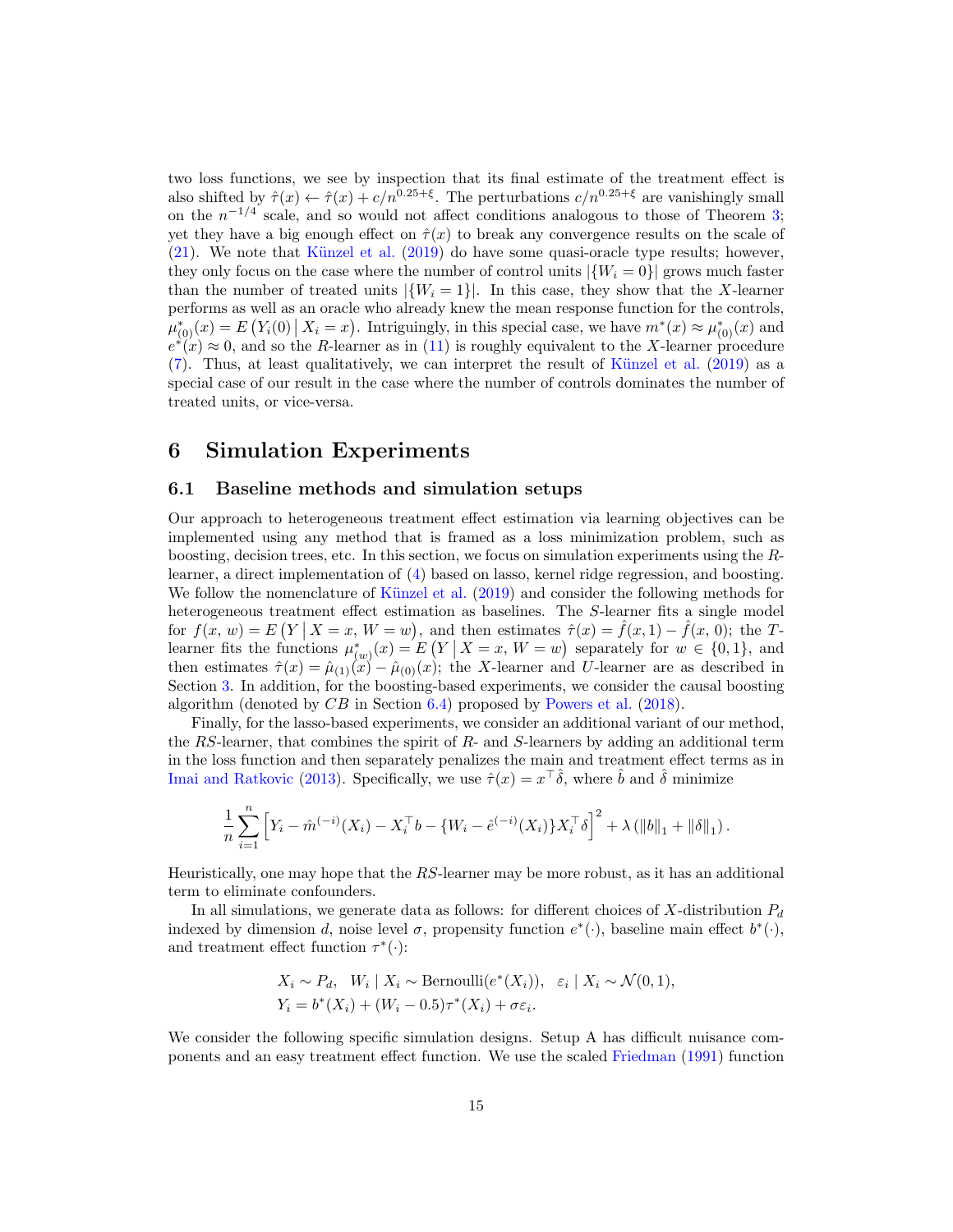for the baseline main effect  $b^*(X_i) = \sin(\pi X_{i1}X_{i2}) + 2(X_{i3} - 0.5)^2 + X_{i4} + 0.5X_{i5}$ , along with  $X_i \sim \text{Unif}(0,1)^d$ ,  $e^*(X_i) = \text{trim}_{0.1}\{\sin(\pi X_{i1}X_{i2})\}$  and  $\tau^*(X_i) = (X_{i1} + X_{i2})/2$ , where  $\text{trim}_n(x) = \max\{\eta, \min(x, 1 - \eta)\}.$  Setup B employs a randomized trial. Here,  $e^*(x) = 1/2$  for all  $x \in \mathbb{R}^d$ , so it is possible to be accurate without explicitly controlling for confounding. We take  $X_i \sim \mathcal{N}(0, I_{d \times d})$ ,  $\tau^*(X_i) = X_{i1} + \log(1 + e^{X_{i2}})$ , and  $b^*(X_i) = \max\{X_{i1} + X_{i2}, X_{i3}, 0\} + \max\{X_{i4} + X_{i5}, 0\}.$ Setup C has an easy propensity score and a difficult baseline. In this setup, there is strong confounding, but the propensity score is much easier to estimate than the baseline: \* $(X_i) = 1/(1 + e^{X_{i2} + X_{i3}}),$  $b^*(X_i) = 2\log(1 + e^{X_{i1} + X_{i2} + X_{i3}})$ , and the treatment effect is constant,  $\tau^*(X_i) = 1$ . Setup D has unrelated treatment and control arms, with data generated as  $X_i \sim \mathcal{N}(0, I_{d \times d}), e^*(X_i) = 1/(1 + e^{-X_{i1}} + e^{-X_{i2}}), \quad \tau^*(X_i) = \max\{X_{i1} + X_{i2} + X_{i3}, 0\}$  $\max\{X_{i4} + X_{i5}, 0\},\$  $*(X_i) = (\max\{X_{i1} + X_{i2} + X_{i3}, 0\} + \max\{X_{i4} + X_{i5}, 0\})/2.$ Here,  $\mu_{(0)}^*(X)$  and  $\mu_{(1)}^*(X)$  are uncorrelated, and so there is no upside to learning them jointly.

#### <span id="page-15-0"></span>6.2 Lasso-based experiments

In this section, we compare  $S_7$ ,  $T_7$ ,  $X_7$ ,  $U_7$ , and our  $R_7$ - and  $RS$ -learners implemented via the lasso on simulated designs. For the S-learner, we follow [Imai and Ratkovic](#page-21-2)  $(2013)$  using  $(6)$ , while for the T-learner, we use  $(5)$ . For the X-, R-, and RS-learners, we use  $L_1$ -penalized logistic regression to estimate propensity  $\hat{e}$ , and the lasso for all other regression estimates.

For all estimators, we run the lasso on the pairwise interactions of a natural spline basis expansion with 7 degrees of freedom on  $X_i$ . We generate n data points as the training set and generate a separate test set also with  $n$  data points, and the reported mean-squared error is on the test set. The penalty parameter is chosen by 10-fold cross validation. For the R- and RS-learners, we use 10-fold cross-fitting on  $\hat{e}$  and  $\hat{m}$  in [\(4\)](#page-2-2). All methods are implemented via glmnet [\(Friedman, Hastie, and Tibshirani,](#page-21-8) [2010\)](#page-21-8). We note that the Ulearner suffers from high variance and instablity due to dividing by the propensity estimates. Therefore, we set a cutoff for the propensity estimate to be at level 0.05. We have also found empirically U-learner achieves much lower estimation error if we choose to use the largest regularization parameter that achieves 1 standard error away from the minimum in the cross validation step. Therefore, the  $U$ -learner uses lambda.1se as its cross validation parameter; other learners use lambda.min in glmnet.

In Figure [3,](#page-17-0) we compare the performance of our 6 considered methods to an oracle that runs the lasso on [\(3\)](#page-2-0), for different values of sample size n, dimension d, and noise level  $\sigma$ . As is clear from these illustrations, the considered simulation settings differ vastly in difficulty, both in terms of the accuracy of the oracle, and in terms of the ability of feasible methods to approach the oracle. The raw numbers depicted in Figure [3](#page-17-0) is available in Appendix [B.](#page-43-0)

In Setups A and C, where there is complicated confounding that needs to be overcome before we can estimate a simple treatment effect function  $\tau^*(\cdot)$ , the R- and RS-learners stand out. All methods do reasonably well in the randomized trial (Setup  $B$ ) where it was not necessary to adjust for confounding, and the  $X<sub>z</sub>$ ,  $S<sub>z</sub>$ , and  $R$ -learners do best. Finally, having completely disjoint functions for the treated and control arms is unusual in practice. However, we consider this possibility in Setup D, where there is no reason to model  $\mu_{(0)}^*(x)$ and  $\mu_{(1)}^*(x)$  jointly, and find that the T-learner—which in fact models them separately performs well.

Overall, the R- and RS-learner consistently achieve good performance and, in most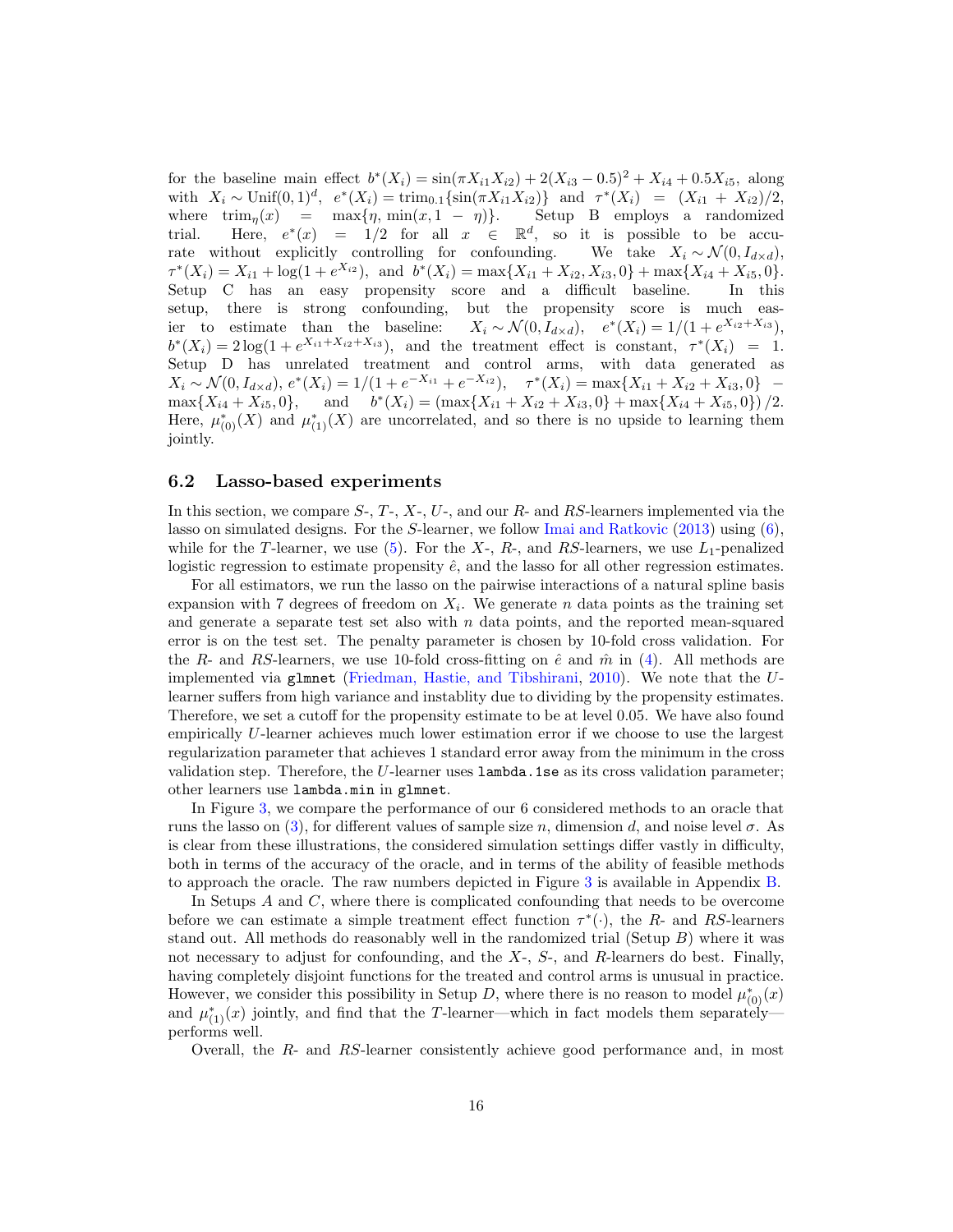simulation specifications, essentially match the performance of the oracle [\(3\)](#page-2-0) in terms of the mean-squared error. The U-learner suffers from high loss due to its instability.

#### 6.3 Kernel ridge regression based experiments

We move on to compare  $S_1, T_2, X_1, U_2$ , and R- learners implemented via kernel ridge regression with a Gaussian kernel. We use a variant of the KRLS package [\(Ferwerda et al.,](#page-21-20) [2017\)](#page-21-20), available at <https://github.com/lukesonnet/KRLS>, that allows for weighted regression. For fitting the objective in each subroutine in all methods, we run a 5-fold cross validation to search through the width of the Gaussian kernel and the ridge regularization parameter both from a grid of  $10^k$ s with k ranging in  $[-3, -2.5, -2, \ldots, 2, 2.5, 3]$ . We experiment on the same set of setups and parameter variations, including variations on sample size n, dimension d, and noise level  $\sigma$  as in Section [6.2,](#page-15-0) and include all numbers depicted in Figure [4](#page-18-0) in Appendix [B.](#page-43-0) In Figure [4,](#page-18-0) we again observe that the R-learner does particularly well in Setups  $A$  and  $C$ , where the treatment effect functions are relatively simple and the treatment propensity is not constant.

#### <span id="page-16-0"></span>6.4 Gradient boosting-based experiments

Finally, we compare  $S_7$ ,  $T_7$ ,  $X_7$ ,  $U_7$ , and  $R_7$  learners implemented via gradient boosting, as well as the causal boosting  $(CB)$  algorithm. We use the causal Learning R package for  $CB$ , while all other methods are implemented via XGboost [\(Chen and Guestrin,](#page-21-9) [2016\)](#page-21-9). For fitting the objective in each subroutine in all methods, we draw a random set of 10 combinations of hyperparmaeters from the following grid: subsample= [0.5, 0.75, 1], colsample bytree=  $[0.6, 0.8, 1]$ , eta=  $[5e-3, 1e-2, 1.5e-2, 2.5e-2, 5e-2, 8e-2, 1e-1, 2e-1]$ , max depth=  $[3, \cdots, 20]$ , gamma=Uniform $(0, 0.2)$ , min\_child\_weight=  $[1, \cdots, 20]$ , max\_delta\_step=  $[1, \cdots, 10]$ , and cross validate on the number of boosted trees for each combination with an early stopping of 10 iterations. We experiment on the same set of setups and parameter variations including variations on sample size n, dimension d, and noise level  $\sigma$  as in Section [6.2,](#page-15-0) and include all numbers depicted in Figure [5](#page-19-0) in Appendix [B.](#page-43-0)

In Figure [5,](#page-19-0) we observe again that R-learner stands out in Setup  $A$  and  $C$ , with all methods performing reasonably well in the randomized control setting of Setup  $B$ ; in Setup D, the T-learner performs best since the the treated and control arms are generated from unrelated functions.

Before we conclude this section, we note that in both sets of the experiments, for simplicity of illustration, we have used lasso, kernel ridge regression, and boosting respectively to learn  $\hat{m}(\cdot)$  and  $\hat{e}(\cdot)$ . In practice, we recommend cross validating on a variety of black-box learners, e.g. lasso, random forests, neural networks, etc. that are tuned for prediction accuracy to learn these two pilot quantities. All simulation results above can be replicated using the publicly available rlearner package for R [\(R Core Team,](#page-22-19) [2019\)](#page-22-19), available at <https://github.com/xnie/rlearner>.

### 7 Discussion and Extensions

A natural generalization of our setup arises when, in some applications, we need to work with multiple treatment options. For example, in medicine, we may want to compare a control condition to multiple different experimental treatments. If there are  $k$  different treatments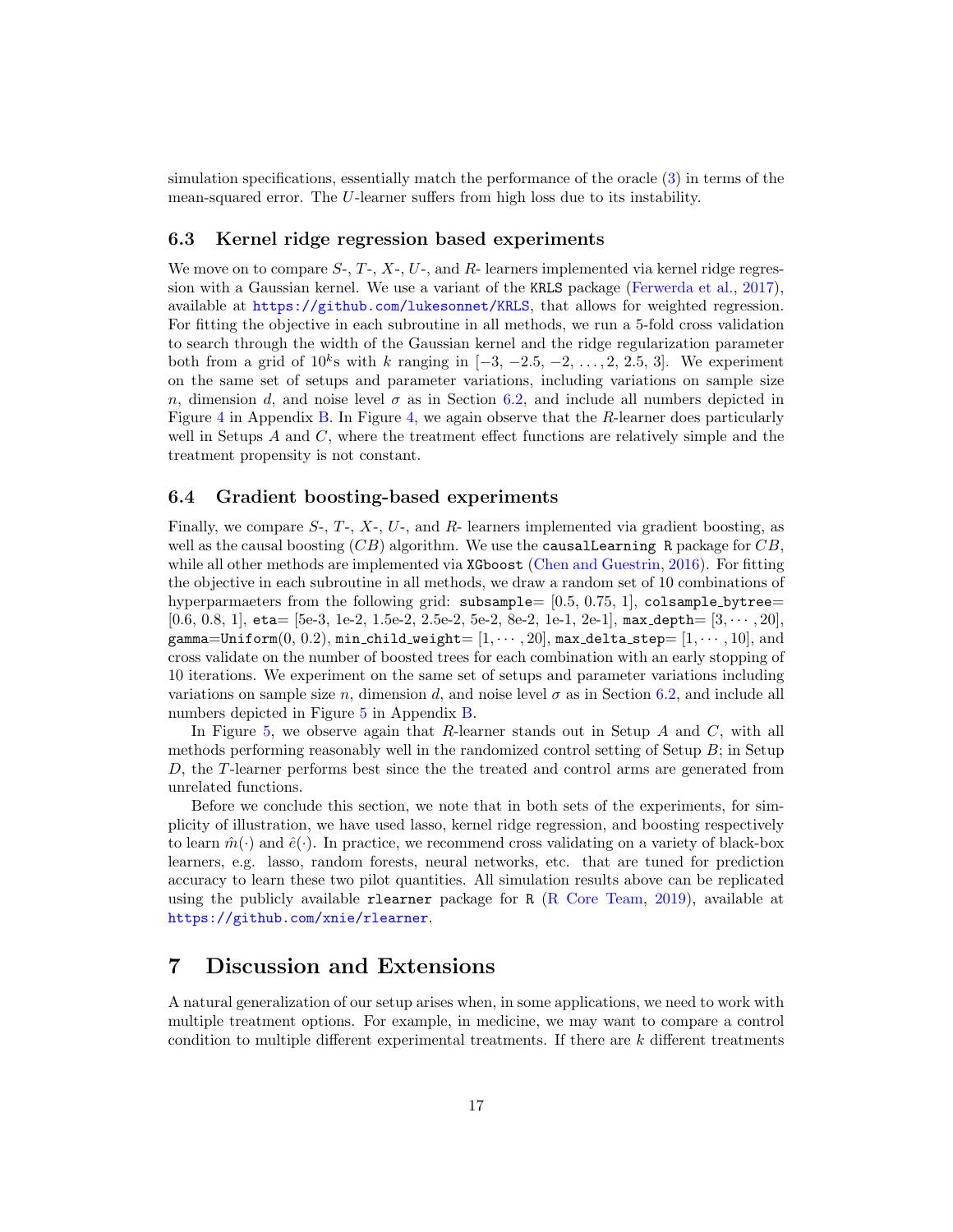<span id="page-17-0"></span>

Figure 3: Performance of lasso-based  $S_7$ ,  $T_7$ ,  $X_7$ ,  $U_7$ ,  $RS_7$  and  $R_7$ -learners, relative to a lassobased oracle learner [\(3\)](#page-2-0), across simulation Setups A–D described in Section [6;](#page-14-0) recall that (A) has complicated nuisance components but a simple  $\tau(\cdot)$  function, (B) is a randomized trial, (C) has a simple propensity function but a complicated main effect function, and (D) has unrelated treatment and control response surfaces. We report results for all combinations of  $n \in \{500, 1000\}, d \in \{6, 12\}$  and  $\sigma \in \{0.5, 1, 2, 3\},$  and each point on the plots represents the average performance of one learner for one of these 16 parameter specifications. All mean-squared error numbers are aggregated over 500 runs and reported on an independent test set, and are plotted on the logarithmic scale. Detailed simulation results are reported in Appendix [B.](#page-43-0)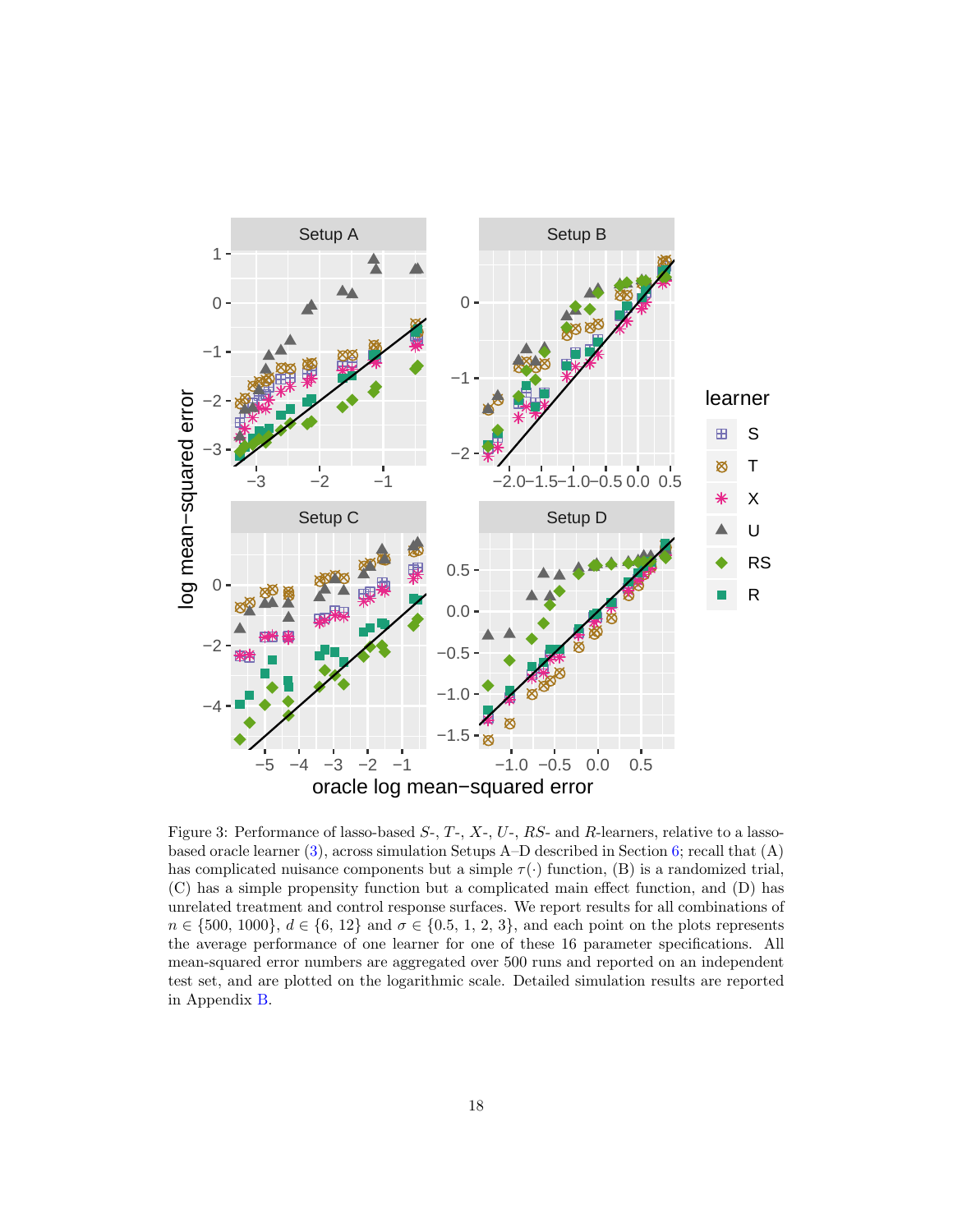<span id="page-18-0"></span>

Figure 4: Performance of  $S_7$ ,  $T_7$ ,  $X_7$ ,  $U_7$ ,  $RS_7$  and  $R_7$ -learners relative to an oracle learner [\(3\)](#page-2-0) all based on kernel ridge regression with a Gaussian kernel, across simulation Setups A–D described in Section [6;](#page-14-0) recall that (A) has complicated nuisance components but a simple  $\tau(\cdot)$ function, (B) is a randomized trial, (C) has a simple propensity function but a complicated main effect function, and (D) has unrelated treatment and control response surfaces. We report results for all combinations of  $n \in \{500, 1000\}$ ,  $d \in \{6, 12\}$  and  $\sigma \in \{0.5, 1, 2, 3\}$ , and each point on the plots represents the average performance of one learner for one of these 16 parameter specifications. All mean-squared error numbers are aggregated over 200 runs and reported on an independent test set, and are plotted on the logarithmic scale. Detailed simulation results are reported in Appendix [B.](#page-43-0)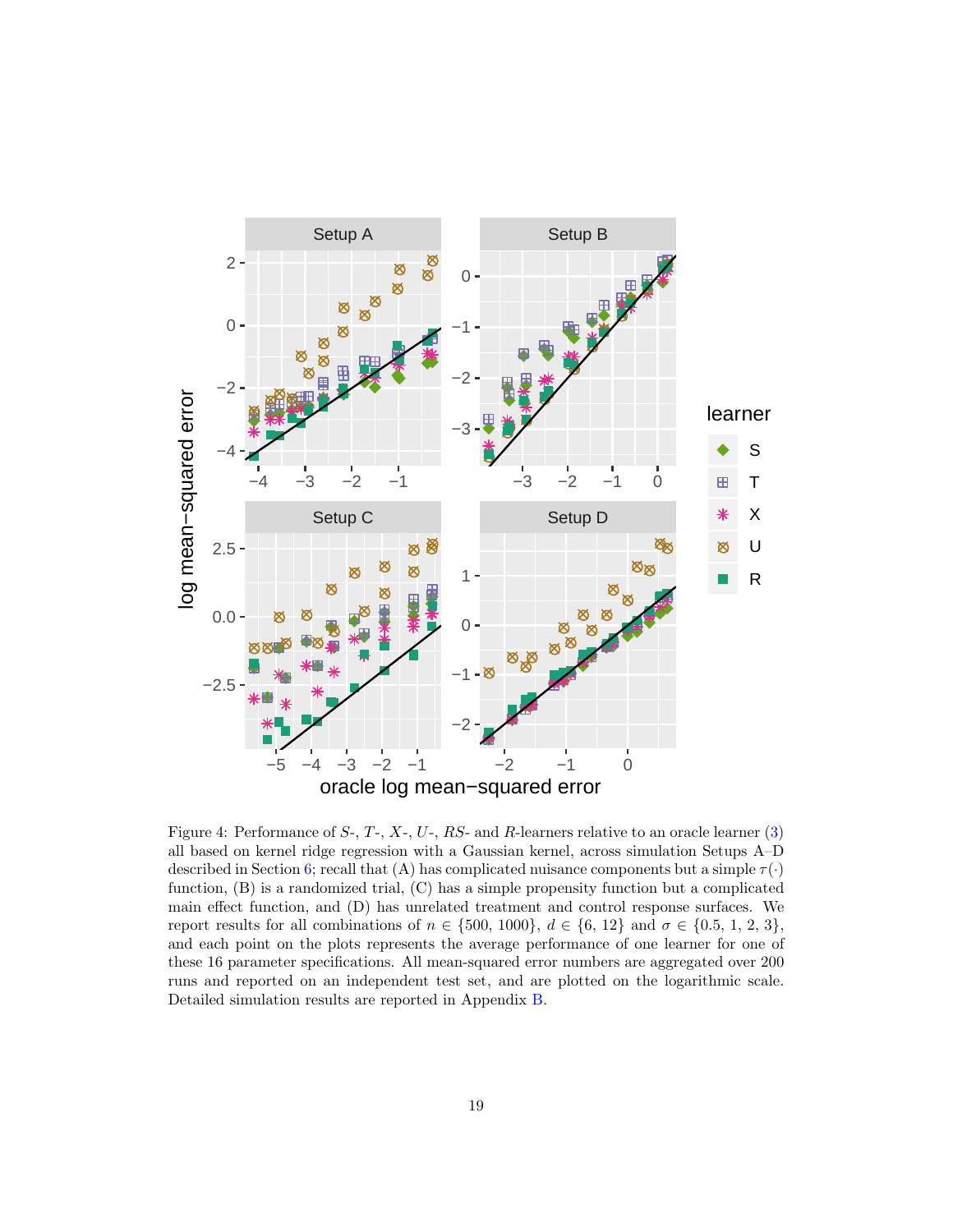<span id="page-19-0"></span>

Figure 5: Performance of boosting-based  $S_7$ ,  $T_7$ ,  $X_7$ ,  $U_7$ ,  $R$ -learners as well as causal boosting  $(CB)$ , relative to a boosting-based oracle learner [\(3\)](#page-2-0), across simulation Setups A–D described in Section [6;](#page-14-0) recall that (A) has complicated nuisance components but a simple  $\tau(\cdot)$  function, (B) is a randomized trial, (C) has a simple propensity function but a complicated main effect function, and (D) has unrelated treatment and control response surfaces. We report results for all combinations of  $n \in \{500, 1000\}$ ,  $d \in \{6, 12\}$  and  $\sigma \in \{0.5, 1, 2, 3\}$ , and each point on the plots represents the average performance of one learner for one of these 16 parameter specifications. All mean-squared error numbers are aggregated over 200 runs and reported on an independent test set, and are plotted on the logarithmic scale. Detailed simulation results are reported in Appendix [B.](#page-43-0)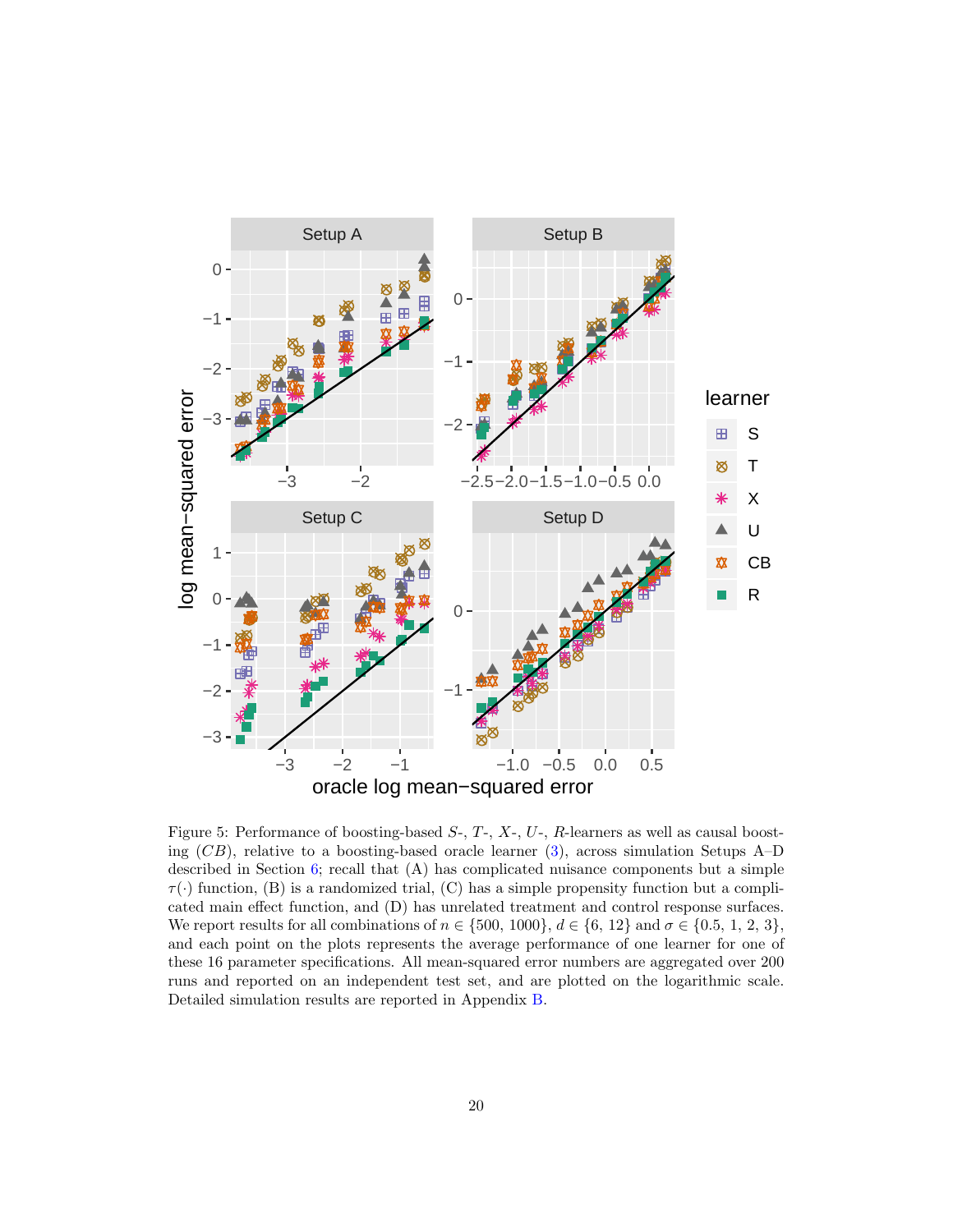along with a control arm, we can encode  $W \in \{0, 1\}^k$ , and note that a multivariate version of Robinson's transformation suggests the following estimator,

$$
\hat{\tau}(\cdot) = \operatorname{argmin}_{\tau} \left( \frac{1}{n} \sum_{i=1}^{n} \left[ \left\{ Y_i - \hat{m}^{(-i)}(X_i) \right\} - \left\langle W_i - \hat{e}^{(-i)}(X_i), \tau(X_i) \right\rangle \right]^2 + \Lambda_n \{\tau(\cdot)\} \right),
$$

where the angle brackets indicate an inner product,  $e(x) = E(W | X = x) \in \mathbb{R}^k$  is a vector, and  $\tau_l(x)$  measures the conditional average treatment effect of the *l*-th treatment arm at  $X_i = x$ , for  $i = 1, ..., k$ . When implementing variants of this approach in practice, different choices of  $\Lambda_n\{\tau(\cdot)\}\$  may be needed to reflect relationships between the treatment effects of different arms, e.g. whether there is a natural ordering of treatment arms, or if there are some arms that we believe a priori to have similar effects.

It would also be interesting to consider extensions of the R-learner to cases where the treatment assignment  $W_i$  is not unconfounded, and we need to rely on an instrument to identify causal effects. [Chernozhukov et al.](#page-21-6) [\(2018\)](#page-21-6) discusses how Robinson's approach to the partially linear model generalizes naturally to this case, and [Athey, Tibshirani, and](#page-21-7) [Wager](#page-21-7) [\(2019\)](#page-21-7) adapt their causal forest to work with instruments. The underlying estimating equations, however, cannot be interpreted as loss functions as easily as [\(3\)](#page-2-0), especially in the case where instruments may be weak, and so we leave this extension of the R-learner to future work.

### Acknowledgement

We are grateful for enlightening conversations with Susan Athey, Emma Brunskill, John Duchi, Tatsunori Hashimoto, Guido Imbens, Sören Künzel, Percy Liang, Whitney Newey, Mark van der Laan, Alejandro Schuler, Robert Tibshirani, Bin Yu and Yuchen Zhang as well as for helpful comments and feedback from seminar participants at several universities and workshops and from the referees. This research was partially supported by a grant from the National Science Foundation, a Facebook Faculty Award, and a 2018 Stanford Human-Centered AI seed grant. The first author was awarded a Thomas R. Ten Have Award based on this work at the 2018 Atlantic Causal Inference Conference.

### References

- <span id="page-20-3"></span>M. Abadi, P. Barham, J. Chen, Z. Chen, A. Davis, J. Dean, M. Devin, S. Ghemawat, G. Irving, M. Isard, M. Kudlur, J. Levenberg, R. Monga, S. Moore, D. G. Murray, B. Steiner, P. Tucker, V. Vasudevan, P. Warden, M. Wicke, Y. Yu, and X. Zheng. TensorFlow: A system for large-scale machine learning. In 12th USENIX Symposium on Operating Systems Design and Implementation, pages 265–283, 2016.
- <span id="page-20-4"></span>K. Arceneaux, A. S. Gerber, and D. P. Green. Comparing experimental and matching methods using a large-scale voter mobilization experiment. Political Analysis, 14(1):37– 62, 2006.
- <span id="page-20-0"></span>S. Athey. Beyond prediction: Using big data for policy problems. Science, 355(6324): 483–485, 2017.
- <span id="page-20-2"></span>S. Athey and G. Imbens. Recursive partitioning for heterogeneous causal effects. Proceedings of the National Academy of Sciences, 113(27):7353–7360, 2016.
- <span id="page-20-1"></span>S. Athey and S. Wager. Efficient policy learning. arXiv preprint arXiv:1702.02896, 2017.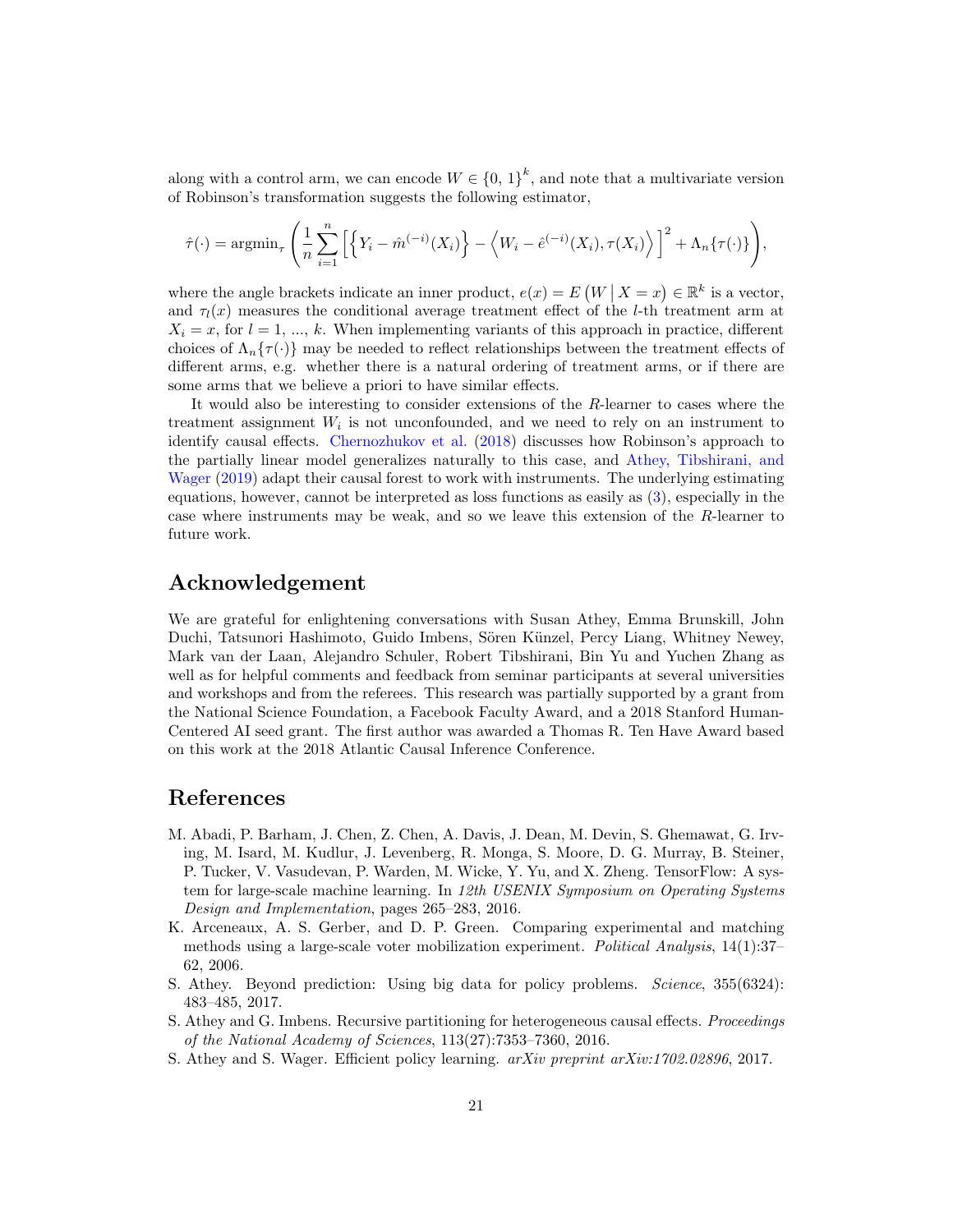- <span id="page-21-7"></span>S. Athey, J. Tibshirani, and S. Wager. Generalized random forests. The Annals of Statistics, 47(2):1148–1178, 2019.
- <span id="page-21-17"></span>P. L. Bartlett. Fast rates for estimation error and oracle inequalities for model selection. Econometric Theory, 24(2):545–552, 2008.
- <span id="page-21-14"></span>P. L. Bartlett and S. Mendelson. Empirical minimization. Probability Theory and Related Fields, 135(3):311–334, 2006.
- <span id="page-21-10"></span>A. Belloni, V. Chernozhukov, I. Fernández-Val, and C. Hansen. Program evaluation and causal inference with high-dimensional data. Econometrica, 85(1):233–298, 2017.
- <span id="page-21-11"></span>P. J. Bickel, C. A. Klaassen, P. J. Bickel, Y. Ritov, J. Klaassen, J. A. Wellner, and Y. Ritov. Efficient and adaptive estimation for semiparametric models. Johns Hopkins University Press, 1993. Baltimore, USA.
- <span id="page-21-13"></span>L. Breiman. Stacked regressions. Machine learning, 24(1):49–64, 1996.
- <span id="page-21-15"></span>A. Caponnetto and E. De Vito. Optimal rates for the regularized least-squares algorithm. Foundations of Computational Mathematics, 7(3):331–368, 2007.
- <span id="page-21-9"></span>T. Chen and C. Guestrin. XGBoost: A scalable tree boosting system. In Proceedings of the 22nd ACM SIGKDD international conference on knowledge discovery and data mining, pages 785–794. ACM, 2016.
- <span id="page-21-6"></span>V. Chernozhukov, D. Chetverikov, M. Demirer, E. Duflo, C. Hansen, W. Newey, and J. Robins. Double/debiased machine learning for treatment and structural parameters. The Econometrics Journal, 21(1):C1–C68, 2018.
- <span id="page-21-16"></span>F. Cucker and S. Smale. On the mathematical foundations of learning. Bulletin of the American Mathematical Society, 39(1):1–49, 2002.
- <span id="page-21-12"></span>P. Ding, A. Feller, and L. Miratrix. Decomposing treatment effect variation. Journal of the American Statistical Association, 114(525):304–317, 2019.
- <span id="page-21-5"></span>V. Dorie, J. Hill, U. Shalit, M. Scott, and D. Cervone. Automated versus do-it-yourself methods for causal inference: Lessons learned from a data analysis competition. *Statistical* Science, 34(1):43–68, 2019.
- <span id="page-21-0"></span>M. Dudík, J. Langford, and L. Li. Doubly robust policy evaluation and learning. In Proceedings of the 28th International Conference on International Conference on Machine Learning, pages 1097–1104, 2011.
- <span id="page-21-20"></span>J. Ferwerda, J. Hainmueller, and C. J. Hazlett. Kernel-based regularized least squares in R (KRLS) and Stata (krls). Journal of Statistical Software, 79(3):1–26, 2017. doi: 10.18637/jss.v079.i03.
- <span id="page-21-18"></span>D. J. Foster and V. Syrgkanis. Orthogonal statistical learning. arXiv preprint arXiv:1901.09036, 2019.
- <span id="page-21-8"></span>J. Friedman, T. Hastie, and R. Tibshirani. Regularization paths for generalized linear models via coordinate descent. Journal of Statistical Software, 33(1):1, 2010.
- <span id="page-21-19"></span>J. H. Friedman. Multivariate adaptive regression splines. The Annals of Statistics, 19(1): 1–67, 1991.
- <span id="page-21-3"></span>P. R. Hahn, J. S. Murray, and C. M. Carvalho. Bayesian regression tree models for causal inference: regularization, confounding, and heterogeneous effects. Bayesian Analysis, forthcoming, 2020.
- <span id="page-21-4"></span>J. L. Hill. Bayesian nonparametric modeling for causal inference. Journal of Computational and Graphical Statistics, 20(1):217–240, 2011.
- <span id="page-21-1"></span>K. Hirano and J. R. Porter. Asymptotics for statistical treatment rules. Econometrica, 77 (5):1683–1701, 2009.
- <span id="page-21-2"></span>K. Imai and M. Ratkovic. Estimating treatment effect heterogeneity in randomized program evaluation. The Annals of Applied Statistics, 7(1):443–470, 2013.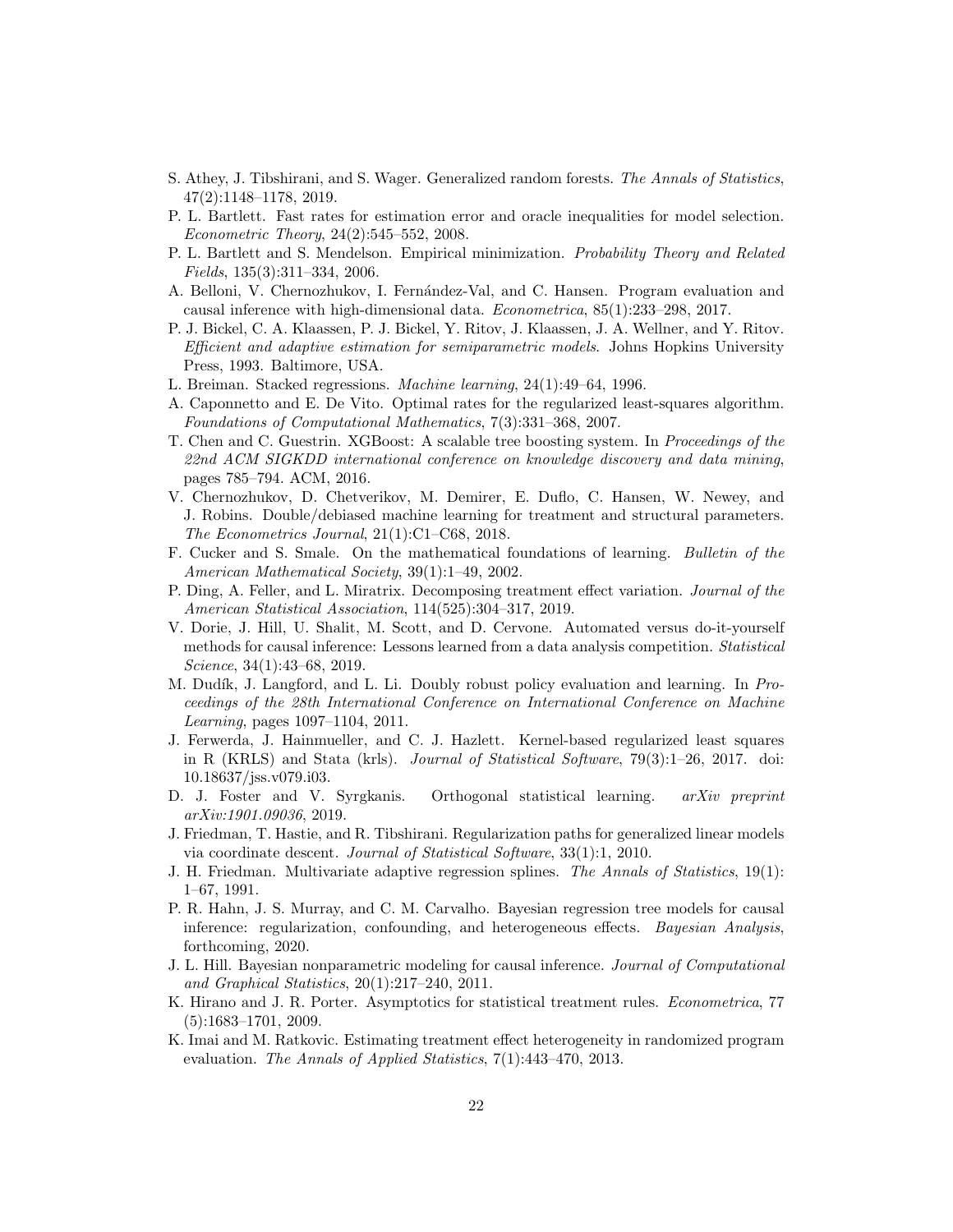- <span id="page-22-16"></span>G. W. Imbens and D. B. Rubin. Causal Inference for Statistics, Social, and Biomedical Sciences: An Introduction. Cambridge University Press, 2015. doi: 10.1017/ CBO9781139025751. Cambridge, UK.
- <span id="page-22-18"></span>E. H. Kennedy. Optimal doubly robust estimation of heterogeneous causal effects.  $arXiv$ preprint arXiv:2004.14497, 2020.
- <span id="page-22-15"></span>T. Kitagawa and A. Tetenov. Who should be treated? empirical welfare maximization methods for treatment choice. Econometrica, 86(2):591–616, 2018.
- <span id="page-22-2"></span>S. R. Künzel, J. S. Sekhon, P. J. Bickel, and B. Yu. Metalearners for estimating heterogeneous treatment effects using machine learning. Proceedings of the National Academy of Sciences, 116(10):4156–4165, 2019.
- <span id="page-22-14"></span>E. Laber and Y. Zhao. Tree-based methods for individualized treatment regimes. Biometrika, 102(3):501–514, 2015.
- <span id="page-22-9"></span>A. R. Luedtke and M. J. van der Laan. Optimal individualized treatments in resource-limited settings. The International Journal of Biostatistics, 12(1):283–303, 2016a.
- <span id="page-22-10"></span>A. R. Luedtke and M. J. van der Laan. Statistical inference for the mean outcome under a possibly non-unique optimal treatment strategy. The Annals of Statistics, 44(2):713–742, 2016b.
- <span id="page-22-3"></span>A. R. Luedtke and M. J. van der Laan. Super-learning of an optimal dynamic treatment rule. The International Journal of Biostatistics, 12(1):305–332, 2016c.
- <span id="page-22-20"></span>P. Massart. About the constants in Talagrand's concentration inequalities for empirical processes. The Annals of Probability, 28(2):863–884, 2000.
- <span id="page-22-17"></span>S. Mendelson and J. Neeman. Regularization in kernel learning. The Annals of Statistics, 38(1):526–565, 2010.
- <span id="page-22-11"></span>W. K. Newey. The asymptotic variance of semiparametric estimators. *Econometrica*, 62(6): 1349–1382, 1994.
- <span id="page-22-4"></span>J. Neyman. Sur les applications de la théorie des probabilités aux experiences agricoles: Essai des principes. Roczniki Nauk Rolniczych, 10:1–51, 1923.
- <span id="page-22-0"></span>Z. Obermeyer and E. J. Emanuel. Predicting the futurebig data, machine learning, and clinical medicine. The New England journal of medicine, 375(13):1216, 2016.
- <span id="page-22-1"></span>S. Powers, J. Qian, K. Jung, A. Schuler, N. H. Shah, T. Hastie, and R. Tibshirani. Some methods for heterogeneous treatment effect estimation in high dimensions. Statistics in medicine, 37(11):1767–1787, 2018.
- <span id="page-22-19"></span>R Core Team. R: A Language and Environment for Statistical Computing. R Foundation for Statistical Computing, Vienna, Austria, 2019. URL <https://www.R-project.org/>.
- <span id="page-22-8"></span>J. M. Robins. Optimal structural nested models for optimal sequential decisions. In Proceedings of the Second Seattle Symposium in Biostatistics, pages 189–326. Springer, 2004.
- <span id="page-22-12"></span>J. M. Robins and A. Rotnitzky. Semiparametric efficiency in multivariate regression models with missing data. Journal of the American Statistical Association, 90(1):122–129, 1995.
- <span id="page-22-13"></span>J. M. Robins, L. Li, R. Mukherjee, E. Tchetgen Tchetgen, and A. van der Vaart. Minimax estimation of a functional on a structured high-dimensional model. The Annals of Statistics, 45(5):1951–1987, 2017.
- <span id="page-22-7"></span>P. M. Robinson. Root-n-consistent semiparametric regression. Econometrica, 56(4):931–954, 1988.
- <span id="page-22-6"></span>P. R. Rosenbaum and D. B. Rubin. The central role of the propensity score in observational studies for causal effects. Biometrika, 70(1):41–55, 1983.
- <span id="page-22-5"></span>D. B. Rubin. Estimating causal effects of treatments in randomized and nonrandomized studies. Journal of Educational Psychology, 66(5):688, 1974.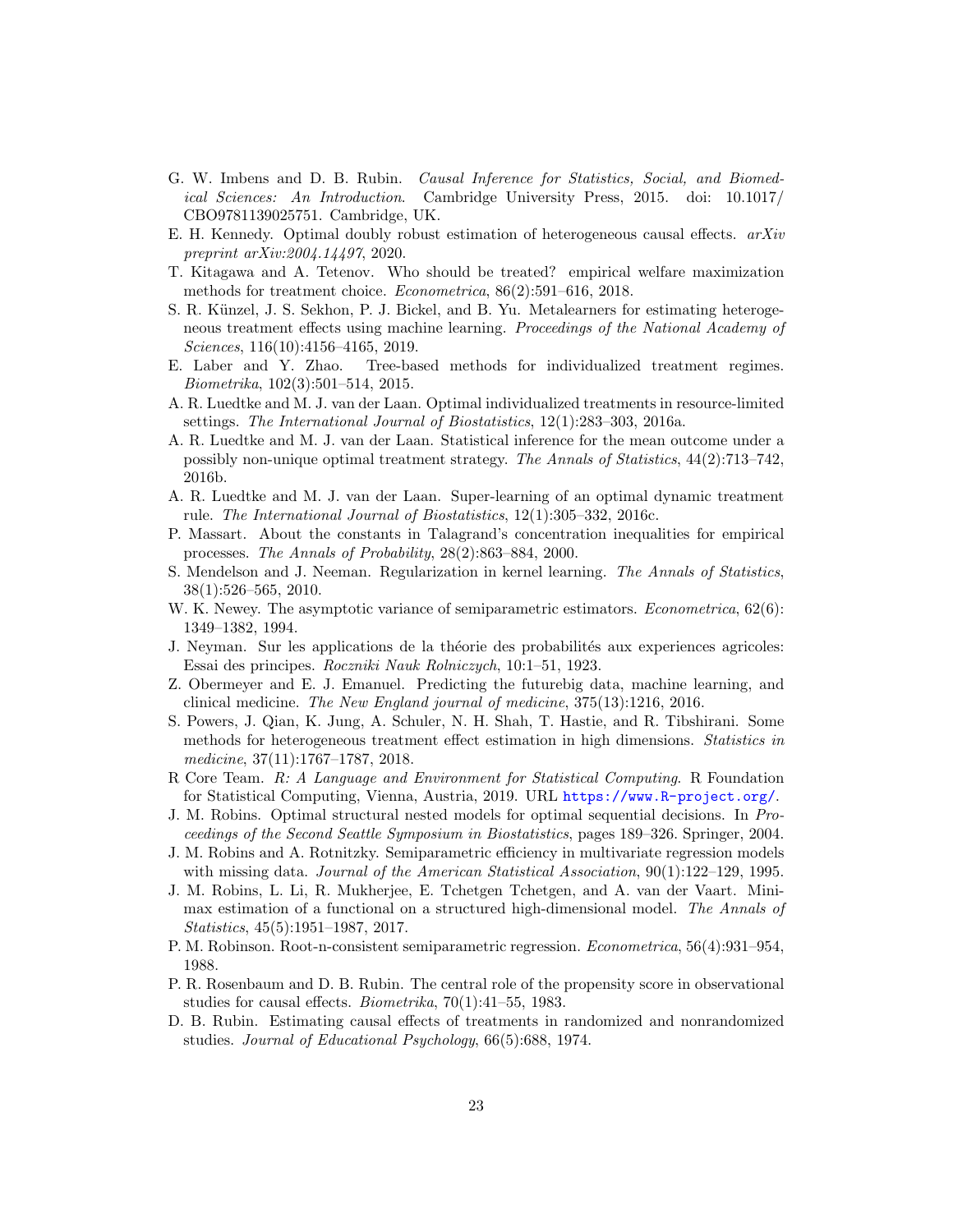- <span id="page-23-12"></span>D. O. Scharfstein, A. Rotnitzky, and J. M. Robins. Adjusting for nonignorable drop-out using semiparametric nonresponse models. Journal of the American Statistical Association, 94(448):1096–1120, 1999.
- <span id="page-23-4"></span>A. Schick. On asymptotically efficient estimation in semiparametric models. The Annals of Statistics, 14(3):1139–1151, 1986.
- <span id="page-23-2"></span>U. Shalit, F. D. Johansson, and D. Sontag. Estimating individual treatment effect: generalization bounds and algorithms. In Proceedings of the 34th International Conference on Machine Learning, pages 3076–3085, 2017.
- <span id="page-23-17"></span>S. Smale and D.-X. Zhou. Estimating the approximation error in learning theory. Analysis and Applications, 1(01):17–41, 2003.
- <span id="page-23-15"></span>I. Steinwart and A. Christmann. Support Vector Machines. Springer Science & Business Media, 2008. New York, USA.
- <span id="page-23-16"></span>I. Steinwart, D. R. Hush, and C. Scovel. Optimal rates for regularized least squares regression. In Conference on Learning Theory, 2009.
- <span id="page-23-0"></span>X. Su, C.-L. Tsai, H. Wang, D. M. Nickerson, and B. Li. Subgroup analysis via recursive partitioning. The Journal of Machine Learning Research, 10:141–158, 2009.
- <span id="page-23-19"></span>M. Talagrand. Sharper bounds for Gaussian and empirical processes. The Annals of Probability, 22:28–76, 1994.
- <span id="page-23-18"></span>M. Talagrand. The generic chaining: Upper and lower bounds of stochastic processes. Springer Science & Business Media Berlin Heidelberg, 2006.
- <span id="page-23-9"></span>L. Tian, A. A. Alizadeh, A. J. Gentles, and R. Tibshirani. A simple method for estimating interactions between a treatment and a large number of covariates. Journal of the American Statistical Association, 109(508):1517–1532, 2014.
- <span id="page-23-5"></span>R. Tibshirani. Regression shrinkage and selection via the lasso. Journal of the Royal Statistical Society: Series B (Statistical Methodology), 58(1):267–288, 1996.
- <span id="page-23-10"></span>A. Tsiatis. Semiparametric theory and missing data. Springer Science & Business Media, 2007. New York, USA.
- <span id="page-23-3"></span>M. J. van der Laan and S. Dudoit. Unified cross-validation methodology for selection among estimators and a general cross-validated adaptive epsilon-net estimator: Finite sample oracle inequalities and examples. Technical report, UC Berkeley Division of Biostatistics, Berkeley CA, 2003.
- <span id="page-23-11"></span>M. J. van der Laan and S. Rose. Targeted Learning: Causal Inference for Observational and Experimental Data. Springer Science & Business Media, 2011. New York, USA.
- <span id="page-23-6"></span>M. J. van der Laan and D. Rubin. Targeted maximum likelihood learning. The International Journal of Biostatistics, 2, 2006. Issue 1 Article 11.
- <span id="page-23-8"></span>M. J. van der Laan, S. Dudoit, and A. W. van der Vaart. The cross-validated adaptive epsilon-net estimator. Statistics & Decisions, 24(3):373-395, 2006.
- <span id="page-23-7"></span>M. J. van der Laan, E. C. Polley, and A. E. Hubbard. Super learner. Statistical applications in genetics and molecular biology, 6(1), 2007. Article 25.
- <span id="page-23-14"></span>S. Wager. Cross-validation, risk estimation, and model selection: Comment on a paper by rosset and tibshirani. Journal of the American Statistical Association, 115(529):157–160, 2020.
- <span id="page-23-1"></span>S. Wager and S. Athey. Estimation and inference of heterogeneous treatment effects using random forests. Journal of the American Statistical Association, 113(523):1228–1242, 2018.
- <span id="page-23-13"></span>S. Wager, W. Du, J. Taylor, and R. J. Tibshirani. High-dimensional regression adjustments in randomized experiments. Proceedings of the National Academy of Sciences, 113(45): 12673–12678, 2016.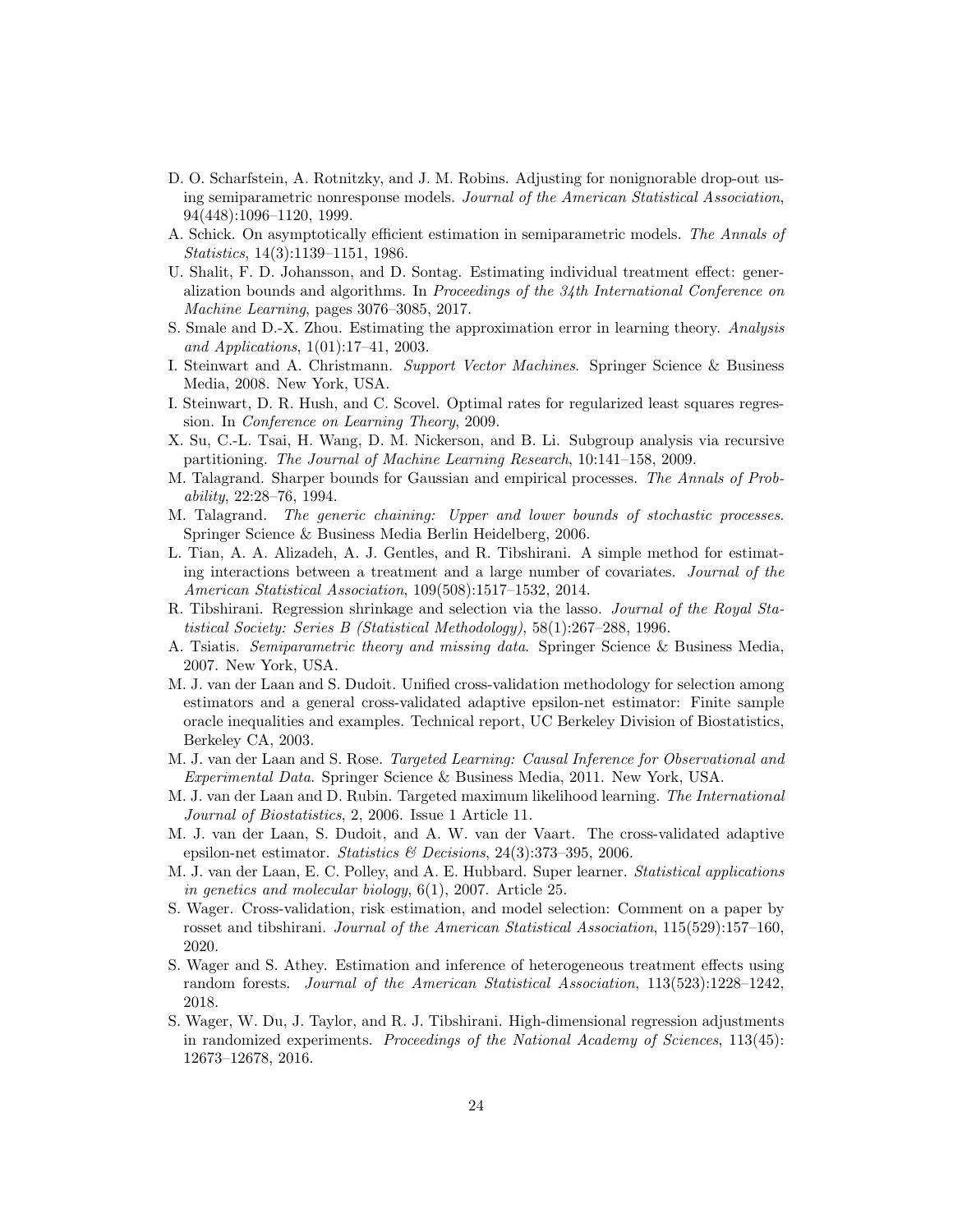- <span id="page-24-3"></span>D. H. Wolpert. Stacked generalization. Neural networks, 5(2):241–259, 1992.
- <span id="page-24-2"></span>Y. Yang. Consistency of cross validation for comparing regression procedures. The Annals of Statistics, 35(6):2450–2473, 2007.
- <span id="page-24-1"></span>B. Zhang, A. A. Tsiatis, M. Davidian, M. Zhang, and E. Laber. Estimating optimal treatment regimes from a classification perspective. *Stat*, 1(1):103-114, 2012.
- <span id="page-24-0"></span>Q. Zhao, D. S. Small, and A. Ertefaie. Selective inference for effect modification via the lasso. arXiv preprint arXiv:1705.08020, 2017.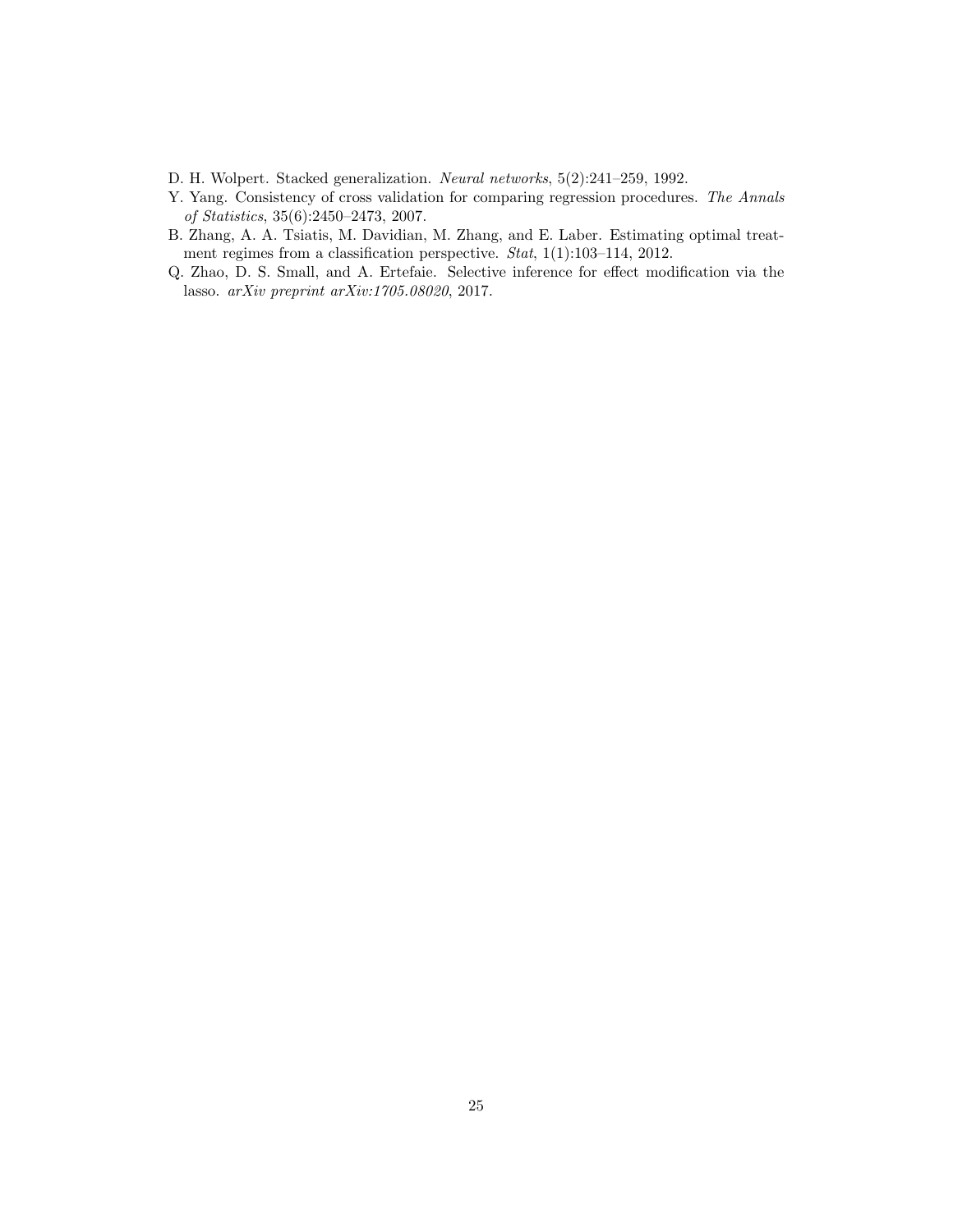### A Appendix: Proofs

### Preliminaries

#### A.1 A useful inequality relating function norms in RKHS

Before beginning our proof, we present an inequality that we will use frequently. Under Assumption [2,](#page-10-1) directly following from Lemma 5.1 of [Mendelson and Neeman](#page-22-17) [\(2010\)](#page-22-17), there is a constant B depending on A, p and G such that for all  $\tau \in \mathcal{H}$ ,

<span id="page-25-2"></span>
$$
\|\tau\|_{\infty} \le B \|\tau\|_{\mathcal{H}}^p \|\tau\|_{L_2(\mathcal{P})}^{1-p}.
$$
 (22)

If  $\eta < e^*(x) < 1 - \eta$  for some  $\eta > 0$ , a consequence of the above inequality is as follows: for  $\tau \in \mathcal{H}_c$ ,

<span id="page-25-0"></span>
$$
\|\tau - \tau_c^*\|_{\infty} \le B \|\tau - \tau_c^*\|_{\mathcal{H}}^p \|\tau - \tau_c^*\|_{L_2(\mathcal{P})}^{1-p} \le B 2^p \eta^{-(1-p)} c^p R(\tau; c)^{(1-p)/2}.
$$
 (23)

We note that the second inequality in [\(23\)](#page-25-0) follows from combining [\(12\)](#page-11-0) with the fact that for  $\tau \in \mathcal{H}_c$ ,  $\|\tau - \tau_c^*\|_{\mathcal{H}} \leq 2c$  by the triangle inequality.

### A.2 Talagrand's Inequalities

Below we state Talagrand's Concentration Inequality for an empirical process indexed by a class of uniformly bounded functions [\(Talagrand,](#page-23-18) [2006\)](#page-23-18). The version of the inequality we shall use here is due to [Massart](#page-22-20) [\(2000\)](#page-22-20).

Let F be a class of functions defined on  $(\Omega, \mathcal{P})$  such that for every  $f \in \mathcal{F}$ ,  $||f||_{\infty} \leq b$ , and  $E(f) = 0$ . Let  $X_1, \dots, X_n$  be independent random variables distributed according to P and set  $\sigma^2 = \sup_{f \in \mathcal{F}} E(f^2)$ . Define

<span id="page-25-3"></span>
$$
Z = \sup_{f \in \mathcal{F}} \frac{1}{n} \sum_{i=1}^{n} f(X_i) \quad and \quad \bar{Z} = \sup_{f \in \mathcal{F}} \frac{1}{n} \left| \sum_{i=1}^{n} f(X_i) \right|.
$$

Then, there exists an absolute constant C such that for every  $t > 0$ , and every  $\rho > 0$ ,

$$
\Pr\left\{ Z > (1+\rho)E\left(Z\right) + \frac{\sigma}{\sqrt{n}}\sqrt{Ct} + \frac{C}{n}(1+\rho^{-1})bt \right\} \le e^{-t},\tag{24}
$$

$$
\Pr\left\{Z < (1-\rho)E\left(Z\right) - \frac{\sigma}{\sqrt{n}}\sqrt{Ct} - \frac{C}{n}(1+\rho^{-1})bt\right\} \le e^{-t},\tag{25}
$$

and the same inequalities holds for  $\overline{Z}$ .

We will also make use of the following bound from Corollary 3.4 of [Talagrand](#page-23-19) [\(1994\)](#page-23-19):

<span id="page-25-1"></span>
$$
E\left(\sup_{f\in\mathcal{F}}\sum_{i=1}^{n}f^{2}(X_{i})\right)\leq n\sigma^{2}+8bE\left\{\sup_{f\in\mathcal{F}}\left|\sum_{i=1}^{n}\varepsilon_{i}f(X_{i})\right|\right\},\tag{26}
$$

where  $\varepsilon_i$  are independent Rademacher variables indepedent of the variables  $X_i$ .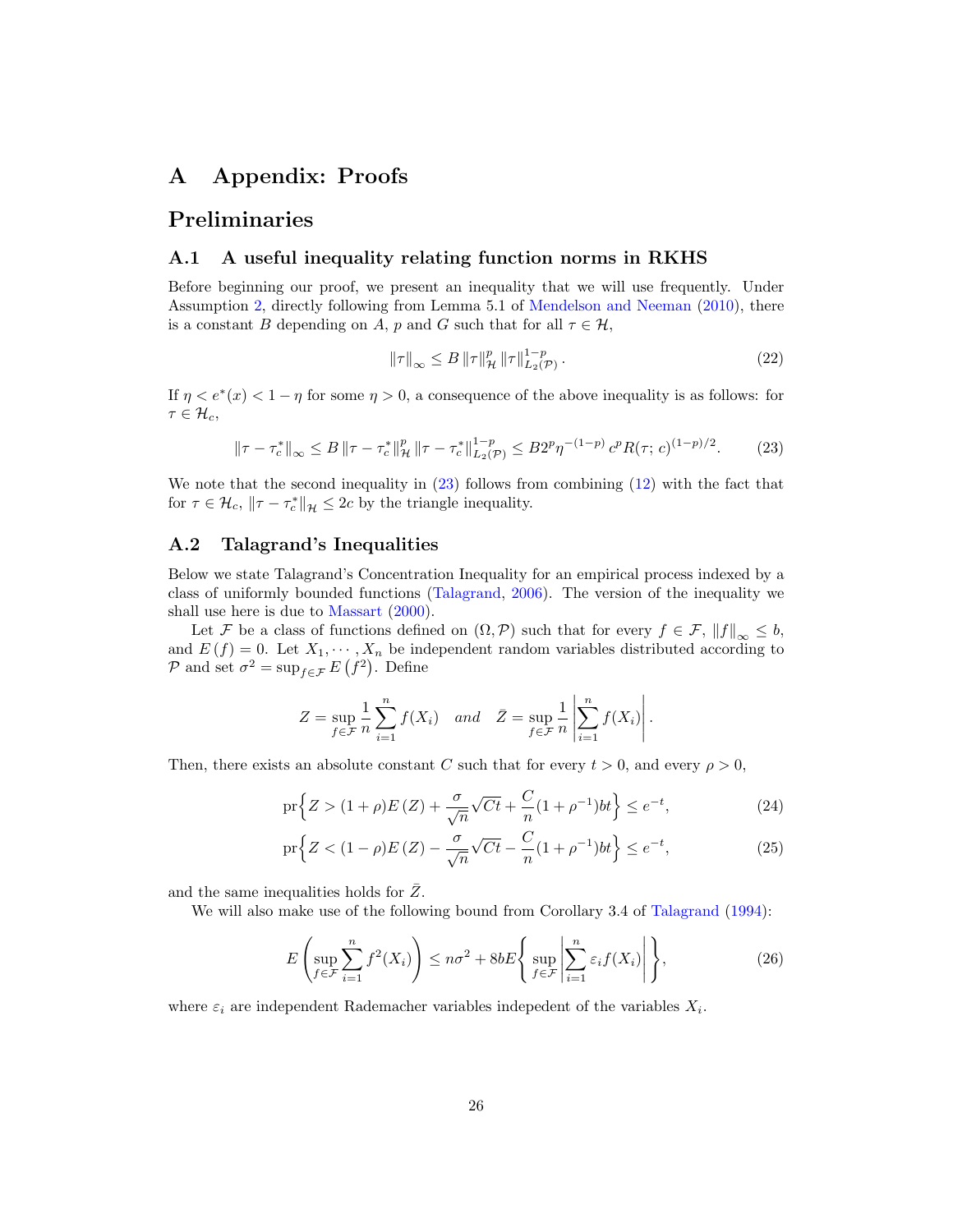### Technical definitions and lemmas

#### A.3 Proof of Lemma [1](#page-11-3)

*Proof.* First, we note that for  $1 \leq c \leq C$ ,  $\mathcal{H}_c$  defined as  $\{\tau \in \mathcal{H}, \|\tau\|_{\mathcal{H}} \leq c, \|\tau\|_{\infty} \leq 2M\}$ is an ordered set, i.e.  $\mathcal{H}_c \subseteq \mathcal{H}_{c'}$  for  $c \leq c'$ . Without loss of generality, it suffices to consider  $\Lambda_n(\cdot) = \rho_n(\cdot)$  because if [\(15\)](#page-11-2) holds with  $\rho_n(c)$ , it also holds with  $\rho_n(c)$  replaced by  $\Lambda_n(c) \geq \rho_n(c)$ . Define

$$
\begin{split} \tau_c^* &= \operatorname{argmin}_{\tau \in \mathcal{H}_c} L(\tau), \\ \check{\tau}_c &= \operatorname{argmin}_{\tau \in \mathcal{H}_c} \check{L}(\tau), \\ \check{m} &= \left\| \check{\tau} \right\|_{\mathcal{H}}. \end{split}
$$

Following the proof of Theorem 4 in [Bartlett](#page-21-17) [\(2008\)](#page-21-17), first check the following facts:

• In the event that  $c \geq \tilde{m}$  (see Lemma 5 of [Bartlett](#page-21-17) [\(2008\)](#page-21-17)),

$$
L(\check{\tau}) \le L(\tau_c^*) + \max\{k\kappa_1 + 2, 3\}\rho_n(c).
$$

• In the event that  $c \leq \tilde{m}$  (see Lemma 6 of [Bartlett](#page-21-17) [\(2008\)](#page-21-17)),

$$
L(\tau_m^*) \le L(\tau_c^*) + \left(\frac{1}{k^2} - \frac{\kappa_1}{k} + 1\right) \rho_n(\tilde{m}) + \frac{\kappa_1 \rho_n(c)}{k}.
$$

• In the event that  $c \leq \tilde{m}$  (see Lemma 7 of [Bartlett](#page-21-17) [\(2008\)](#page-21-17)),

$$
L(\breve{\tau}) \le L(\tau_c^*) + \left(\frac{1}{k^2} - \frac{\kappa_1}{k} + 2\right)\rho_n(\breve{m}) + \frac{\kappa_1\rho_n(c)}{k}.
$$

Now, choosing  $\kappa_1 = \frac{1}{k} + 2k$  shows that

$$
L(\check{\tau}) \le L(\tau_c^*) + \frac{\kappa_1 \rho_n(c)}{k}.
$$

Let  $\kappa_2 = 2k^2 + 3$ , combining the above,

$$
L(\check{\tau}) \le \inf_{1 \le c \le C} L(\tau_c^*) + \kappa_2 \rho_n(c).
$$

Finally, for any  $\tau = \operatorname*{argmin}_{\tau \in \mathcal{H}_C} \{ L(\tau) + \kappa_2 \Lambda_n (\|\tau\|_{\mathcal{H}}) \}, \ \tau = \tau_{\|\tau\|_{\mathcal{H}}}^*$ . Suppose not, then  $L(\tau) + \kappa_2 \Lambda_n (\|\tau\|_{\mathcal{H}}) > L(\tau_{\|\tau\|_{\mathcal{H}}}^*) + \kappa_2 \Lambda_n (\|\tau\|_{\mathcal{H}})$ , which is a contradiction. Thus, the claim follows.

#### A.4 Technical Definitions and Auxillary Lemmas

Before we proceed with the proof of Lemma [2,](#page-13-1) it is helpful to prove the following results.

**Definition 1** (Definition 2.4 from [Mendelson and Neeman](#page-22-17) [\(2010\)](#page-22-17)). Given a class of functions F, we say that  $\{F_c : c \geq 1\}$  is an ordered, parameterized hierarchy of F if the following conditions are satisfied: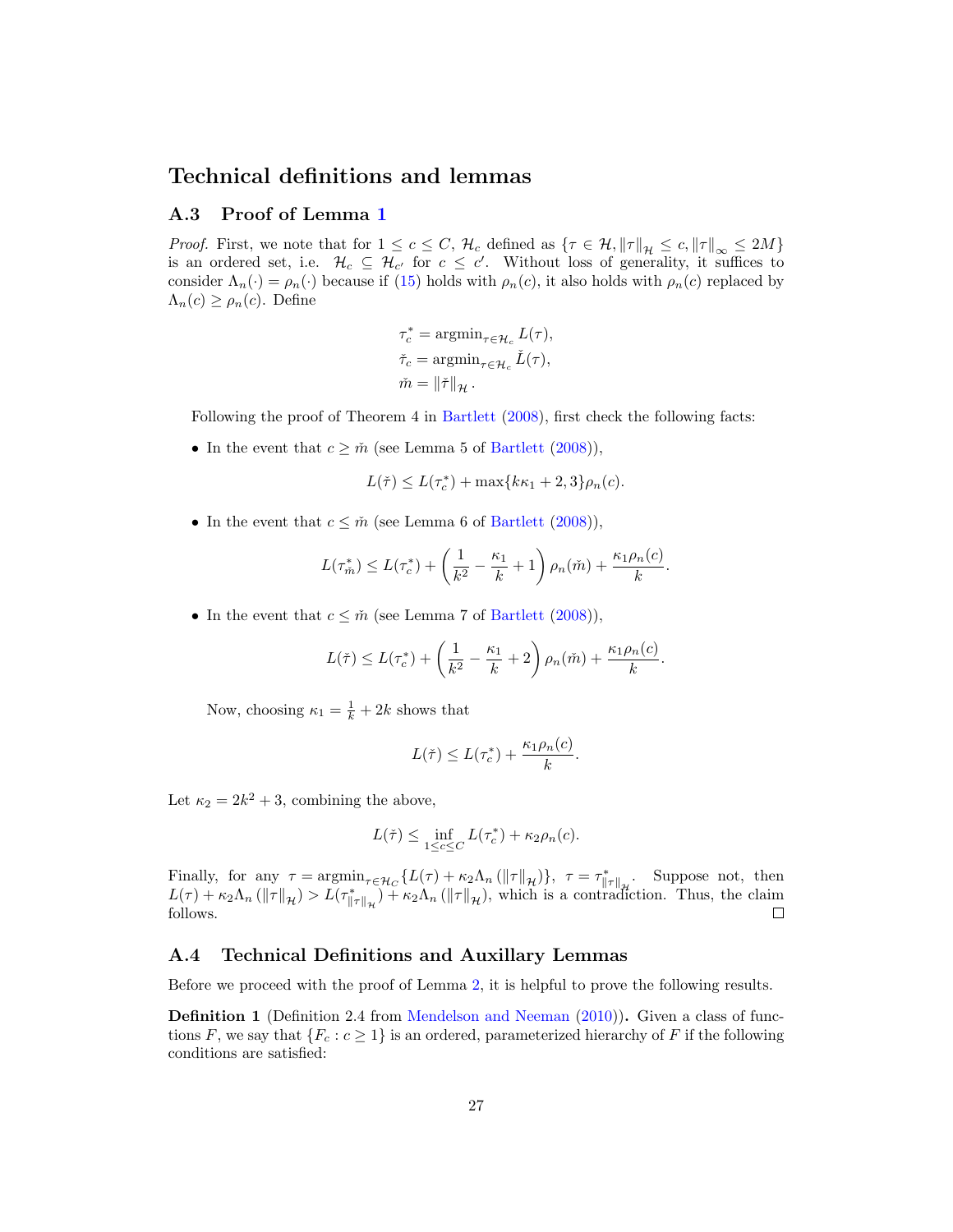- ${F_c : c \geq 1}$  is monotone;
- for every  $c \geq 1$ , there exists a unique element  $f_c^* \in F_c$  such that  $L(f_c^*) = \inf_{f \in F_c} L(f)$ ;
- the map  $c \to L(f_c^*)$  is continuous;
- for every  $c_0 \geq 1$ ,  $\bigcap_{c > c_0} F_c = F_{c_0}$
- $\bullet \cup_{c>1}F_c = F$

<span id="page-27-4"></span>**Lemma 4.**  $\mathcal{H}_c := \{ \tau \in \mathcal{H}, \|\tau\|_{\mathcal{H}} \leq c, \|\tau\|_{\infty} \leq 2M \}$  is an ordered, parameterized hiercharchy of H.

*Proof.* First, we show that  $\mathcal{H}_1$  is compact. Let  $(\tau_n)_n$  be a sequence in  $\mathcal{H}_1$ . Following from the fact that  $B_1 = \{ \tau \in \mathcal{H}, ||\tau||_{\mathcal{H}} \leq 1 \}$  is compact with respect to  $L_2$ -norm,  $\tau_n$  has a converging subsequence  $(\tau_{n_k})_k$  with a limit  $\tau \in B_1$ . For any  $\varepsilon > 0$ , there exists K such that for all  $k > K$ ,  $\|\tau_{n_k} - \tau\|_{L_2(\mathcal{P})} \leq \varepsilon$ . Suppose  $\|\tau\|_{\infty} > 2M$ , then take  $\tau'(x) =$  $\min(\max(\tau(x), -2M), 2M)$ , we see that  $\|\tau_{n_k}(x) - \tau'(x)\|_{L_2(\mathcal{P})} \le \|\tau_{n_k}(x) - \tau(x)\|_{L_2(\mathcal{P})}$  for all  $k \geq K$ . So the limit  $\tau(x) = \tau'(x)$ . Thus the subsequence converges to a limit in  $\mathcal{H}_1$ , and so  $\mathcal{H}_1$  is compact. The proof now follows exactly the proof of Lemma 3.6 in [Mendelson and](#page-22-17) [Neeman](#page-22-17) [\(2010\)](#page-22-17).  $\Box$ 

<span id="page-27-3"></span>**Lemma 5** (chaining). Let H be an RKHS with kernel K satisfying Assumption [2,](#page-10-1) let  $X_1, ..., X_n$  be n independent draws from the measure P, and let  $Z_1, ..., Z_n$  be independent mean-zero sub-Gaussian random variables with variance proxy  $M^2$ , conditionally on the  $X_i$ . Then, there is a constant B such that, for any (potentially random) weighting function  $\omega(x)$ ,

<span id="page-27-0"></span>
$$
E\left(\sup_{h\in\mathcal{H}_{c,\delta}}\left\{\frac{1}{n}\sum_{i=1}^{n}Z_{i}\omega(X_{i})h(X_{i})\right\}\right)\leq BMc^{p}\delta^{1-p}E\{\omega^{2}(X)\}^{1/2}\frac{\log(n)}{\sqrt{n}},\qquad(27)
$$
  
where  $\mathcal{H}_{c,\delta}:=\left\{h\in\mathcal{H}:||h||_{\mathcal{H}}\leq c,\ ||h||_{L_{2}(\mathcal{P})}\leq \delta\right\}.$ 

Proof. Our proof proceeds by generic chaining. Defining random variables

$$
Q_h = \frac{1}{n} \sum_{i=1}^n Z_i \omega(X_i) h(X_i),
$$

the basic generic chaining result of [Talagrand](#page-23-18) [\(2006\)](#page-23-18) (Theorem 1.2.6) states that if  ${Q_h}_{h \in \mathcal{H}_{c,\delta}}$  is a sub-Gaussian process relative to some metric d, i.e., for every  $h_1, h_2 \in \mathcal{H}_{c,\delta}$ and every  $u \geq 1$ ,

<span id="page-27-1"></span>
$$
\Pr\left\{|Q_{h_1} - Q_{h_2}| \geq ud(h_1, h_2)\right\} \leq 2e^{-u^2/2},\tag{28}
$$

then for some universal constant  $B$  (not the same as in  $(27)$ ),

<span id="page-27-2"></span>
$$
E\left(\sup_{h\in\mathcal{H}_{c,\delta}}Q_h\right)\leq B\gamma_2\left(\mathcal{H}_{c,\delta},d\right).
$$
\n(29)

Here,  $\gamma_2$  is a measure of the complexity of the space  $\mathcal{H}_{c,\delta}$  in terms of the metric d: writing  $\mathcal{S}_j$ ,  $j = 1, 2, ...,$  for a sequence of collections of elements form  $\mathcal{H}_{c,\delta}$ ,

$$
\gamma_2(\mathcal{H}_{c,\delta}, d) = \inf_{(\mathcal{S}_j)} \left\{ \sup_{h \in \mathcal{H}_{c,\delta}} \left\{ \sum_{j=0}^{\infty} 2^{j/2} d(h, \mathcal{S}_j) \right\} : |\mathcal{S}_0| = 1, |\mathcal{S}_j| = 2^{2^j} \text{ for } j > 0 \right\},
$$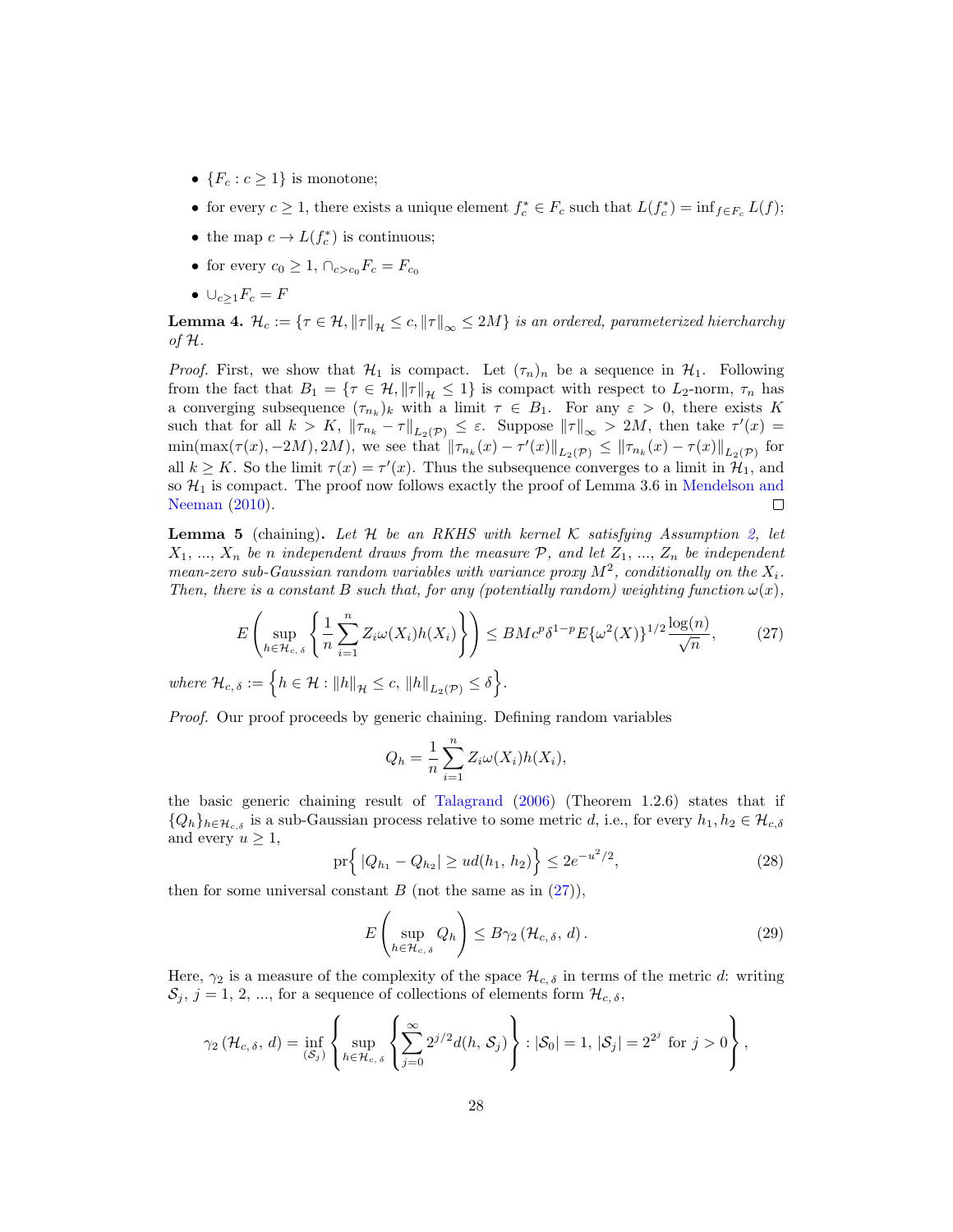where the infimum is with respect to all sequences of collections  $(S_j)_{j=0}^{\infty}$ , and  $d(h, S)$  $\inf_{g \in \mathcal{S}} d(h, g).$ 

To establish [\(27\)](#page-27-0), we start by applying generic chaining conditionally on  $X_1, ..., X_n$ : given a (possibly random) distance measure d such that  $(28)$  holds conditionally on the  $X_i$ , then  $(29)$  also provides a uniform bound conditionally on the  $X_i$ . To this end, we study the following metric:

$$
d(h_1, h_2) = \frac{1}{n} M d_{\infty, n}(h_1, h_2) \sqrt{\sum_{i=1}^{n} \omega^2(X_i)},
$$
\n(30)

$$
d_{\infty,n}(h_1, h_2) = \sup\{|h_1(X_i) - h_2(X_i)| : i = 1, ..., n\}.
$$
\n(31)

Conditionally on the  $X_i$ ,  $Q_{h_1} - Q_{h_2}$  is a sum of n independent mean-zero sub-Gaussian random variables, the i-th of which is has its sub-Gaussian variance proxy  $n^{-2}M^2d_{\infty,n}^2(h_1, h_2)\omega^2(X_i)$ , so [\(28\)](#page-27-1) holds by elementary properties of sub-Gaussian random variables. Finally, noting that  $d(\cdot, \cdot)$  is a constant multiple of  $d_{\infty, n}(\cdot, \cdot)$  conditionally on  $X_1, ..., X_n$ , the definition of  $\gamma_2$  implies that

$$
\gamma_2(\mathcal{H}_{c,\delta}, d) = \frac{1}{n} M \sqrt{\sum_{i=1}^n \omega^2(X_i)} \gamma_2(\mathcal{H}_{c,\delta}, d_{\infty,n}).
$$

Our argument so far implies that

$$
E\left[\sup_{\mathcal{H}_{c,\delta}}\left\{\frac{1}{n}\sum_{i=1}^n Z_i\omega(X_i)h(X_i)\right\} \mid X_1, ..., X_n\right] \leq \frac{BM}{n}\sqrt{\sum_{i=1}^n \omega^2(X_i)}\gamma_2\left(\mathcal{H}_{c,\delta}, d_{\infty,n}\right).
$$

It now remains to bound moments of  $\gamma_2$  ( $\mathcal{H}_{c,\delta}, d_{\infty,n}$ ).

Writing  $\sigma_j$  for the eigenvalues of  $K$  and  $A$  for the uniform bound on the eigenfunctions as in Assumption [2,](#page-10-1) [Mendelson and Neeman](#page-22-17) [\(2010\)](#page-22-17) show that for another universal constant  $B$ , (Theorem 4.7)

$$
E\{\gamma_2^2\left(\mathcal{H}_{c,\delta}, d_{\infty,n}\right)\}^{1/2} \leq AB\log(n)\sqrt{\sum_{j=1}^{\infty} \min\{\delta^2, \sigma_j c^2/4\}},
$$

and that for yet another universal constant  $B_p$  depending only on p, (Lemma 3.4)

$$
\sum_{j=1}^{\infty} \min\left\{\delta^2, \sigma_j c^2/4\right\} \le B_p \delta^{2(1-p)} c^{2p} G,
$$

where  $G = \sup_{j \geq 1} j^{1/p} \sigma_j$  as defined in Assumption [2.](#page-10-1) Thus, by Cauchy-Schwartz,

$$
E\left\{\gamma_2\left(\mathcal{H}_{c,\delta}, d_{\infty,n}\right) \sqrt{\frac{1}{n} \sum_{i=1}^n \omega^2(X_i)}\right\} \leq E\left\{\gamma_2^2\left(\mathcal{H}_{c,\delta}, d_{\infty,n}\right)\right\}^{1/2} E\left\{\frac{1}{n} \sum_{i=1}^n \omega^2(X_i)\right\}^{1/2}
$$

$$
= B\delta^{1-p} c^p E\{\omega^2(X)\}^{1/2},
$$

where  $B$  is a (different) constant. The desired result then follows.

 $\Box$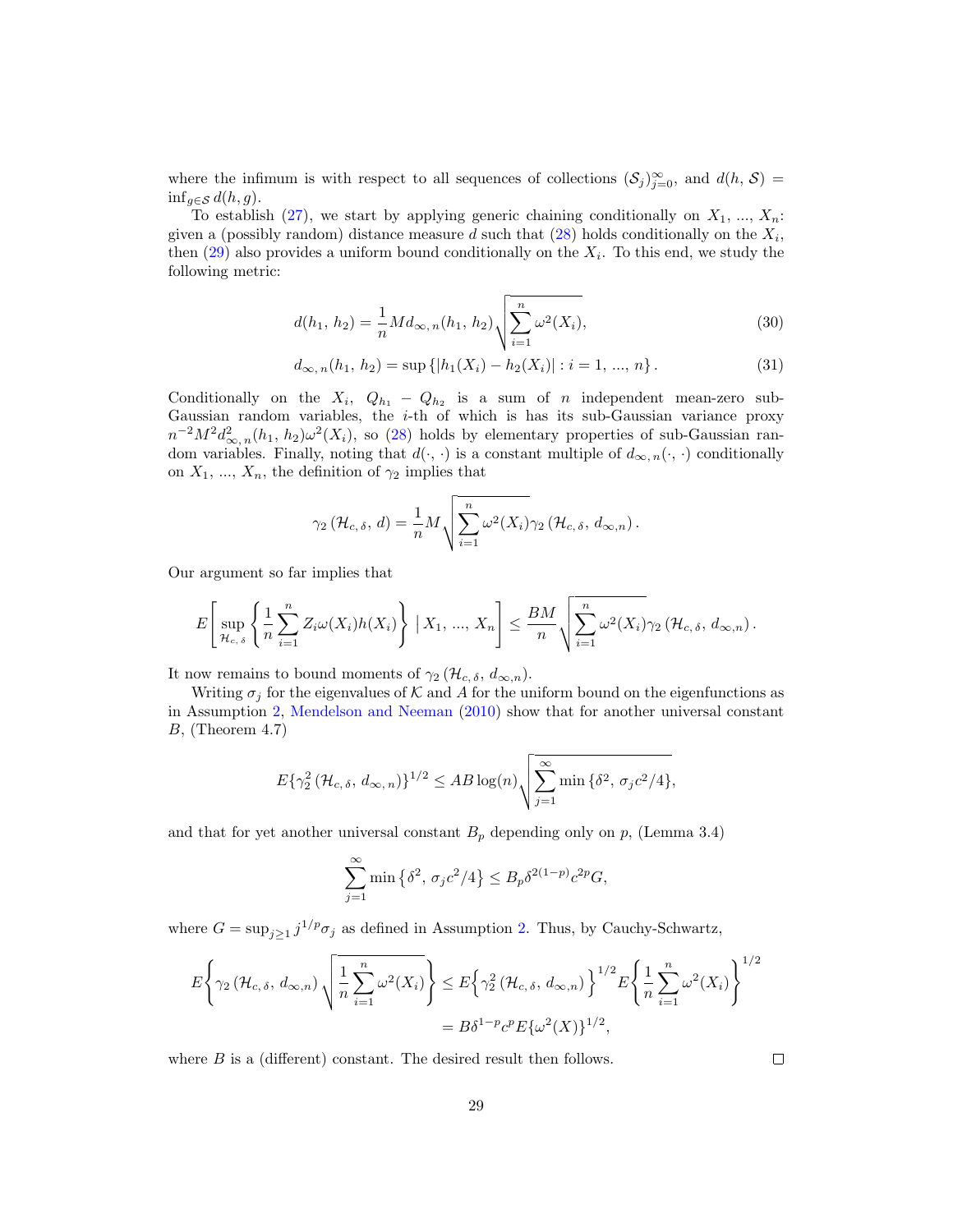<span id="page-29-1"></span>**Lemma 6.** Suppose we have overlap, i.e.,  $\eta < e^*(x) < 1 - \eta$  for some  $\eta > 0$ , for  $1 < c < c'$ . Then, the following holds:

$$
\|\tau_c^*(X_i)-\tau_{c'}^*(X_i)\|_{L_2(\mathcal{P})}\leq \frac{1}{\eta}\left(1-\frac{c}{c'}\right)\|\tau_{c'}^*\|_{L_2(\mathcal{P})}.
$$

*Proof.* First, we note that following a similar derivation behind [\(12\)](#page-11-0), we have for any  $\tau$ ,  $\tau' \in$  $\mathcal{H},$ 

$$
\eta^2 \left\| \tau(X_i) - \tau'(X_i) \right\|_{L_2(\mathcal{P})}^2 \leq |L(\tau) - L(\tau')| \leq (1 - \eta)^2 \left\| \tau(X_i) - \tau'(X_i) \right\|_{L_2(\mathcal{P})}^2.
$$

Then, we have

$$
\left\| \tau_c^*(X_i) - \frac{c}{c'} \tau_{c'}^*(X_i) \right\|_{L_2(\mathcal{P})}^2 \le \eta^{-2} \left\{ L \left( \frac{c}{c'} \tau_{c'}^* \right) - L \left( \tau_c^* \right) \right\}
$$
  

$$
\le \eta^{-2} \left\{ L \left( \frac{c}{c'} \tau_{c'}^* \right) - L \left( \tau_{c'}^* \right) \right\}
$$
  

$$
\le \frac{(1-\eta)^2}{\eta^2} \left\| \tau_{c'}^* \right\|_{L_2(\mathcal{P})}^2 \left( 1 - \frac{c}{c'} \right)^2.
$$
 (32)

<span id="page-29-0"></span> $\Box$ 

Finally, by the triangle inequality,

$$
\begin{split} \|\tau_c^*(X_i) - \tau_{c'}^*(X_i)\|_{L_2(\mathcal{P})} &\le \left\|\tau_{c'}^*(X_i) - \frac{c}{c'}\tau_{c'}^*(X_i)\right\|_{L_2(\mathcal{P})} + \left\|\tau_c^*(X_i) - \frac{c}{c'}\tau_{c'}^*(X_i)\right\|_{L_2(\mathcal{P})} \\ &\le \left(1 - \frac{c}{c'}\right) \|\tau_{c'}^*\|_{L_2(\mathcal{P})} + \frac{1 - \eta}{\eta} \|\tau_{c'}^*\|_{L_2(\mathcal{P})} \left(1 - \frac{c}{c'}\right) \\ &= \frac{1}{\eta} \left(1 - \frac{c}{c'}\right) \|\tau_{c'}^*\|_{L_2(\mathcal{P})}, \end{split}
$$

where the second inequality follows from  $(32)$ .

<span id="page-29-2"></span>**Lemma 7.** Simultaneously for all  $\tau \in \mathcal{H}_c$ ,  $c \geq 1$ ,  $\delta \leq 4M$  where  $\|\tau - \tau_c^*\|_{L_2(\mathcal{P})} \leq \delta$ , we have

$$
\frac{1}{n} \sum_{i=1}^{n} (\tau(X_i) - \tau_c^*(X_i))^2
$$
\n
$$
= O_P\left\{\delta^2 + c^{2p}\delta^{2(1-p)}\frac{\log(n)}{\sqrt{n}} + c^p\delta^{2-p}\frac{1}{\sqrt{n}}\sqrt{\log\left(\frac{cn^{1/(1-p)}}{\delta^2}\right)} + \frac{1}{n}c^{2p}\delta^{2(1-p)}\log\left(\frac{cn^{1/(1-p)}}{\delta^2}\right) + \frac{c^{2p}\delta^{2(1-p)}}{n}\right\}
$$

Proof. We proceed by a localization argument by bounding the quantity of interest over sets indexed by c and  $\delta$  such that  $\|\tau - \tau_c^*\|_{L_2(\mathcal{P})} \leq \delta$ , i.e. we bound

$$
\sup_{\tau \in \mathcal{H}_c} \left\{ \frac{1}{n} \sum_{i=1}^n \left( \tau(X_i) - \tau_c^*(X_i) \right)^2 : \|\tau - \tau_c^*\|_{L_2(\mathcal{P})} \le \delta \right\}.
$$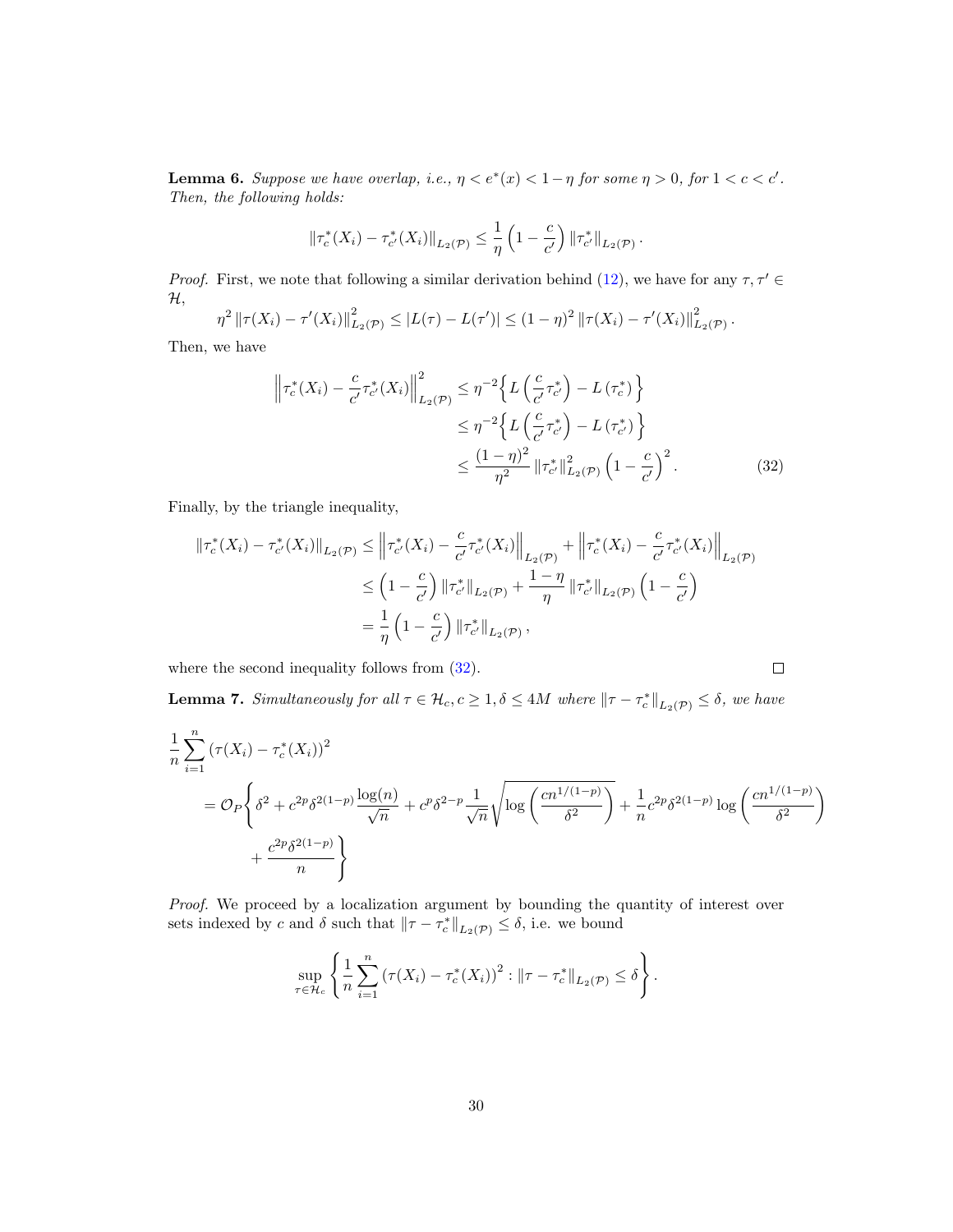First we bound the expectation. Let  $\varepsilon_i$  be i.i.d. Rademacher random variables.

$$
E\left[\sup_{\tau \in \mathcal{H}_c} \left\{ \frac{1}{n} \sum_{i=1}^n (\tau(X_i) - \tau_c^*(X_i))^2 : ||\tau - \tau_c^*||_{L_2(\mathcal{P})} \le \delta \right\} \right] \n\stackrel{(a)}{\le} \sup_{\tau \in \mathcal{H}_c} \left\{ ||\tau - \tau_c^*||_{L_2(\mathcal{P})}^2 : ||\tau - \tau_c^*||_{L_2(\mathcal{P})} \le \delta \right\} \n+ 8 \sup_{\tau \in \mathcal{H}_c} \left\{ ||\tau - \tau_c^*||_{\infty} : ||\tau - \tau_c^*||_{L_2(\mathcal{P})} \le \delta \right\} \nE\left(\sup_{\tau \in \mathcal{H}_c} \left\{ \frac{1}{n} \left| \sum_{i=1}^n \varepsilon_i(\tau(X_i) - \tau_c^*(X_i)) \right| : ||\tau - \tau_c^*||_{L_2(\mathcal{P})} \le \delta \right\} \right) \n\stackrel{(b)}{\le} \sup_{\tau \in \mathcal{H}_c} \left\{ ||\tau - \tau_c^*||_{L_2(\mathcal{P})}^2 : ||\tau - \tau_c^*||_{L_2(\mathcal{P})} \le \delta \right\} \n+ 8 \sup_{\tau \in \mathcal{H}_c} \left\{ ||\tau - \tau_c^*||_{\infty} : ||\tau - \tau_c^*||_{L_2(\mathcal{P})} \le \delta \right\} \nE\left(\sup_{\tau \in \mathcal{H}_c} \left\{ \frac{1}{n} \sum_{i=1}^n \varepsilon_i(\tau(X_i) - \tau_c^*(X_i)) : ||\tau - \tau_c^*||_{L_2(\mathcal{P})} \le \delta \right\} \right) \n\stackrel{(c)}{\le} \delta^2 + Bc^{2p}\delta^{2(1-p)} \frac{\log(n)}{\sqrt{n}}, \tag{33}
$$

where (a) follows from [\(26\)](#page-25-1), (b) follows from the fact that  $\varepsilon_i$  are symmetrical around 0, (c) follows from  $(27)$ , and B is an absolute constant.

Let  $f_{\tau,c}(X_i) = (\tau(X_i) - \tau_c^*(X_i))^2 - E((\tau(X_i) - \tau_c^*(X_i))^2)$ . Let  $G =$  $\sup_{\tau \in \mathcal{H}_c} \left\{ \frac{1}{n} \sum_{i=1}^n f_{\tau,c}(X_i) : \|\tau - \tau_c^*\|_{L_2(\mathcal{P})} \le \delta \right\}.$  Note that for a different constant B,

<span id="page-30-0"></span>
$$
E(G) \leq E\left(\sup_{\tau \in \mathcal{H}_c} \left\{\frac{1}{n} \sum_{i=1}^n (\tau(X_i) - \tau_c^*(X_i))^2 : ||\tau - \tau_c^*||_{L_2(\mathcal{P})} \leq \delta\right\}\right)
$$
  
+ 
$$
\sup_{\tau \in \mathcal{H}_c} \left\{E\left((\tau(X_i) - \tau_c^*(X_i))^2\right) : ||\tau - \tau_c^*||_{L_2(\mathcal{P})} \leq \delta\right\}
$$
  

$$
\leq B\left(\delta^2 + c^{2p}\delta^{2(1-p)}\frac{\log(n)}{\sqrt{n}}\right),
$$

where we note that bounding the first summand on the right-hand side of the first inequality above follows immediately from [\(33\)](#page-30-0).

We also note that by  $(22)$ ,

$$
\sup_{\tau \in \mathcal{H}_c} \left\{ \left\| f_{\tau,c} \right\|_{\infty} : \left\| \tau - \tau_c^* \right\|_{L_2(\mathcal{P})} \le \delta \right\} \le B \left\| \tau - \tau_c^* \right\|_{\infty}^2 \le Bc^{2p} \delta^{2(1-p)}
$$

for another different constant B, and that

$$
\sup_{\tau \in \mathcal{H}_c} \left\{ E \left( f_{\tau,c}^2 \right) : \|\tau - \tau_c^*\|_{L_2(\mathcal{P})} \le \delta \right\} \le \sup_{\tau \in \mathcal{H}_c} \left\{ E \left( \left( \tau(X_i) - \tau_c^*(X_i) \right)^4 \right) : \|\tau - \tau_c^*\|_{L_2(\mathcal{P})} \le \delta \right\}
$$
  

$$
\le \sup_{\tau \in \mathcal{H}_c} \left\{ \|\tau - \tau_c^*\|_{L_2(\mathcal{P})}^2 \|\tau - \tau_c^*\|_{\infty}^2 : \|\tau - \tau_c^*\|_{L_2(\mathcal{P})} \le \delta \right\}
$$
  

$$
\le c^{2p} \delta^{2(1-p)+2}.
$$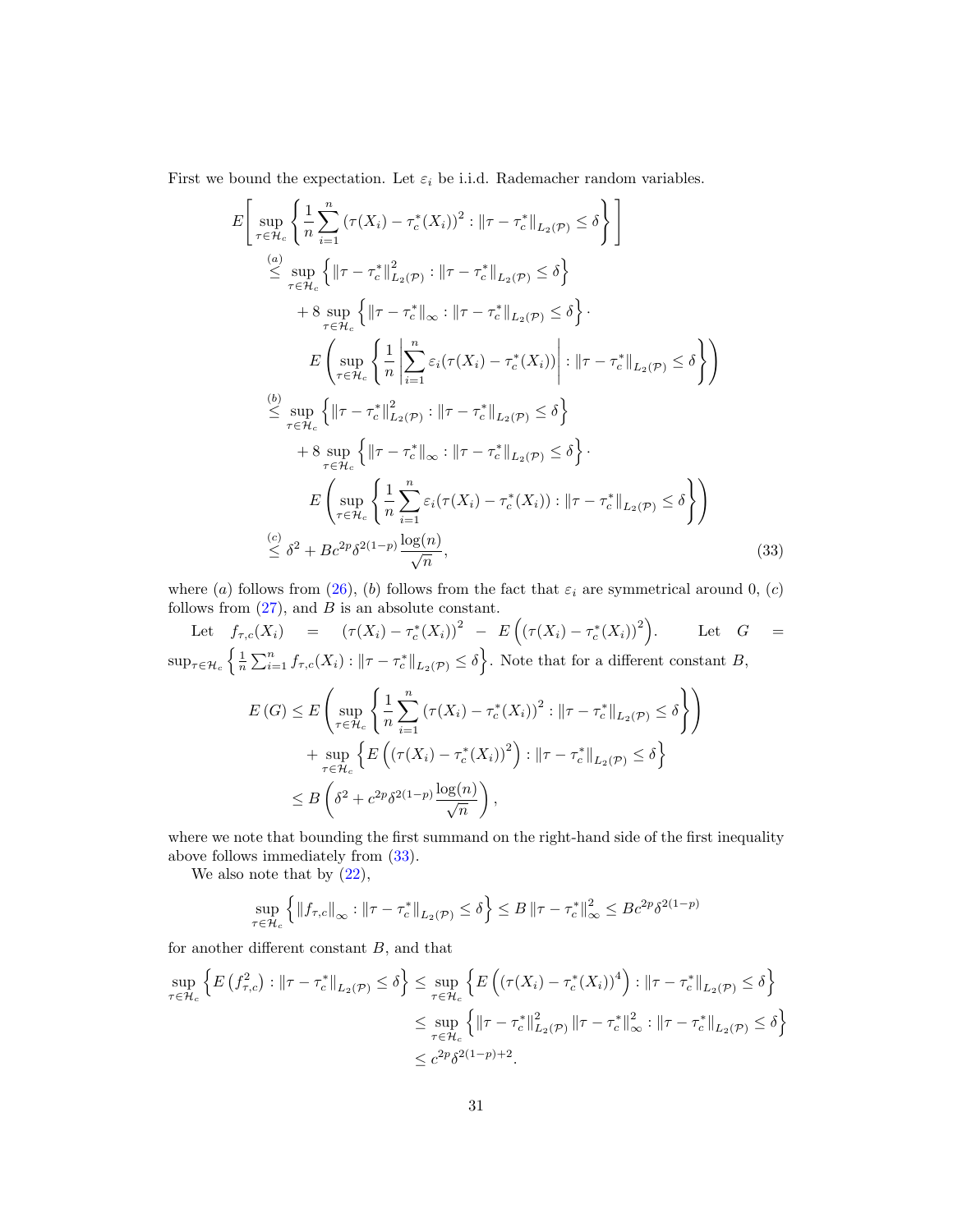By Talagrand's concentration inequality [\(24\)](#page-25-3), for a fixed c and  $\delta$ , we have that with probability  $1 - \varepsilon$ ,

$$
G \le \left\{ \delta^2 + c^{2p} \delta^{2(1-p)} \frac{\log(n)}{\sqrt{n}} + c^p \delta^{2-p} \frac{1}{\sqrt{n}} \sqrt{\log \left(\frac{1}{\varepsilon}\right)} + \frac{1}{n} c^{2p} \delta^{2(1-p)} \log \left(\frac{1}{\varepsilon}\right) \right\}.
$$
 (34)

We conclude that for a fixed c and  $\delta$ , we have that with probability  $1 - \varepsilon$ , for a different constant B,

$$
\sup_{\tau \in \mathcal{H}_c} \left\{ \frac{1}{n} (\tau(X_i) - \tau_c^*(X_i))^2 : \|\tau - \tau_c^*\|_{L_2(\mathcal{P})} \le \delta \right\}
$$
\n
$$
\le G + \sup_{\tau \in \mathcal{H}_c} \left\{ E \left[ \left\{ \tau(X_i) - \tau_c^*(X_i) \right\}^2 \right] : \|\tau - \tau_c^*\|_{L_2(\mathcal{P})} \le \delta \right\}
$$
\n
$$
\le B \left\{ \delta^2 + c^{2p} \delta^{2(1-p)} \frac{\log(n)}{\sqrt{n}} + c^p \delta^{2-p} \frac{1}{\sqrt{n}} \sqrt{\log \left( \frac{1}{\varepsilon} \right)} + \frac{1}{n} c^{2p} \delta^{2(1-p)} \log \left( \frac{1}{\varepsilon} \right) \right\}.
$$

We proceed with bounding the above for all values of c and  $\delta$  simultaneously. For a fixed  $k = 0, 1, 2, \dots$ , define  $\mathcal{C}^{k, \delta} := \{2^k + jn^{-\frac{1}{1-p}}\delta 2^k, j = 0, 1, 2, \dots, \lceil \frac{1}{\delta} (n^{1/(1-p)} - 1) \rceil \}$ . For a fixed δ, and for any  $c \ge 1$ , let  $u(c, δ) = min{d : d > c, d ∈ C^{2^{\lfloor log c \rfloor}, δ}}$ . Recall that  $||τ_c^*||_{L_2(β)} ≤ 2M$ by definition, and so by Lemma  $6$ , there is a constant  $D$  such that

<span id="page-31-1"></span><span id="page-31-0"></span>
$$
\left\|\tau_c^* - \tau_{u(c,\delta)}^*\right\|_{L_2(\mathcal{P})} \le Dn^{-\frac{1}{1-p}}\delta. \tag{35}
$$

Thus, for any  $c \geq 1$ ,

$$
\sup_{\tau \in \mathcal{H}_c} \left\{ \frac{1}{n} \sum_{i=1}^n (\tau(X_i) - \tau_c^*(X_i))^2 : ||\tau - \tau_c^*||_{L_2(\mathcal{P})} \le \delta \right\}
$$
\n
$$
\le \sup_{\tau \in \mathcal{H}_{u(c,\delta)}} \left\{ \frac{1}{n} \sum_{i=1}^n (\tau(X_i) - \tau_c^*(X_i))^2 : ||\tau - \tau_{u(c,\delta)}^*||_{L_2(\mathcal{P})} \le \delta + Dn^{-\frac{1}{1-p}} \delta \right\}
$$
\n
$$
\le \sup_{\tau \in \mathcal{H}_{u(c,\delta)}} \left\{ \frac{1}{n} \sum_{i=1}^n (\tau(X_i) - \tau_{u(c,\delta)}^*(X_i))^2 : ||\tau - \tau_{u(c,\delta)}^*||_{L_2(\mathcal{P})} \le \delta + Dn^{-\frac{1}{1-p}} \delta \right\}
$$
\n
$$
+ \sup_{\tau \in \mathcal{H}_{u(c,\delta)}} \left\{ \frac{1}{n} \sum_{i=1}^n (\tau(X_i) - \tau_c^*(X_i))^2 - \frac{1}{n} \sum_{i=1}^n (\tau(X_i) - \tau_{u(c,\delta)}^*(X_i))^2 : ||\tau - \tau_{u(c,\delta)}^*(X_i)||_{L_2(\mathcal{P})} \le \delta + Dn^{-\frac{1}{1-p}} \delta \right\}.
$$

Let the two summands be  $Z_{1,c,\delta}$ ,  $Z_{2,c,\delta}$  respectively. Starting with the former, we note that for all  $c, \delta > 0$ ,

$$
Z_{1,c,\delta} \leq Z_{1,u(c,\delta),2^{\lceil \log_2(\delta) \rceil}},
$$

and so it suffices to bound this quantity on a set with  $c \in \mathcal{C}^{k_c,\delta}$ , with  $\delta = 4M \cdot 2^{-k_{\delta}}$ for  $k_c, k_\delta = 0, 1, 2, \dots$  Applying [\(34\)](#page-31-0) unconditionally with probability threshold  $\varepsilon \propto$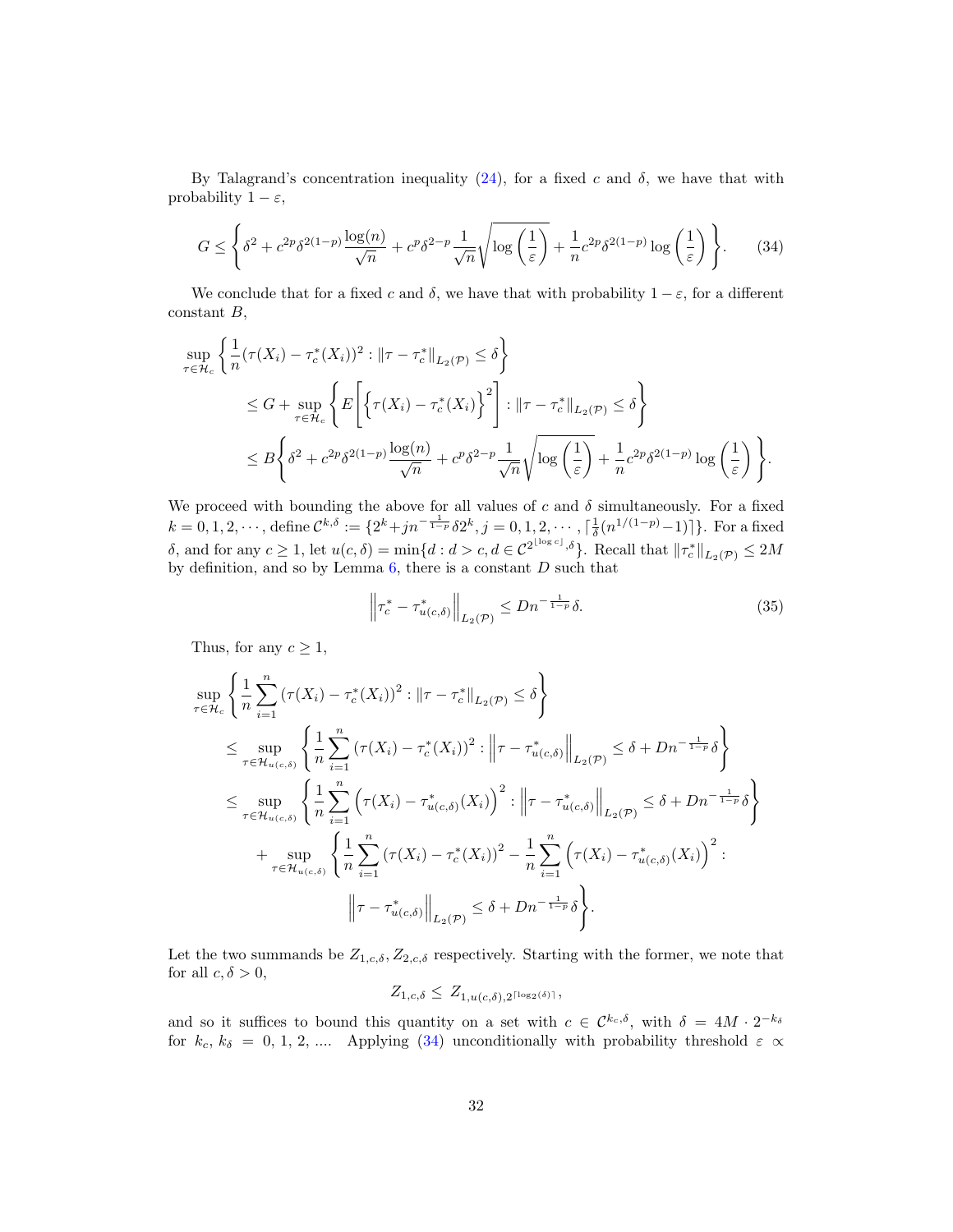$2^{-k_c-k_\delta}n^{-\frac{1}{1-p}}2^{-k_\delta}=2^{-k_c}2^{-2k_\delta}n^{-\frac{1}{1-p}}$  in [\(34\)](#page-31-0), we can use a union bound to check that

$$
Z_{1,c,\delta} = \mathcal{O}_P \Bigg\{ \delta^2 (1 + n^{-\frac{1}{1-p}})^2 + c^{2p} \delta^{2(1-p)} (1 + n^{-\frac{1}{1-p}})^{2(1-p)} \frac{\log(n)}{\sqrt{n}} + c^p \delta^{2-p} (1 + n^{-\frac{1}{1-p}})^{2-p} \frac{1}{\sqrt{n}} \sqrt{\log \left( \frac{cn^{1/(1-p)}}{\delta^2} \right)} + \frac{1}{n} c^{2p} \delta^{2(1-p)} (1 + n^{-\frac{1}{1-p}})^{2(1-p)} \log \left( \frac{cn^{1/(1-p)}}{\delta^2} \right) \Bigg\} = \mathcal{O}_P \Bigg\{ \delta^2 + c^{2p} \delta^{2(1-p)} \frac{\log(n)}{\sqrt{n}} + c^p \delta^{2-p} \frac{1}{\sqrt{n}} \sqrt{\log \left( \frac{cn^{1/(1-p)}}{\delta^2} \right)} + \frac{1}{n} c^{2p} \delta^{2(1-p)} \log \left( \frac{cn^{1/(1-p)}}{\delta^2} \right) \Bigg\}
$$

simultaneously for all  $\tau \in \mathcal{H}_{u(c,\delta)}$  such that  $\left\|\tau - \tau_{u(c,\delta)}^*\right\|_{L_2(\mathcal{P})} \leq \delta$ , for all  $c > 1$  and  $\delta \leq 4M$ . Next, to bound  $Z_{2,c,\delta}$ , by Cauchy-Schwartz,

$$
\frac{\sum_{\{i:q(i)=q\}} (\tau(X_i) - \tau_c^*(X_i))^2 - (\tau(X_i) - \tau_{u(c,\delta)}^*(X_i))^2}{|\{i:q(i)=q\}|} \n= \frac{\sum_{\{i:q(i)=q\}} 2 (\tau_{u(c,\delta)}^*(X_i) - \tau(X_i)) (\tau_c^*(X_i) - \tau_{u(c,\delta)}^*)}{|\{i:q(i)=q\}|} \n+ \frac{\sum_{\{i:q(i)=q\}} (\tau_c^*(X_i) - \tau_{u(c,\delta)}^*(X_i))^2}{|\{i:q(i)=q\}|} \n\leq 2 ||\tau_{u(c,\delta)}^*(X_i) - \tau(X_i)||_{\infty} ||\tau_c^*(X_i) - \tau_{u(c,\delta)}^*||_{\infty} + ||\tau_c^*(X_i) - \tau_{u(c,\delta)}^*||_{\infty}^2 \n= \mathcal{O}\left(c^p \delta^{1-p} \frac{c^p \delta^{1-p}}{n} + \frac{c^2 p \delta^{2-2p}}{n^2}\right).
$$
\n
$$
= \mathcal{O}\left(\frac{c^2 p \delta^{2(1-p)}}{n}\right).
$$

where the second to the last equality follows from  $(35)$  and  $(22)$ . Note that this is a deterministic bound, so it holds for all  $c \geq 1$ . The desired result then follows.  $\Box$ 

<span id="page-32-1"></span>**Lemma 8.** Suppose that the propensity estimate  $\hat{e}(x)$  is uniformly consistent,

$$
\xi_n := \sup_{x \in \mathcal{X}} |\hat{e}(x) - e^*(x)| \to_p 0,
$$

and the  $L_2$  errors converge at rate

<span id="page-32-0"></span>
$$
E\left[\left\{\hat{m}(X) - m^*(X)\right\}^2\right], E\left[\left\{\hat{e}(X) - e^*(X)\right\}^2\right] = \mathcal{O}\left(a_n^2\right) \tag{36}
$$

for some sequence  $a_n \to 0$ . Suppose, moreover, that we have overlap, i.e.,  $\eta < e^*(x) < 1 - \eta$ for some  $\eta > 0$ , and that Assumptions [2](#page-10-1) and [3](#page-10-2) hold. Then, for any  $\varepsilon > 0$ , there exists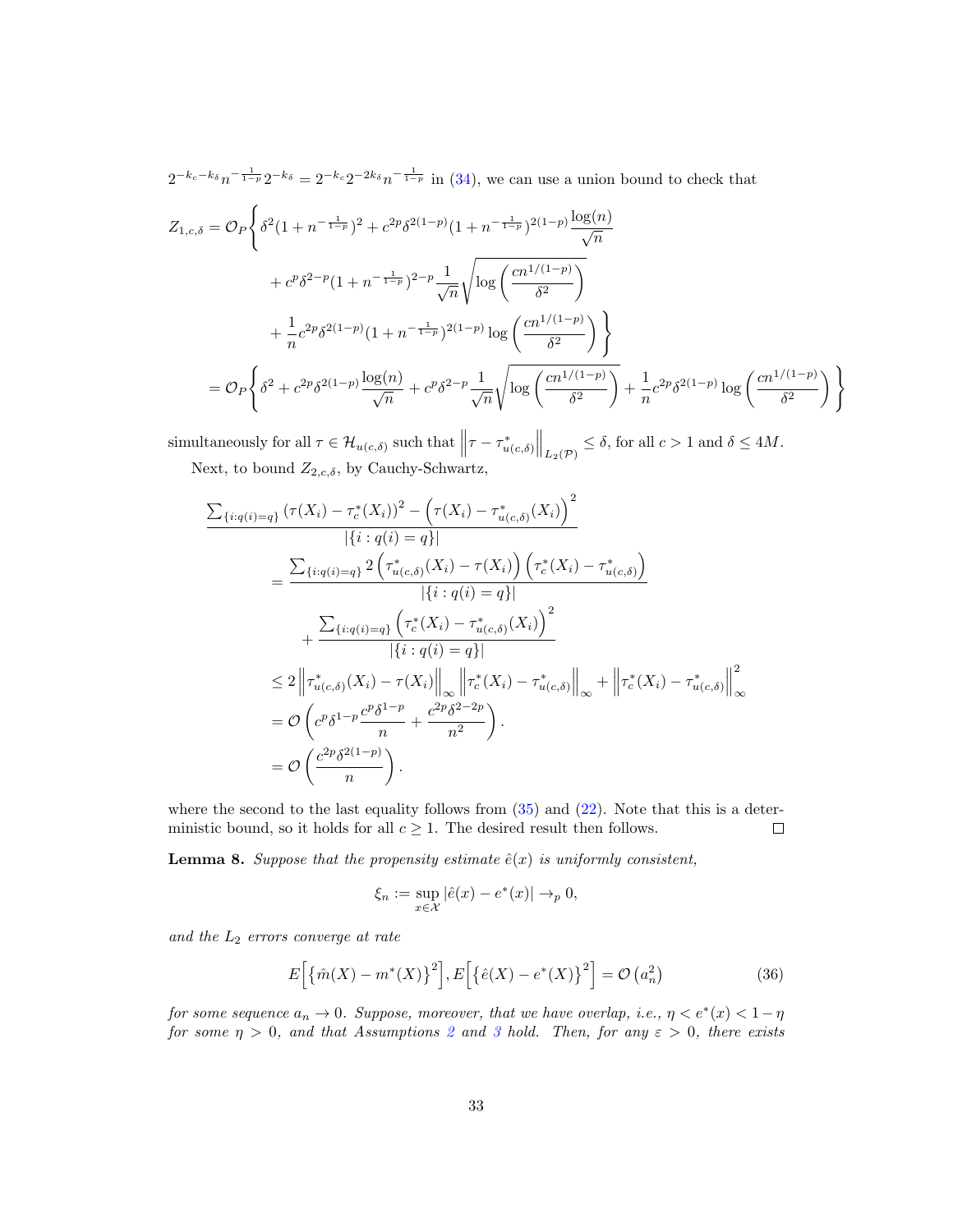a constant  $U(\varepsilon)$  such that the regret functions induced by the oracle learner [\(10\)](#page-10-0) and the feasible learner [\(11\)](#page-10-3) are coupled with probability at least  $1 - \varepsilon$  as

<span id="page-33-0"></span>
$$
\left| \hat{R}_n(\tau; c) - \tilde{R}_n(\tau; c) \right| \le U(\varepsilon) \left\{ c^p R(\tau; c)^{(1-p)/2} a_n^2 + c^{2p} R(\tau; c)^{1-p} \frac{1}{\sqrt{n}} \log(n) \right\}
$$

$$
+ c^{2p} R(\tau; c)^{1-p} \frac{1}{n} \log \left( \frac{cn^{1/(1-p)}}{R(\tau; c)} \right) + c^p R(\tau; c)^{1-\frac{p}{2}} \frac{1}{\sqrt{n}} \sqrt{\log \left( \frac{cn^{1/(1-p)}}{R(\tau; c)} \right)} \tag{37}
$$

$$
+ c^p R(\tau; c)^{(1-p)/2} a_n \frac{1}{\sqrt{n}} \sqrt{\log \left( \frac{cn^{1/(1-p)}}{R(\tau; c)} \right)} + \xi_n R(\tau; c) \right\},
$$

simultaneously for all  $1 \leq c \leq c_n \log(n)$  with  $c_n = n^{\alpha/(p+1-2\alpha)}$  and  $\tau \in \mathcal{H}_c$ . *Proof.* We start by decomposing the feasible loss function  $\widehat{L}(\tau)$  as follows:

$$
\widehat{L}(\tau) = \frac{1}{n} \sum_{i=1}^{n} \left[ \left\{ Y_i - \widehat{m}^{(-q(i))}(X_i) \right\} - \tau(X_i) \left\{ W_i - \widehat{e}^{(-q(i))}(X_i) \right\} \right]^2
$$
\n
$$
= \frac{1}{n} \sum_{i=1}^{n} \left[ \left\{ Y_i - m^*(X_i) \right\} + \left\{ m^*(X_i) - \widehat{m}^{(-q(i))}(X_i) \right\} \right]
$$
\n
$$
- \tau(X_i) \left\{ W_i - e^*(X_i) \right\} - \tau(X_i) \left\{ e^*(X_i) - \widehat{e}^{(-q(i))}(X_i) \right\} \right]^2
$$
\n
$$
= \frac{1}{n} \sum_{i=1}^{n} \left[ \left\{ Y_i - m^*(X_i) \right\} - \tau(X_i) \left\{ W_i - e^*(X_i) \right\} \right]^2
$$
\n
$$
+ \frac{1}{n} \sum_{i=1}^{n} \left[ \left\{ m^*(X_i) - \widehat{m}^{(-q(i))}(X_i) \right\} - \tau(X_i) \left\{ e^*(X_i) - \widehat{e}^{(-q(i))}(X_i) \right\} \right]^2
$$
\n
$$
+ \frac{1}{n} \sum_{i=1}^{n} 2 \left\{ Y_i - m^*(X_i) \right\} \left\{ m^*(X_i) - \widehat{m}^{(-q(i))}(X_i) \right\}
$$
\n
$$
- \frac{1}{n} \sum_{i=1}^{n} 2 \left\{ Y_i - m^*(X_i) \right\} \left\{ e^*(X_i) - \widehat{e}^{(-q(i))}(X_i) \right\} \tau(X_i)
$$
\n
$$
- \frac{1}{n} \sum_{i=1}^{n} 2 \left\{ W_i - e^*(X_i) \right\} \left\{ m^*(X_i) - \widehat{m}^{(-q(i))}(X_i) \right\} \tau(X_i)
$$
\n
$$
+ \frac{1}{n} \sum_{i=1}^{n} 2 \left\{ Y_i - m^*(X_i) \right\} \left\{ e^*(X_i) - \widehat{e}^{(-q(i))}(X_i) \right\} \tau(X_i)
$$
\n
$$
- \frac{1}{n} \
$$

Furthermore, we can verify that some terms cancel out when we restrict attention to our main object of interest  $\widehat{R}(\tau; c) - \widetilde{R}(\tau; c) = \widehat{L}(\tau) - \widehat{L}(\tau_c^*) - \widetilde{L}(\tau) + \widetilde{L}(\tau_c^*)$ ; in particular, note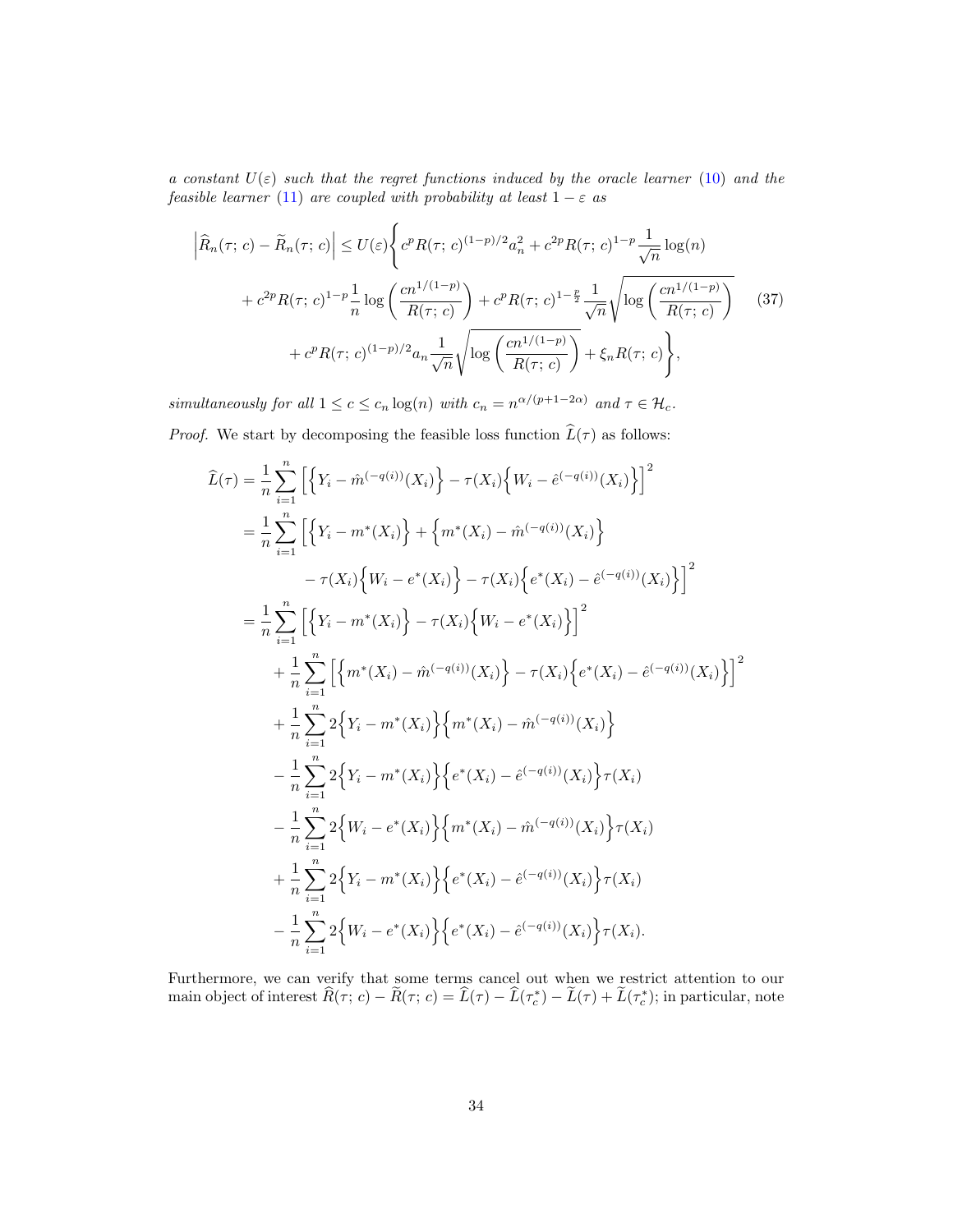that the first summand above is exactly  $\widetilde{L}(\tau)$ :

$$
R(\tau; c) - R(\tau; c)
$$
  
\n
$$
= \frac{-2}{n} \sum_{i=1}^{n} \left\{ m^*(X_i) - \hat{m}^{(-q(i))}(X_i) \right\} \left\{ e^*(X_i) - \hat{e}^{(-q(i))}(X_i) \right\} \left\{ \tau(X_i) - \tau_c^*(X_i) \right\}
$$
  
\n
$$
+ \frac{1}{n} \sum_{i=1}^{n} \left\{ e^*(X_i) - \hat{e}^{(-q(i))}(X_i) \right\}^2 \left\{ \tau(X_i)^2 - \tau_c^*(X_i)^2 \right\}
$$
  
\n
$$
- \frac{1}{n} \sum_{i=1}^{n} 2 \left\{ Y_i - m^*(X_i) \right\} \left\{ e^*(X_i) - \hat{e}^{(-q(i))}(X_i) \right\} \left\{ \tau(X_i) - \tau_c^*(X_i) \right\}
$$
  
\n
$$
- \frac{1}{n} \sum_{i=1}^{n} 2 \left\{ W_i - e^*(X_i) \right\} \left\{ m^*(X_i) - \hat{m}^{(-q(i))}(X_i) \right\} \left\{ \tau(X_i) - \tau_c^*(X_i) \right\}
$$
  
\n
$$
+ \frac{1}{n} \sum_{i=1}^{n} 2 \left\{ W_i - e^*(X_i) \right\} \left\{ e^*(X_i) - \hat{e}^{(-q(i))}(X_i) \right\} \left\{ \tau(X_i)^2 - \tau_c^*(X_i)^2 \right\}.
$$

Let  $A_1^c(\tau)$ ,  $A_2^c(\tau)$ ,  $B_1^c(\tau)$ ,  $B_2^c(\tau)$  and  $B_3^c(\tau)$  denote these 5 summands respectively. We now proceed to bound them, each on their own.

Starting with  $A_1^c(\tau)$ , by Cauchy-Schwarz,

$$
|A_1^c(\tau)| \leq 2\sqrt{\frac{1}{n}\sum_{i=1}^n \left\{m^*(X_i) - \hat{m}^{(-q(i))}(X_i)\right\}^2} \sqrt{\frac{1}{n}\sum_{i=1}^n \left\{e^*(X_i) - \hat{e}^{(-q(i))}(X_i)\right\}^2} \left\|\tau - \tau_c^*\right\|_{\infty}.
$$

This inequality is deterministic, and so trivially holds simultaneously across all  $\tau \in \mathcal{H}_c$ . Now, the two square-root terms denote the mean-squared errors of the m- and e-models respectively, and decay at rate  $\mathcal{O}_P(a_n)$  by Assumption [3](#page-10-2) and a direct application of Markov's inequality. Thus, applying [\(23\)](#page-25-0) to bound the infinity-norm discrepancy between  $\tau$  and  $\tau_c^*$ , we find that simultaneously for all  $c \geq 1$ ,

$$
\sup \left\{ c^{-p} R(\tau; c)^{-\frac{1-p}{2}} |A_1^c(\tau)| : \tau \in \mathcal{H}_c, c \ge 1 \right\} = \mathcal{O}_P \left( a_n^2 \right)
$$

To bound  $A_2^c(\tau)$ , note that

$$
\tau^{2}(X_{i}) - \tau_{c}^{*}(X_{i})^{2} = 2\tau_{c}^{*}(X_{i})[\tau(X_{i}) - \tau_{c}^{*}(X_{i})] + (\tau(X_{i}) - \tau_{c}^{*}(X_{i}))^{2}
$$
(38)

<span id="page-34-0"></span>.

and so,

$$
|A_2^c(\tau)| \le 2 \|\tau - \tau_c^*\|_{\infty} \|\tau_c^*\|_{\infty} \frac{1}{n} \sum_{i=1}^n \left( e^*(X_i) - \hat{e}^{(-q(i))}(X_i) \right)^2
$$
  
 
$$
+ \|\tau - \tau_c^*\|_{\infty}^2 \frac{1}{n} \sum_{i=1}^n \left( e^*(X_i) - \hat{e}^{(-q(i))}(X_i) \right)^2
$$
  
=  $A_{2,1}^c(\tau) + A_{2,3}^c(\tau).$ 

To bound the two terms above, we can use a similar argument to the one used to bound  $A_1^c(\tau)$ . Specifically,  $\frac{1}{n}\sum_{i=1}^n (e^*(X_i) - \hat{e}^{(-q(i))}(X_i))^2$  is bounded with high probability and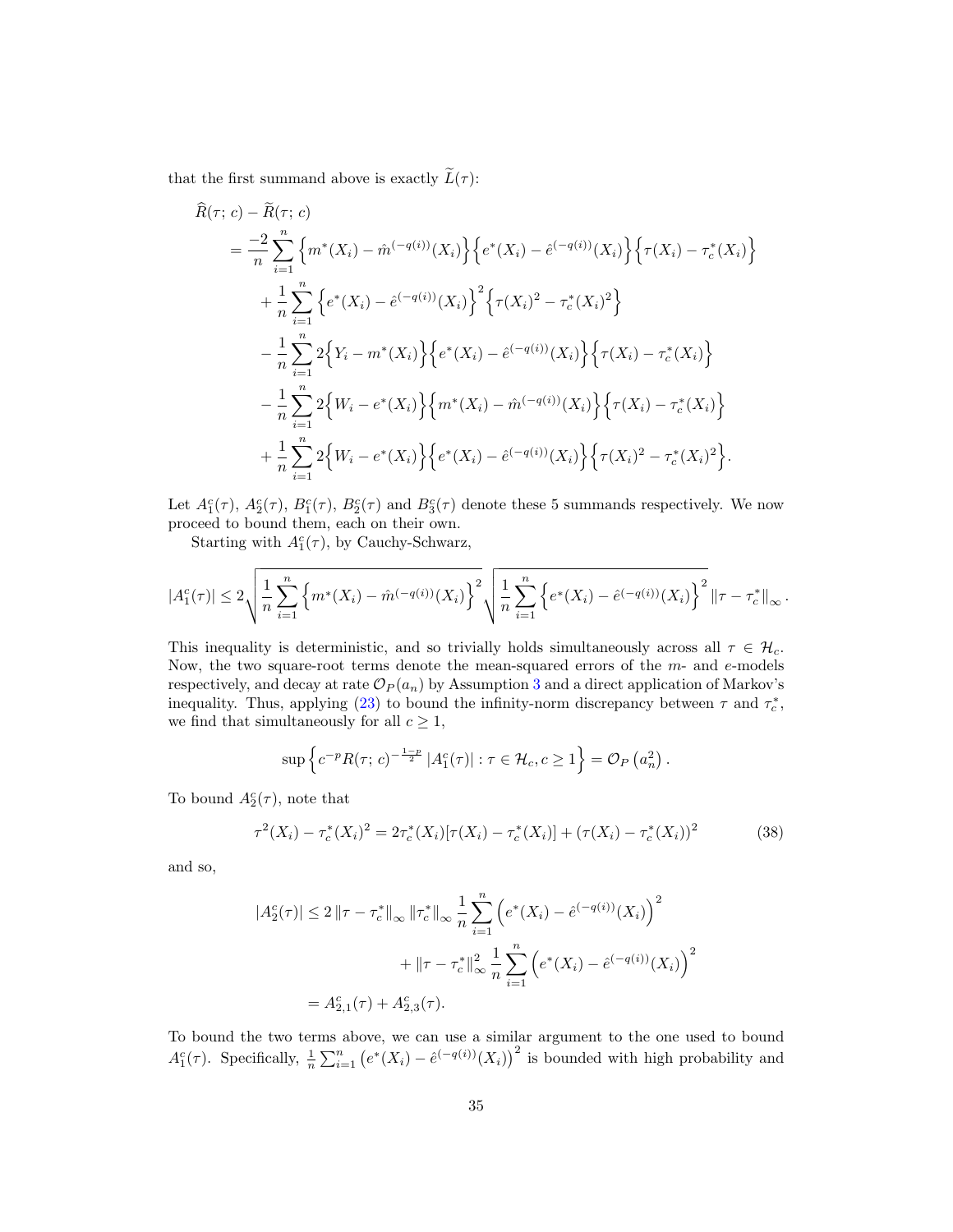does not depend on  $c$  or  $\tau$ , whereas terms that depend on  $c$  or  $\tau$  are deterministically bounded via [\(23\)](#page-25-0); also, recall that  $\|\tau_c^*\|_{\infty} \le 2M$  by [\(14\)](#page-11-4). We thus find that

$$
\sup \left\{ c^{-p} R(\tau; c)^{-\frac{1-p}{2}} \left| A_{2,1}^c(\tau) \right| : \tau \in \mathcal{H}_c, c \ge 1 \right\} = \mathcal{O}_P \left( a_n^2 \right).
$$

$$
\sup \left\{ c^{-2p} R(\tau; c)^{-(1-p)} \left| A_{2,2}^c(\tau) \right| : \tau \in \mathcal{H}_c, c \ge 1 \right\} = \mathcal{O}_P \left( a_n^2 \right),
$$

which all in fact decay at the desired rate.

We now move to bounding  $B_1^c(\tau)$ . To do so, first define

$$
B_{1,q}^{c}(\tau) = \frac{\sum_{\{i:q(i)=q\}} 2\Big\{Y_i - m^*(X_i)\Big\}\Big\{e^*(X_i) - \hat{e}^{(-q(i))}(X_i)\Big\}\Big\{\tau(X_i) - \tau_c^*(X_i)\Big\}}{|\{i:q(i)=q\}|},
$$

and note that  $|B_1^c(\tau)| \leq \sum_{q=1}^Q |B_{1,q}^c(\tau)|$ . We first bound sup  $B_{1,q}^c(\tau)$ . To proceed, we bound this quantity over sets indexed by c and  $\delta$  such that  $\|\tau-\tau_c^*\|_{L_2(\mathcal{P})}\leq \delta$ , i.e., we bound

$$
\sup_{\tau \in \mathcal{H}_c} \left\{ B^c_{1,q}(\tau) : \|\tau - \tau_c^*\|_{L_2(\mathcal{P})} \le \delta \right\}.
$$

Let  $\mathcal{I}^{(-q)} = \{X_i, W_i, Y_i : q(i) \neq q\}$  be the set of data points excluded in the q-th fold. By cross-fitting,

$$
E\{B_{1,q}^{c}(\tau) | \mathcal{I}^{(-q)}\}
$$
\n
$$
= \sum_{\{i:q(i)=q\}} E\left[\frac{2\{Y_i - m^*(X_i)\}\{e^*(X_i) - \hat{e}^{(-q(i))}(X_i)\}\{\tau(X_i) - \tau_c^*(X_i)\}}{|\{i:q(i)=q\}|} | \mathcal{I}^{(-q)}\right]
$$
\n
$$
= \sum_{\{i:q(i)=q\}} E\left(E\left[\frac{2\{Y_i - m^*(X_i)\}\{e^*(X_i) - \hat{e}^{(-q(i))}(X_i)\}\{\tau(X_i) - \tau_c^*(X_i)\}}{|\{i:q(i)=q\}|} | \mathcal{I}^{(-q)}, X_i\right] | \mathcal{I}^{(-q)}\right)
$$
\n
$$
= \sum_{\{i:q(i)=q\}} E\left[\frac{2\{e^*(X_i) - \hat{e}^{(-q(i))}(X_i)\}\{\tau(X_i) - \tau_c^*(X_i)\}}{|\{i:q(i)=q\}|} E[\{Y_i - m^*(X_i)\}\,| \,X_i] | \mathcal{I}^{(-q)}\right]
$$
\n
$$
= 0,
$$

where the last equation follows because  $E((Y_i - m^*(X_i)) | X_i) = 0$  by definition. Moreover, by conditioning on  $\mathcal{I}^{(-q)}$ , the summands in  $B^c_{1,q}(\tau)$  become independent, as  $\hat{e}^{(-q(i))}(X_i)$  is now only random in  $X_i$ . By Lemma [5](#page-27-3) and [\(36\)](#page-32-0), we can bound the expectation of the supremum of this term as

$$
\frac{E\left(\sup_{\tau\in\mathcal{H}_c}\left\{B_{1,q}^c(\tau): \|\tau-\tau_c^*\|_{L_2(\mathcal{P})}\leq\delta\right\}|\mathcal{I}^{(-q)}\right)}{E\left[\left\{e^*(X)-\hat{e}^{(-q)}(X)\right\}^2\right]^{1/2}}=\mathcal{O}\left\{c^p\delta^{1-p}\frac{\log(n)}{\sqrt{n}}\right\},\,
$$

and so, in particular,

<span id="page-35-0"></span>
$$
E\left(\sup_{\tau \in \mathcal{H}_c} \left\{ B_{1,q}^c(\tau) : \|\tau - \tau_c^*\|_{L_2(\mathcal{P})} \le \delta \right\} \, \big| \, \mathcal{I}^{(-q)} \right) = \mathcal{O}_P\left\{ a_n c^p \delta^{1-p} \frac{\log(n)}{\sqrt{n}} \right\}.\tag{39}
$$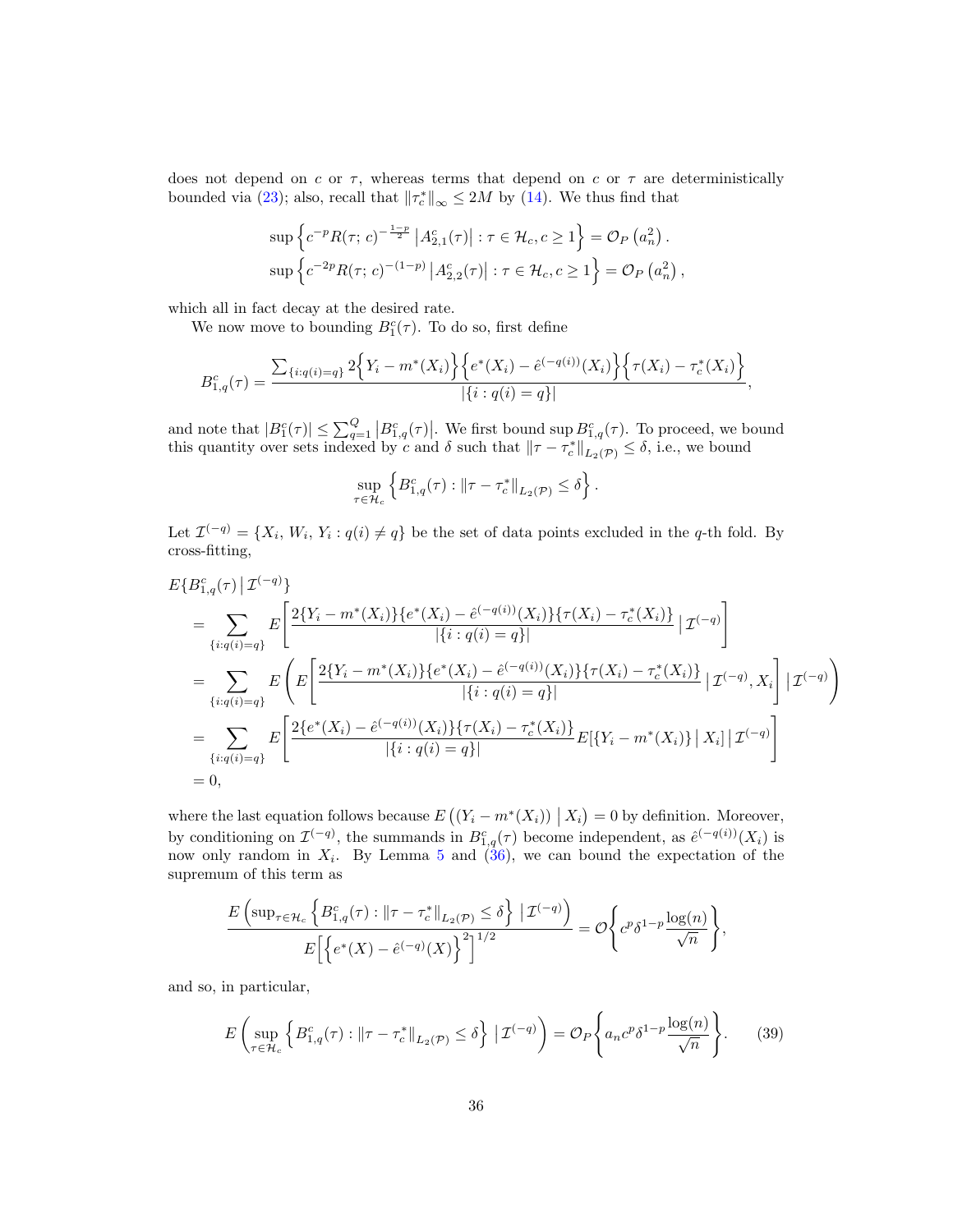It now remains to bound stochastic fluctuations of this supremum; and we do so using Talagrand's concentration inequality [\(24\)](#page-25-3). To proceed, first note that for an absolute constant  $B$ ,

$$
\sup_{\tau \in \mathcal{H}_c} \left\{ \| 2 \{ Y_i - m^*(\cdot) \} \{ e^*(\cdot) - \hat{e}(\cdot) \} \{ \tau(\cdot) - \tau_c^*(\cdot) \} \|_{\infty} : \| \tau - \tau_c^* \|_{L_2(\mathcal{P})} \le \delta \right\} \le B c^p \delta^{1-p},
$$

and for a different constant  $B$ ,

$$
\sup_{\tau \in \mathcal{H}_c} \left\{ E \left( \left[ 2 \{ Y_i - m^*(X_i) \} \{ e^*(X_i) - \hat{e}^{(-q(i))}(X_i) \} \{ \tau(X_i) - \tau_c^*(X_i) \} \right]^2 \right) : ||\tau - \tau_c^*||_{L_2(\mathcal{P})} \le \delta \right\}
$$
  

$$
\le Bc^{2p} \delta^{2(1-p)} a_n^2.
$$

Following from [\(24\)](#page-25-3) and [\(39\)](#page-35-0), for any fixed c,  $\delta$ ,  $\varepsilon > 0$ , there exists an (again, different) absolute constant B such that, with probability at least  $1 - \varepsilon$ ,

<span id="page-36-0"></span>
$$
\sup_{\tau \in \mathcal{H}_c} \left\{ B^c_{1,q}(\tau) \, \middle| \, \mathcal{I}^{(-q)} : \, \|\tau - \tau_c^*\|_{L_2(\mathcal{P})} \le \delta \right\}
$$
\n
$$
< B \left\{ c^p \delta^{1-p} a_n \frac{\log(n)}{\sqrt{n}} + \frac{c^p \delta^{1-p} a_n}{\sqrt{n}} \sqrt{\log\left(\frac{1}{\varepsilon}\right)} + \frac{1}{n} c^p \delta^{1-p} \log\left(\frac{1}{\varepsilon}\right) \right\} \tag{40}
$$

Because the right-hand side does not depend on  $\mathcal{I}^{(-q)}$ , this bound also holds unconditionally.

Our next step is to establish a bound that holds for all values of c and  $\delta$  simultaneously, as opposed to single values only as in [\(40\)](#page-36-0). For  $k = 0, 1, 2, \dots$ , define

$$
\mathcal{C}^{k,\delta} := \left\{ 2^k + j n^{-\frac{1}{1-p}} \delta 2^k, j = 0, 1, 2, \cdots, \lceil (n^{1/(1-p)} - 1)/\delta \rceil \right\}.
$$

For any  $c \ge 1$ , let  $u(c, \delta) = \min\{d : d > c, d \in C^{2^{\lfloor \log_2 c \rfloor}, \delta}\}\.$  Recall that  $\|\tau_c^*\|_{L_2(\mathcal{P})} \le 2M$  by definition  $(14)$ , and so by Lemma [6,](#page-29-1) there is a constant D such that

<span id="page-36-1"></span>
$$
\left\|\tau_c^* - \tau_{u(c,\delta)}^*\right\|_{L_2(\mathcal{P})} \le Dn^{-\frac{1}{1-p}}\delta. \tag{41}
$$

Thus, for any  $c \geq 1$ ,

$$
\sup_{\tau \in \mathcal{H}_c} \left\{ B^c_{1,q}(\tau) : \|\tau - \tau_c^*\|_{L_2(\mathcal{P})} \le \delta \right\}
$$
\n
$$
\le \sup_{\tau \in \mathcal{H}_{u(c,\delta)}} \left\{ B^c_{1,q}(\tau) : \left\|\tau - \tau_{u(c,\delta)}^*\right\|_{L_2(\mathcal{P})} \le \delta + Dn^{-\frac{1}{1-p}} \delta \right\}
$$
\n
$$
\le \sup_{\tau \in \mathcal{H}_{u(c,\delta)}} \left\{ B^{u(c,\delta)}_{1,q}(\tau) : \left\|\tau - \tau_{u(c,\delta)}^*\right\|_{L_2(\mathcal{P})} \le \delta + Dn^{-\frac{1}{1-p}} \delta \right\}
$$
\n
$$
+ \sup_{\tau \in \mathcal{H}_{u(c,\delta)}} \left\{ B^c_{1,q}(\tau) - B^{u(c,\delta)}_{1,q}(\tau) : \left\|\tau - \tau_{u(c,\delta)}^*(\tau) \right\|_{L_2(\mathcal{P})} \le \delta + Dn^{-\frac{1}{1-p}} \delta \right\}.
$$

Let the two summands be  $Z_{1,c,\delta}^{B_1}$  and  $Z_{2,c,\delta}^{B_1}$  respectively. Starting with the former, we note that for all  $c, \delta > 0$ ,<br>  $Z^{B_1} \leq Z^{B_1}$ 

$$
Z_{1,c,\delta}^{B_1} \leq Z_{1,u(c,\delta),2^{\lceil \log_2(\delta) \rceil}}^{B_1},
$$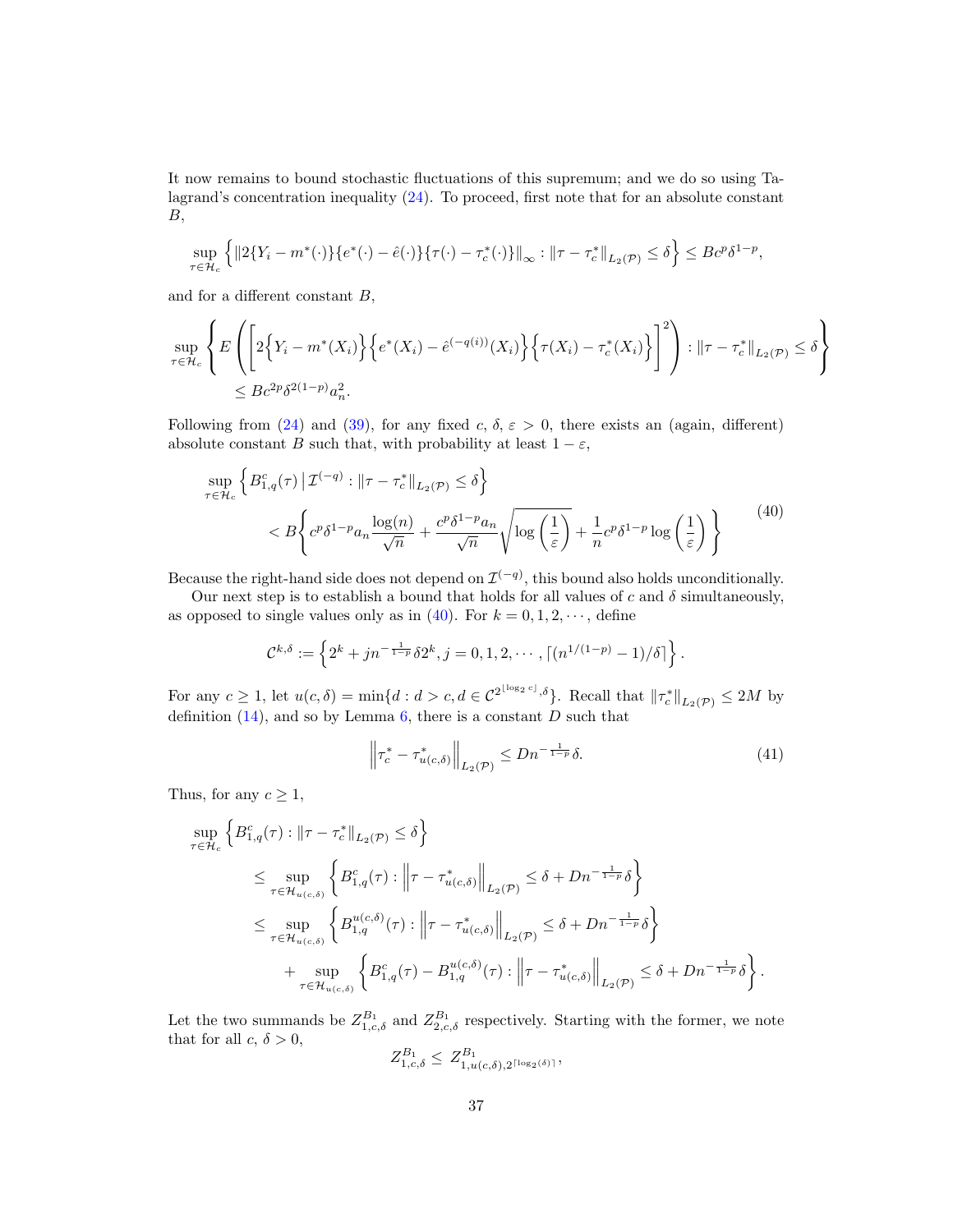and so it suffices to bound this quantity on a set with  $c \in \mathcal{C}^{k_c,\delta}$  with  $\delta = 4M \cdot 2^{-k_{\delta}},$ for  $k_c, k_\delta = 0, 1, 2, \dots$  Applying [\(40\)](#page-36-0) unconditionally with probability threshold  $\varepsilon \propto$  $2^{-k_c-k_\delta}n^{-\frac{1}{1-p}}2^{-k_\delta}=2^{-k_c}2^{-2k_\delta}n^{-\frac{1}{1-p}},$  we can use a union bound to check that

$$
Z_{1,c,\delta}^{B_1} = \mathcal{O}_P \left[ c^p \left\{ \delta + Dn^{-\frac{1}{1-p}} \delta \right\}^{1-p} a_n \frac{\log(n)}{\sqrt{n}} + \frac{\left\{ c^p (\delta + Dn^{-\frac{1}{1-p}} \delta)^{1-p} a_n \right\}}{\sqrt{n}} \sqrt{\log \left( \frac{cn^{1/(1-p)}}{\delta^2} \right)} \right.
$$

$$
+ \frac{1}{n} c^p \left( \delta + Dn^{-\frac{1}{1-p}} \delta \right)^{1-p} \log \left( \frac{cn^{1/(1-p)}}{\delta^2} \right) \right]
$$

$$
= \mathcal{O}_P \left\{ c^p \delta^{1-p} a_n \frac{\log(n)}{\sqrt{n}} + \frac{c^p \delta^{1-p} a_n}{\sqrt{n}} \sqrt{\log \left( \frac{cn^{1/(1-p)}}{\delta^2} \right)} + \frac{1}{n} c^p \delta^{1-p} \log \left( \frac{cn^{1/(1-p)}}{\delta^2} \right) \right\}
$$

simultaneously for all  $c > 1$  and  $\delta \le 4M$ . Next, to bound  $Z_{2,c,\delta}^{B_1}$ , we use Cauchy-Schwartz to check that

$$
\frac{\sum_{\{i:q(i)=q\}} 2\Big\{Y_i - m^*(X_i)\Big\}\Big\{e^*(X_i) - \hat{e}^{(-q(i))}(X_i)\Big\}\Big\{\tau_{u(c,\delta)}^*(X_i) - \tau_c^*(X_i)\Big\}}{|\{i:q(i)=q\}|}
$$
\n
$$
\leq D\sqrt{\frac{\sum_{\{i:q(i)=q\}} \Big\{e^*(X_i) - \hat{e}^{(-q(i))}(X_i)\Big\}^2}{|\{i:q(i)=q\}|}}\sqrt{\frac{\sum_{\{i:q(i)=q\}} \Big\{\tau_{u(c,\delta)}^*(X_i) - \tau_c^*(X_i)\Big\}^2}{|\{i:q(i)=q\}|}}
$$
\n
$$
\leq D\sqrt{\frac{\sum_{\{i:q(i)=q\}} \Big\{e^*(X_i) - \hat{e}^{(-q(i))}(X_i)\Big\}^2}{|\{i:q(i)=q\}|}}\Big\|\tau_{u(c,\delta)}^* - \tau_c^*\Big\|_{\infty}
$$
\n
$$
= \mathcal{O}_p\left(\frac{a_n c^p \delta^{1-p}}{n}\right).
$$

where the last equality follows from  $(41)$ ,  $(22)$  and  $(36)$  with a direct application of Markov's inequality. Note that the term that depends on  $c$  is deterministically bounded, so the above bound holds for all  $c \geq 1$ . We can similarly bound  $-B_1^c(\tau)$ . For any T,  $\mathrm{pr}(\sup_{\tau \in \mathcal{H}_c} |B_1^c(\tau)| \geq T) \leq \mathrm{pr}(\sup_{\tau \in \mathcal{H}_c} B_1^c(\tau) \geq T) + \mathrm{pr}(\sup_{\tau \in \mathcal{H}_c} -B_1^c(\tau) \geq T)$ , the desired result then follows. Similar arguments apply to bounding  $B_2^c(\tau)$  as well, and the same bound (up to constants) suffices.

Now moving to bounding  $B_3^c(\tau)$ , note that by [\(38\)](#page-34-0),

$$
B_3^c(\tau) \leq \frac{4}{n} \sum_{i=1}^n \left\{ W_i - e^*(X_i) \right\} \left\{ e^*(X_i) - \hat{e}^{(-q(i))}(X_i) \right\} \left\{ \tau(X_i) - \tau_c^*(X_i) \right\} \tau_c^*(X_i) + \frac{2}{n} \sum_{i=1}^n \left\{ W_i - e^*(X_i) \right\} \left\{ e^*(X_i) - \hat{e}^{(-q(i))}(X_i) \right\} \left\{ \tau(X_i) - \tau_c^*(X_i) \right\}^2.
$$

Denote the two summands by  $D_1^{B_3,c}(\tau)$  and  $D_2^{B_3,c}(\tau)$  respectively. Note that since  $\|\tau_c^*\|_{\infty} \leq$ 2M, we can use a similar argument to the one used to bound sup  $B_1^c(\tau)$ , and the same bound suffices for bounding  $\sup_{\tau \in \mathcal{H}_c} D_1^{B_3,c}(\tau)$ .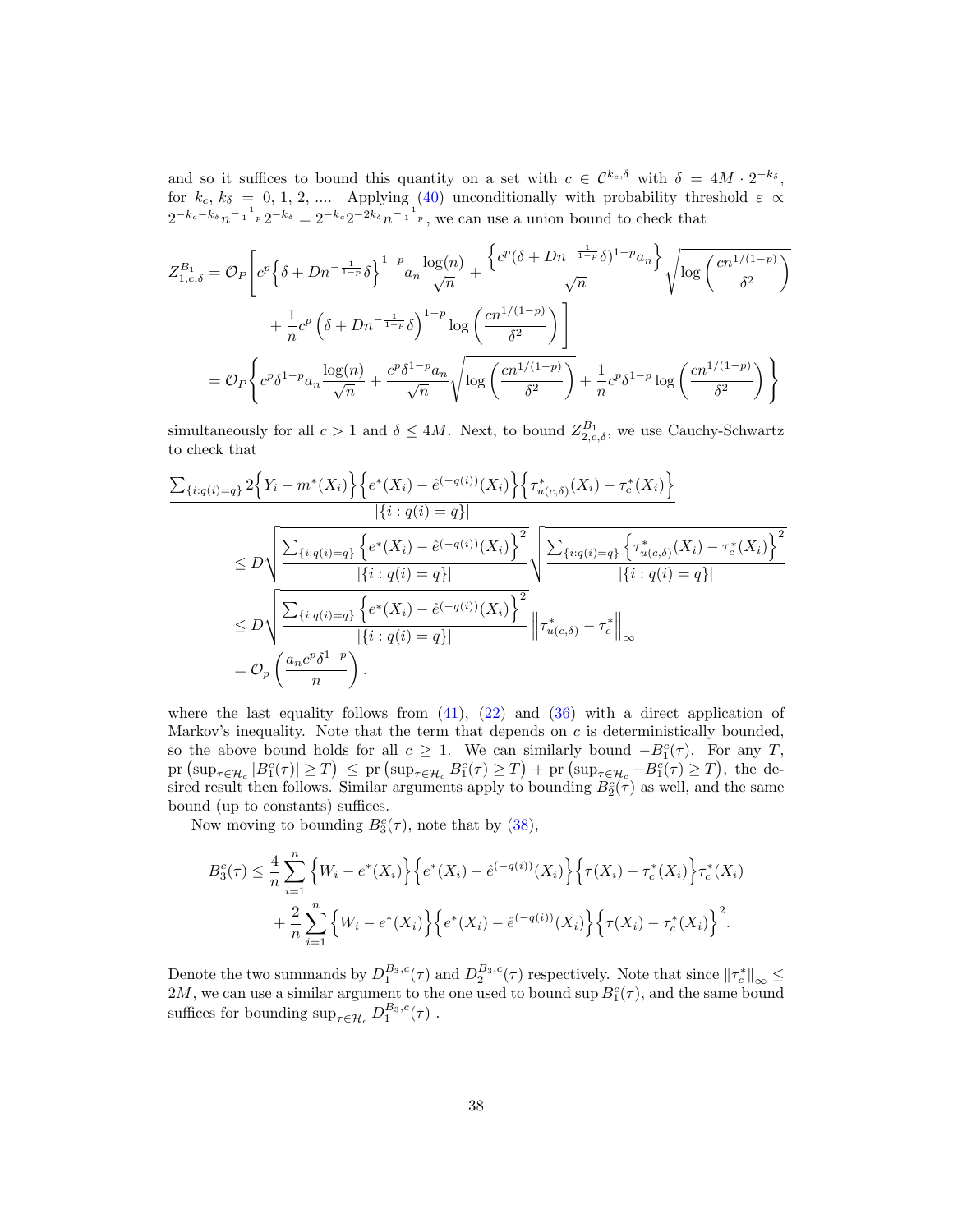We now proceed to bound  $D_2^{B_3,c}(\tau)$ . First, we note that

$$
D_2^{B_3,c}(\tau) \le \frac{\sum_{i=1}^n 2\left\|Y_i - m^*(\cdot)\right\|_{\infty} \left\|e^*(\cdot) - \hat{e}^{(-q(i))}(\cdot)\right\|_{\infty} (\tau(X_i) - \tau_c^*(X_i))^2}{n}
$$
  

$$
\le B \left\|e^*(\cdot) - \hat{e}^{(-q(i))}(\cdot)\right\|_{\infty} \frac{\sum_{i=1}^n \{\tau(X_i) - \tau_c^*(X_i)\}^2}{n},
$$

where B is an absolute constant. By Lemma [7,](#page-29-2) uniformly for all  $\tau \in \mathcal{H}_c, c \geq 1, \delta \leq 4M$ where  $\|\tau - \tau_c^*\|_{L_2(\mathcal{P})} \leq \delta$ , we have

$$
\sup_{\tau \in \mathcal{H}_c} D_2^{B_3,c}(\tau) = \mathcal{O}_P\left\{\xi_n \delta^2 + c^{2p} \delta^{2(1-p)} \frac{\log(n)}{\sqrt{n}} + c^p \delta^{2-p} \frac{1}{\sqrt{n}} \sqrt{\log\left(\frac{cn^{1/(1-p)}}{\delta^2}\right)} + \frac{1}{n} c^{2p} \delta^{2(1-p)} \log\left(\frac{cn^{1/(1-p)}}{\delta^2}\right) + \frac{c^{2p} \delta^{2-2p}}{n}\right\},\right\}
$$

where  $\xi_n = ||e^*(\cdot) - \hat{e}^{(-q(i))}(\cdot)||_{\infty} = o(1)$ . Finally, recalling that from [\(12\)](#page-11-0),  $R(\tau; c)$  is within a constant factor of  $\|\tau - \tau_c^*\|_{L_2(\mathcal{P})}^2$  given overlap, we obtain the following: Then, for any  $\varepsilon > 0$ , there is a constant  $U(\varepsilon)$  such that the regret functions induced by the oracle learner  $(10)$  and the feasible learner  $(11)$  are coupled as

<span id="page-38-0"></span>
$$
\begin{split}\n&\left|\widehat{R}_{n}(\tau; c) - \widetilde{R}_{n}(\tau; c)\right| \\
&\leq U(\varepsilon) \Biggl\{c^{p}R(\tau; c)^{(1-p)/2}a_{n}^{2} + c^{2p}R(\tau; c)^{1-p}a_{n}^{2} + \frac{1}{n}c^{p}R(\tau; c)^{(1-p)/2}\log\left(\frac{cn^{1/(1-p)}}{\delta^{2}}\right) \\
&+ \frac{1}{n}a_{n}c^{p}R(\tau; c)^{(1-p)/2} + c^{p}R(\tau; c)^{(1-p)/2}a_{n}\frac{\log(n)}{\sqrt{n}} + c^{2p}R(\tau; c)^{1-p}\frac{1}{n} \\
&+ \frac{a_{n}c^{p}R(\tau; c)^{(1-p)/2}}{\sqrt{n}}\sqrt{\log\left(\frac{cn^{1/(1-p)}}{\delta^{2}}\right)} + \frac{1}{n}c^{2p}R(\tau; c)^{1-p}\log\left(\frac{cn^{1/(1-p)}}{\delta^{2}}\right) \\
&+ \xi_{n}R(\tau; c) + c^{2p}R(\tau; c)^{1-p}\frac{\log(n)}{\sqrt{n}} + c^{p}R(\tau; c)^{1-\frac{p}{2}}\frac{1}{\sqrt{n}}\sqrt{\log\left(\frac{cn^{1/(1-p)}}{\delta^{2}}\right)}\Biggr\},\n\end{split}
$$
\n(42)

simultaneously for all  $c \geq 1$  and  $\tau \in \mathcal{H}_c$ , with probability at least  $1 - \varepsilon$ .

Comparing [\(42\)](#page-38-0) with [\(37\)](#page-33-0), we note that given the conditions, all other terms that are omitted in [\(37\)](#page-33-0) are on lower order to the first leading term in [\(37\)](#page-33-0), and so the desired result follows.  $\Box$ 

#### A.5 Proof of Lemma [2](#page-13-1)

Proof. The key step in proving this result is to establish a high probability bound for  $\left[\hat{R}_n(\tau; c) - \tilde{R}_n(\tau; c)\right]$ , which was proven in Lemma [8](#page-32-1) above. Given our result from Lemma [8,](#page-32-1) the main remaining task is to transform this bound into the desired form shown in  $(20)$ . In order to do so, we linearize all terms that involve  $R(\tau; c)$  in [\(37\)](#page-33-0) in Lemma [8,](#page-32-1) and show that the linear coefficients of  $R(\tau; c)$  are small, and that the remaining terms are lower order to  $\rho_n(c)$  for all  $1 \leq c \leq c_n \log(n)$ .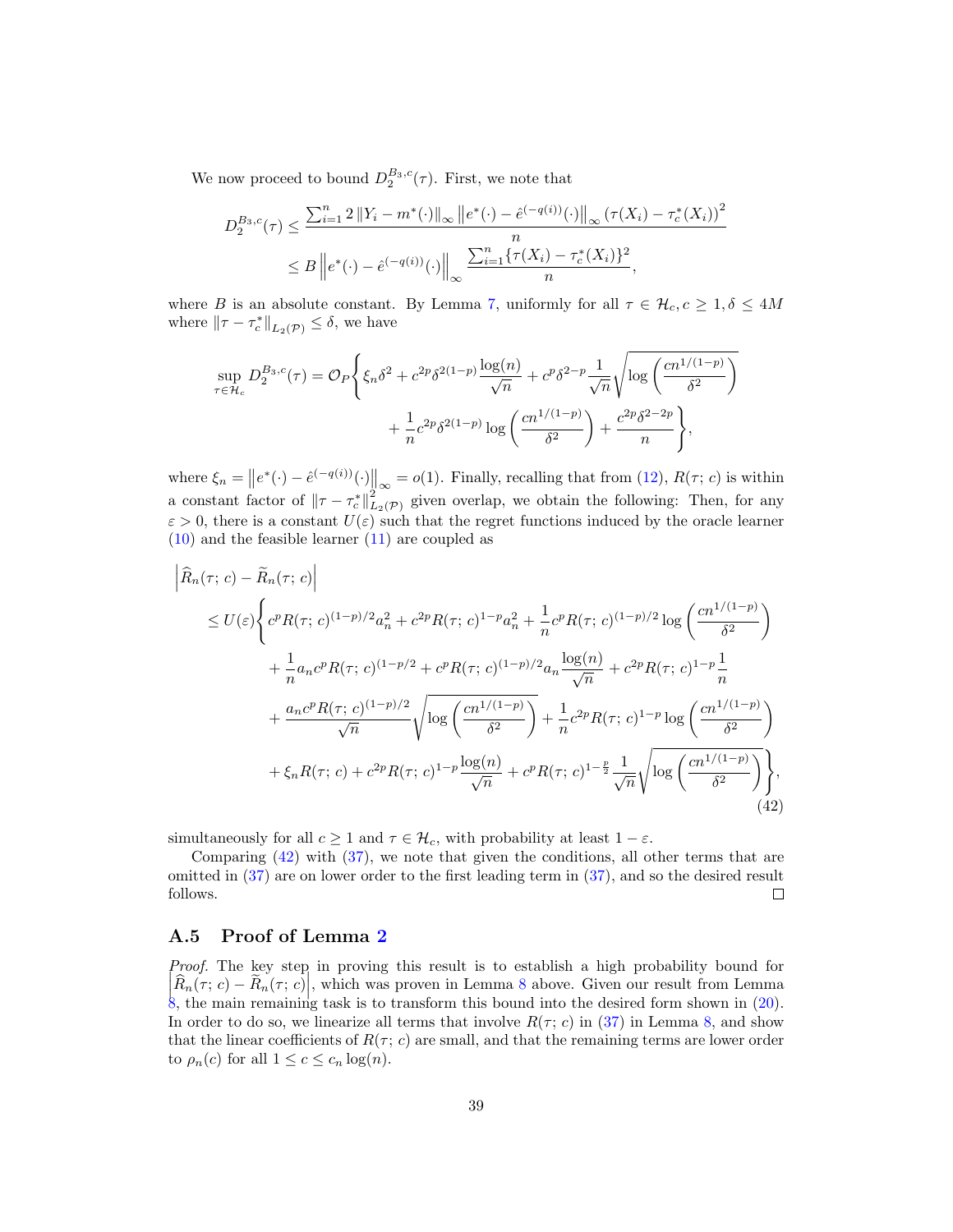We use the following facts to linearize the terms that involve  $R(\tau; c)$  in [\(37\)](#page-33-0) in Lemma [8.](#page-32-1) For any  $\gamma_n, \zeta_n > 0$ , and  $0 \leq \nu_\gamma, \nu_\zeta < 1 - p$ , by concavity,

$$
R(\tau, c)^{(1 - p - \nu_{\gamma})/2} \le \gamma_n^{(1 - p - \nu_{\gamma})/2} + \frac{1 - p - \nu_{\gamma}}{2} \gamma_n^{-(1 + p + \nu_{\gamma})/2} (R(\tau; c) - \gamma_n)
$$
  
= 
$$
\frac{1 + p + \nu_{\gamma}}{2} \gamma_n^{(1 - p - \nu_{\gamma})/2} + \frac{1 - p - \nu_{\gamma}}{2} \gamma_n^{-(1 + p + \nu_{\gamma})/2} R(\tau; c),
$$
 (43)

$$
R(\tau, c)^{1-p-\nu_{\zeta}} \le \zeta_n^{1-p-\nu_{\zeta}} + (1-p-\nu_{\zeta})\zeta_n^{-p-\nu_{\zeta}} (R(\tau; c) - \zeta_n)
$$
  
=  $(p+\nu_{\zeta})\zeta_n^{1-p-\nu_{\zeta}} + (1-p-\nu_{\zeta})\zeta_n^{-p-\nu_{\zeta}} R(\tau; c).$  (44)

We now proceed to show [\(20\)](#page-13-0) holds by applying the above bounds with specific choices of  $\gamma_n$ ,  $\zeta_n$ . First, following from [\(12\)](#page-11-0),  $R(\tau; c) < (1 - \eta)^2 4M^2 = \mathcal{O}(1)$ . Let J be a constant such that  $R(\tau; c) < J$ . Now we bound each term in [\(37\)](#page-33-0) as follows:

To bound the terms  $c^p R(\tau; c)^{(1-p)/2} a_n^2$ , let  $\gamma_n =$  $\{U(\varepsilon)\}^{2/(1+p)}\left(\frac{1-p}{0.04}\right)^{2/(1+p)}c^{(2p)/(1+p)}a_n^{4/(1+p)}$ . Note that since  $a_n = o(n^{-1/4})$ ,  $\gamma_n = o(\rho_n(c))$ for all  $c > 1$ .

Following from [\(43\)](#page-39-0),

<span id="page-39-1"></span><span id="page-39-0"></span>
$$
c^{p} R(\tau; c)^{(1-p)/2} a_n^2 \le \frac{1}{U(\varepsilon)} \Big[ 0.02R(\tau; c) + o\{\rho_n(c)\}\Big].
$$

To bound the term  $c^{2p}R(\tau; c)^{1-p}\frac{1}{\sqrt{n}}\log(n)$ , let  $\zeta_n = U(\varepsilon)^{1/p} \left(\frac{1-p}{0.02}\right)^{1/p} c^2 n^{1/(2p)} \log(n)^{1/p}$ . When  $c = c_n \log(n)$ ,

$$
\zeta_n = U(\varepsilon)^{1/p} \left( \frac{1-p}{0.02} \right)^{1/p} c_n^2 \{ \log(n) \}^{2+1/p} n^{-1/(2p)} \n= \mathcal{O}\left( n^{(2\alpha)/(p+1-2\alpha)-1/(2p)} \{ \log(n) \}^{2+1/p} \right) \n\stackrel{(a)}{=} o\left( n^{(2\alpha p)/\{(p+1-2\alpha)(1+p)\}-1/(1+p)} \right) \n= o\left( c_n^{(2p)/(1+p)} n^{-1/(1+p)} \right) = o\left( \rho_n \{ c_n \log(n) \} \right),
$$

where (a) follows from a few lines of algebra and the assumption that  $2\alpha < 1 - p$ . Since the exponent on c in  $\zeta_n$  is greater than that in  $\rho_n(c)$ , we can verify that for any  $c \leq c_n \log(n)$ ,  $\frac{\zeta_n(c)}{\rho_n(c)} \leq \frac{\zeta_n(c_n)}{\rho_n(c_n)} = o(1)$ . Following from [\(44\)](#page-39-1),

$$
c^{2p} R(\tau; c)^{1-p} \frac{1}{\sqrt{n}} \log(n) \le \frac{1}{U(\varepsilon)} (0.02R(\tau; c) + o(\rho_n(c))).
$$

To bound the term  $c^{2p}R(\tau; c)^{1-p}\frac{1}{n}\log\left(\frac{cn^{1/(1-p)}}{R(\tau; c)}\right)$ , since  $R(\tau; c)^{\nu_{\zeta}}\log(1/R(\tau; c)) <$  $R(\tau; c)^{\nu_{\zeta}} < J^{\nu_{\zeta}} = \mathcal{O}(1)$ , and  $\log(cn^{1/(1-p)}) = \log(c) + \log(n^{1/(1-p)}) < \frac{2}{1-p} \log(c) \log(n)$ , it is sufficient to bound  $c^{2p} R(\tau; c)^{1-p-\nu_{\zeta}} \frac{1}{n} \log(n) \log(c)$ for some  $0 < \nu_{\zeta} < 1 - p$ . Let a different  $\zeta_n =$  $\left\{\frac{2}{1-p}J^{\nu_{\zeta}}U(\varepsilon)\right\}^{1/(p+\nu_{\zeta})}\left(\frac{1-p-\nu_{\zeta}}{0.02}\right)^{1/(p+\nu_{\zeta})}c^{(2p)/(p+\nu_{\zeta})}n^{-\frac{1}{p+\nu_{\zeta}}}\log(n)^{1/(p+\nu_{\zeta})}\log(c)^{1/(p+\nu_{\zeta})}.$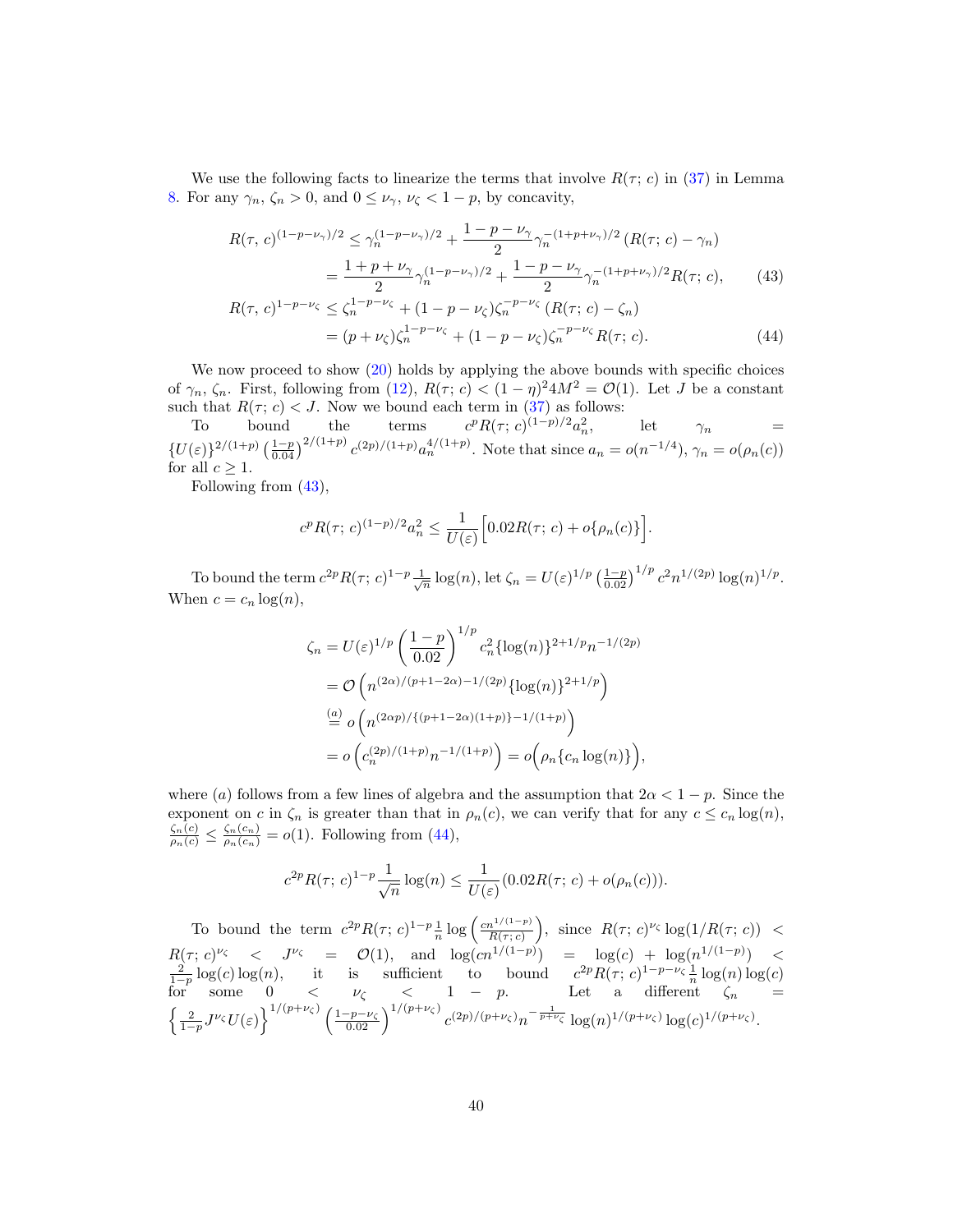When  $c = c_n \log(n)$ ,

$$
\zeta_n = \mathcal{O}\left(n^{(2\alpha p)/\{(p+1-2\alpha)(p+\nu_{\zeta})\}}n^{-1/(p+\nu_{\zeta})}\log(n)^{2/(p+\nu_{\zeta})+(2p)/(p+\nu_{\zeta})}\right)
$$
  
\n
$$
\stackrel{(a)}{=} o\left(n^{(2\alpha p)/\{(p+1-2\alpha)(1+p)\}-1/(1+p)}\right)
$$
  
\n
$$
= o\left(c_n^{(2p)/(1+p)}n^{-1/(1+p)}\right) = o\left(\rho_n\{c_n\log(n)\}\right),
$$

where (a) follows from  $2\alpha < 1$ . Since the exponent on c in  $\zeta_n$  is greater than that in  $\rho_n(c)$ , we can verify that for any  $c \leq c_n \log(n)$ ,  $\frac{\zeta_n(c)}{\rho_n(c)} \leq \frac{\zeta_n(c_n)}{\rho_n(c_n)} = o(1)$ . Following from [\(44\)](#page-39-1),

$$
c^{2p} R(\tau; c)^{1-p-\nu_{\zeta}} \frac{1}{n} \log(n) \log(c) \le \frac{1-p}{2J^{\nu_{\zeta}} U(\varepsilon)} \Big[ 0.02R(\tau; c) + o\{\rho_n(c)\}\Big].
$$

Thus,

$$
c^{2p}R(\tau;c)^{1-p}\frac{1}{n}\log\left\{\frac{cn^{1/(1-p)}}{R(\tau;c)}\right\} \le \frac{1}{U(\varepsilon)}\left[0.02R(\tau;c) + o\{\rho_n(c)\}\right]
$$

To proceed, let a different

$$
\gamma_n = \left\{ \frac{2}{\sqrt{1-p}} J^{1/2} U(\varepsilon) \right\}^{2/(1+p)} \left( \frac{1-p}{0.04} \right)^{2/(1+p)} c^{(2p)/(1+p)} n^{-1/(1+p)} {\left\{ \log(n) \right\}^{1/(1+p)} {\left\{ \log(c) \right\}^{1/(1+p)}}.
$$

.

Note that for  $1 \leq c \leq c_n \log(n)$ ,  $\{\log(c)\}^{1/(1+p)} \leq [\log\{c_n \log(n)\}]^{1/(1+p)}$ . For a different constant  $D$  and  $D'$ ,

$$
\gamma_n \le Dc^{(2p)/(1+p)} n^{-1/(1+p)} {\log(n)}^{1/(1+p)} {\log(c_n \log(n))}^{1/(1+p)}
$$
  
\n
$$
\le D'c^{(2p)/(1+p)} n^{1/(1+p)} {\log(n)}^{2/(1+p)}
$$
  
\n
$$
= o{\rho_n(c)}.
$$

Following from [\(43\)](#page-39-0),

$$
c^{p} R(\tau; c)^{(1-p)/2} \frac{1}{\sqrt{n}} \sqrt{\log(n)} \sqrt{\log(c)} \le \frac{\sqrt{1-p}}{2J^{1/2} U(\varepsilon)} \{0.02R(\tau; c) + o(\rho_n(c))\}.
$$

Thus,

$$
c^{p} R(\tau; c)^{1-p/2} \frac{1}{\sqrt{n}} \sqrt{\log \left( \frac{cn^{1/(1-p)}}{R(\tau; c)} \right)} \leq \frac{1}{U(\varepsilon)} (0.02R(\tau; c) + o(\rho_n(c))) .
$$

To bound the term  $c^p R(\tau; c)^{(1-p)/2} a_n \frac{1}{\sqrt{n}}$  $\sqrt{\log\left(\frac{cn^{1/(1-p)}}{R(\tau;c)}\right)}$ , since  $R(\tau; c)^{\nu_{\gamma}/2}\sqrt{\log(1/R(\tau; c))} < R(\tau; c)^{\nu_{\gamma}/2}$  $\langle J^{\nu_{\gamma}/2} = \mathcal{O}(1),$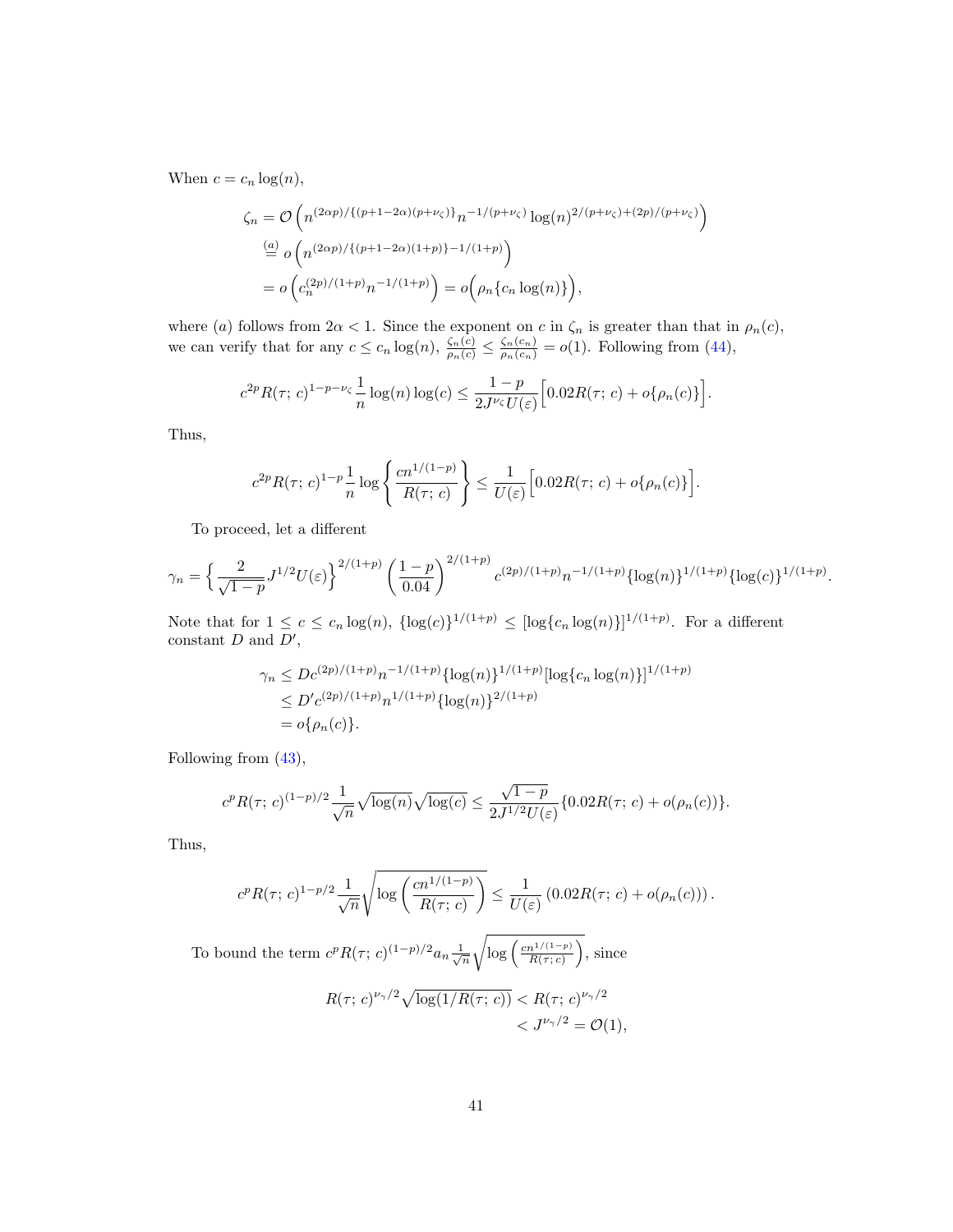and

$$
\sqrt{\log (cn^{1/(1-p)})} = \sqrt{\log(c) + \frac{1}{1-p} \log(n)}
$$

$$
< \sqrt{\log(c)} + \frac{1}{\sqrt{1-p}} \sqrt{\log(n)}
$$

$$
< \frac{2}{\sqrt{1-p}} \sqrt{\log(c)} \sqrt{\log(n)},
$$

and  $a_n = o(n^{-1/4})$ , it is sufficient to bound  $c^p R(\tau; c)^{(1-p-\nu_\gamma)/2} n^{-3/4} \sqrt{\log(n)} \sqrt{\log(c)}$  for some  $\nu_{\gamma}$  such that  $0 < \nu_{\gamma} < 1 - p$ . Let a different

$$
\gamma_n = \left\{ \frac{2}{\sqrt{1-p}} J^{\nu_\gamma/2} U(\varepsilon) \right\}^{2/(1+p+\nu_\gamma)} \left( \frac{1-p-\nu_\gamma}{0.04} \right)^{2/(1+p+\nu_\gamma)} \n\frac{c^{(2p)/(1+p+\nu_\gamma)} n^{-3/\{2(1+p+\nu_\gamma)\}} \{ \log(n) \log(c) \}^{1/(1+p+\nu_\gamma)}}.
$$

Let  $\nu_{\gamma} = (1-p)/2$ , it is straightforward to check that  $\gamma_n = o(\rho_n(c))$  for all  $c \geq 1$ . Following from  $(43)$ ,

$$
c^{p} R(\tau; c)^{(1-p-\nu_{\gamma})/2} n^{-3/4} \sqrt{\log(n)} \sqrt{\log(c)} \le \frac{\sqrt{1-p}}{2J^{\nu_{\gamma}/2} U(\varepsilon)} \{0.02R(\tau; c) + o(\rho_n(c))\}.
$$

Thus,

$$
c^p R(\tau; c)^{(1-p)/2} a_n \frac{1}{\sqrt{n}} \sqrt{\log \left( \frac{cn^{1/(1-p)}}{R(\tau; c)} \right)} \leq \frac{1}{U(\varepsilon)} \{0.02R(\tau; c) + o(\rho_n(c))\}.
$$

Finally, to bound the term  $\xi_n R(\tau; c)$ , note that since  $\xi_n \to 0$ , for *n* large enough,  $\xi_n R(\tau; c) \leq \frac{1}{U(\varepsilon)} 0.025 R(\tau; c).$ 

Given the above derivations, [\(20\)](#page-13-0) is now immediate.

$$
\Box
$$

#### A.6 Proof of Theorem [3](#page-13-3)

As discussed earlier, the arguments of [Mendelson and Neeman](#page-22-17) [\(2010\)](#page-22-17) can be used to get regret bounds for the oracle learner. In particular, we note that the  $R-$ learning objective can be written as a weighted regression problem:  $\hat{\tau}(x) = \operatorname{argmin}_{\tau \in \mathcal{H}_c} \frac{1}{n} \sum_{i=1}^n \{W_i$  $e^{-(i)}(X_i)$ <sup>2</sup> $\left\{\frac{Y_i - m^{(-i)}(X_i)}{W_i - e^{-(i)}(X_i)} - \tau(X_i)\right\}^2$ . To adapt the setting in [Mendelson and Neeman](#page-22-17) [\(2010\)](#page-22-17) to our setting, note that we weight the data generating distribution of  $\{X_i, Y_i, W_i\}$  by the weights  $\{W_i - e^{(-i)}(X_i)\}^2$ . In addition, by Lemma [4,](#page-27-4) the class of functions we consider  $\mathcal{H}_c$ with capped infinity norm is also an ordered, parameterized hierarchy, thus their results follow. In order to extend their results, we first review their analysis briefly. Their results imply the following facts (details see Theorem A and the proof of Theorem 2.5 in the Ap-pendix section in [Mendelson and Neeman](#page-22-17) [\(2010\)](#page-22-17)). For any  $\varepsilon > 0$ , there is a constant  $U(\varepsilon)$ such that

<span id="page-41-0"></span>
$$
\rho_n(c) = U(\varepsilon)\{1 + \log(n) + \log\log\left(c + e^1\right)\}\left\{\frac{(c+1)^p \log(n)}{\sqrt{n}}\right\}^{2/(1+p)}\tag{45}
$$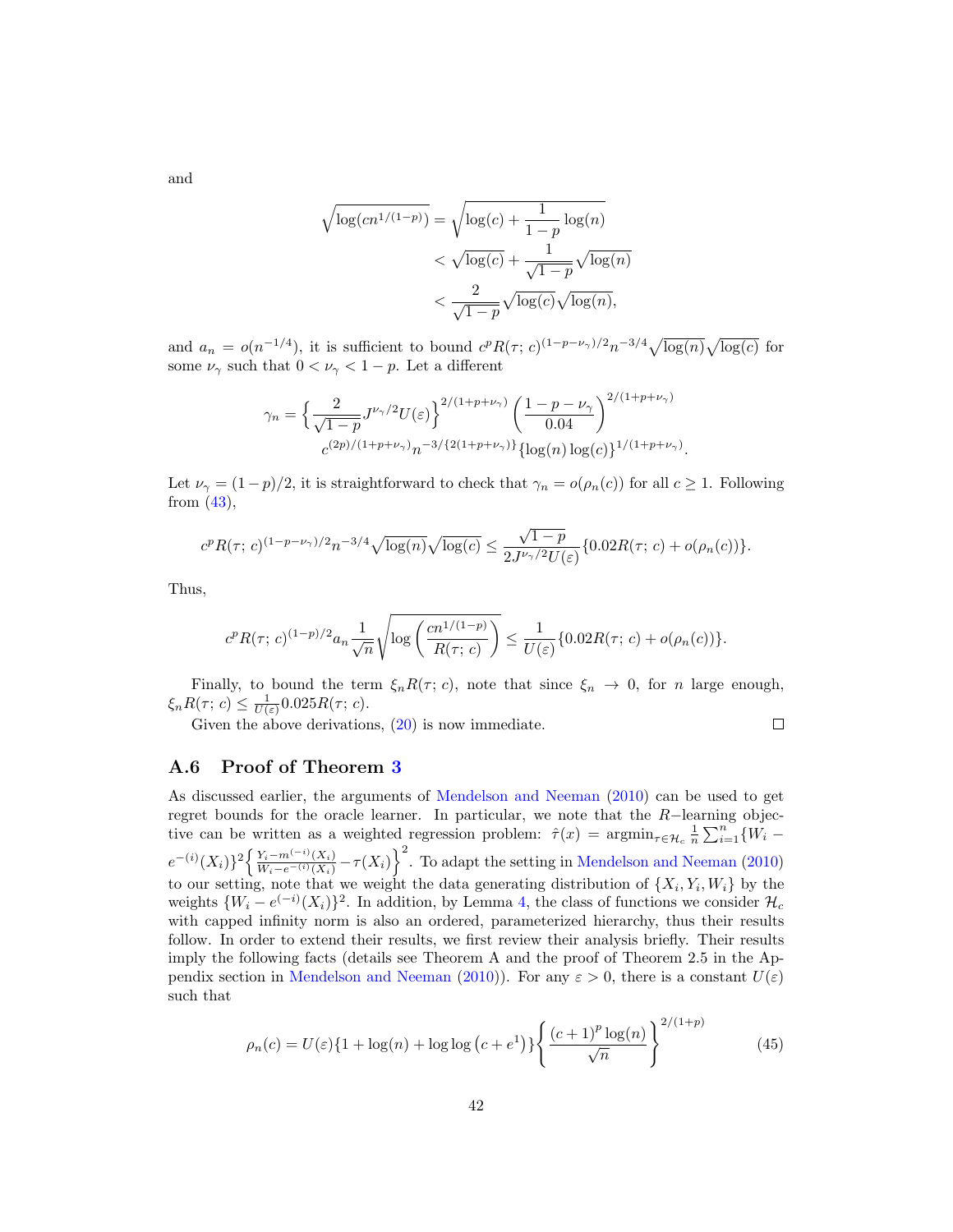satisfies, for large enough *n* with probability at least  $1 - \varepsilon$ , simultaneously for all  $c \ge 1$ , the condition

$$
0.5R_n(\tau; c) - \rho_n(c) \le R(\tau; c) \le 2R_n(\tau; c) + \rho_n(c). \tag{46}
$$

Thus, thanks to Lemma [1](#page-11-3) and [\(18\)](#page-12-1), we know that

<span id="page-42-1"></span>
$$
R(\tilde{\tau}) \leq \mathcal{O}_P[\{L(\tau_{c_n}^*) - L(\tau^*)\} + \rho_n(c_n)] \text{ with } c_n = n^{\alpha/\{p + (1 - 2\alpha)\}},\tag{47}
$$

and then pairing [\(19\)](#page-12-3) with the form of  $\rho_n(c)$  in [\(45\)](#page-41-0), we conclude that

<span id="page-42-2"></span>
$$
R(\tilde{\tau}) \lesssim_P \max \left\{ L(\tau_{c_n}^*) - L(\tau^*), \, \rho_n(c_n) \right\} = \tilde{\mathcal{O}}\left( n^{-(1-2\alpha)/\{p+(1-2\alpha)\}} \right). \tag{48}
$$

Our present goal is to extend this argument to get a bound for  $R(\hat{\tau})$ .

First, Lemma [2](#page-13-1) implies that

$$
R(\tau; c) \le 2R_n(\tau; c) + \rho_n(c)
$$
  

$$
\le 2\widehat{R}_n(\tau; c) + 0.25R(\tau; c) + 2\rho_n(c),
$$

which implies that

<span id="page-42-4"></span><span id="page-42-0"></span>
$$
R(\tau; c) \le \frac{2}{0.75} \widehat{R}_n(\tau; c) + 2\rho_n(c)
$$
  

$$
\le 3\widehat{R}_n(\tau; c) + 2\rho_n(c)
$$

for large n for all  $1 \leq c \leq c_n \log(n)$ , with probabilty at least  $1-2\varepsilon$ . Following a symmetrical argument, [\(20\)](#page-13-0) would imply that

$$
\frac{1}{3}\widehat{R}_n(\tau; c) - 2\rho_n(c) \le R(\tau; c) \le 3\widehat{R}_n(\tau; c) + 2\rho_n(c)
$$
\n(49)

for n large enough for all  $1 \leq c \leq c_n \log(n)$  with probability at least  $1 - 4\varepsilon$ .

Then applying the same argument as above, we use Lemma [1](#page-11-3) to check that the constrained estimator defined as

$$
\bar{\hat{\tau}} \in \operatorname{argmin}_{\tau \in \mathcal{H}} \left\{ \hat{L}_n(\tau) + 2\kappa_1 \rho_n \left( \|\tau\|_{\mathcal{H}} \right) : \|\tau\|_{\mathcal{H}} \le \log(n) c_n, \|\tau\|_{\infty} \le 2M \right\}
$$
  

$$
\subseteq \operatorname{argmin}_{\tau \in \mathcal{H}} \left\{ \hat{R}_n(\tau) + 2\kappa_1 \rho_n \left( \|\tau\|_{\mathcal{H}} \right) : \|\tau\|_{\mathcal{H}} \le \log(n) c_n, \|\tau\|_{\infty} \le 2M \right\}
$$
(50)

has regret bounded on the order of

<span id="page-42-5"></span>
$$
L(\bar{\hat{\tau}}) - L(\tau^*) \lesssim_P \left( \left( L(\tau_{c_n}^*) - L(\tau^*) \right) + \rho_n(c_n) \right) \lesssim \rho_n(c_n),\tag{51}
$$

where we note that  $\widehat{L}_n(\tau) = \widehat{R}_n(\tau) + \widehat{L}_n(\tau^*)$ . We see that for some constant B and B',

<span id="page-42-3"></span>
$$
\min_{\tau \in \mathcal{H}} \left\{ \hat{R}(\tau) + 2\kappa_1 \rho_n \left( \|\tau\|_{\mathcal{H}} \right) : \|\tau\|_{\mathcal{H}} \le \log(n)c_n, \|\tau\|_{\infty} \le 2M \right\} \tag{52}
$$
\n
$$
\le \hat{R}_n(\tau_{c_n}^*) + 2\kappa_1 \rho_n(c_n)
$$
\n
$$
\stackrel{(a)}{\le} 3R(\tau_{c_n}^*) + (2\kappa_1 + 6)\rho_n(c_n) \quad w.p. \ 1 - 4\varepsilon
$$
\n
$$
\stackrel{(b)}{\le} Bc_n^{(2\alpha - 1)/\alpha} + (2\kappa_1 + 6)\rho_n(c_n)
$$
\n
$$
\stackrel{(c)}{=} B'\rho_n(c_n). \tag{53}
$$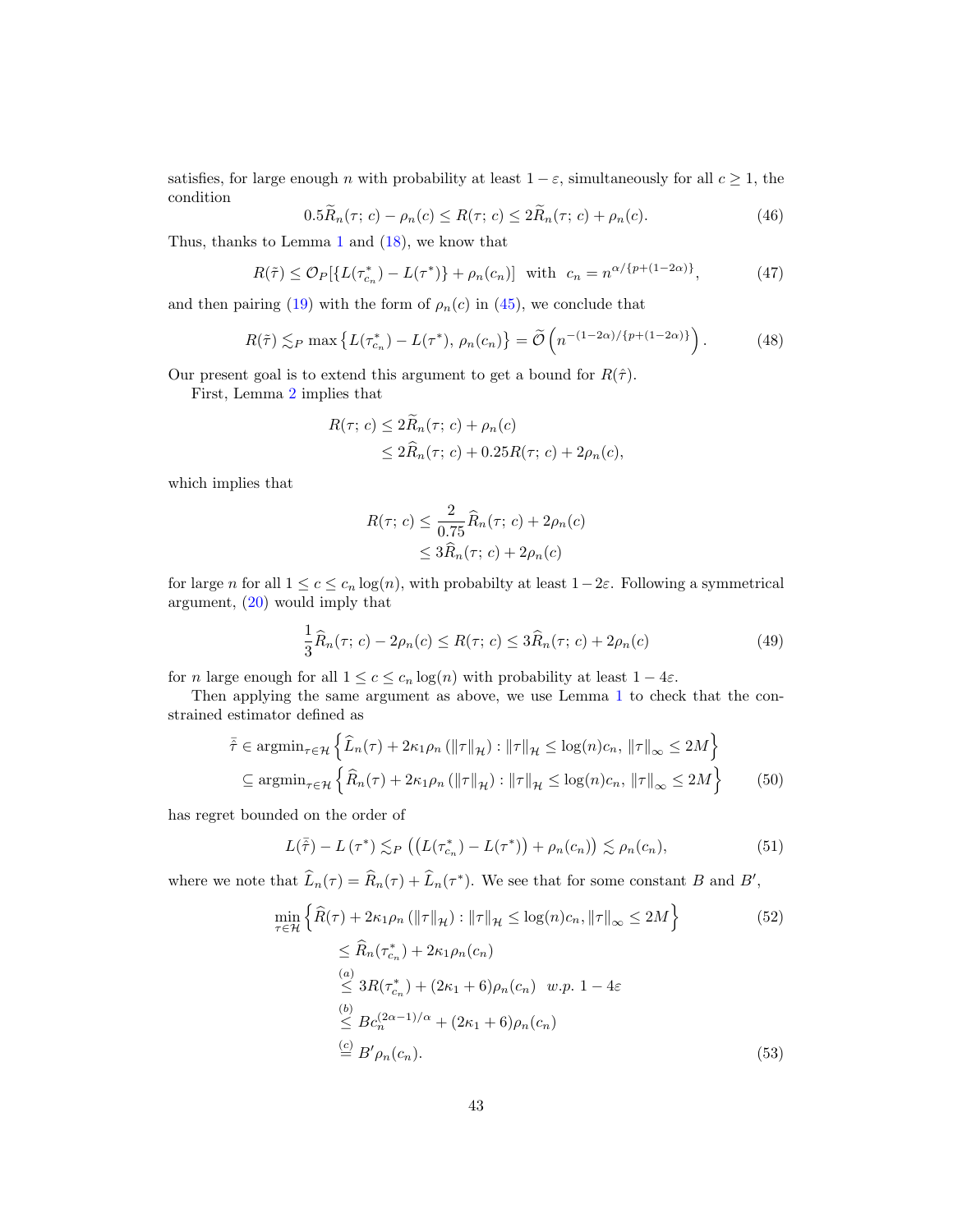where  $(a)$  follows from  $(49)$ ,  $(b)$  follows from  $(12)$  and  $(19)$ , and  $(c)$  follows from  $(47)$  and [\(48\)](#page-42-2). In addition, we see that

$$
\inf_{\tau \in \mathcal{H}} \left\{ \widehat{R}_n(\tau) + 2\kappa_1 \rho_n \left( \|\tau\|_{\mathcal{H}} \right) : \|\hat{\tau}\|_{\mathcal{H}} = \log(n) c_n, \|\tau\|_{\infty} \le 2M \right\} \gtrsim_P \rho_n \{c_n \log(n)\}
$$

which, combined with  $(53)$ , implies that the optimum of the problem  $(50)$  occurs in the interior of its domain (i.e., the constraint is not active). Thus, the solution  $\hat{\tau}$  to the unconstrained problem matches  $\bar{\hat{\tau}}$ , and so  $\hat{\tau}$  also satisfies [\(51\)](#page-42-5) and hence the regret bound  $(48).$  $(48).$ 

## <span id="page-43-0"></span>B Detailed Simulation Results

For completeness, we include the mean-squared error numbers behind Figure [3-](#page-17-0)[5](#page-19-0) for the simulations based on lasso, kernel ridge regression and boosting in Section [6.](#page-14-0)

| n    | $\mathbf d$ | $\sigma$       | S    | т    | Χ    | U    | R    | RS   | oracle |
|------|-------------|----------------|------|------|------|------|------|------|--------|
| 500  | 6           | 0.5            | 0.13 | 0.19 | 0.10 | 0.12 | 0.06 | 0.06 | 0.05   |
| 500  | 6           | 1              | 0.21 | 0.27 | 0.16 | 0.37 | 0.10 | 0.07 | 0.07   |
| 500  | 6           | 2              | 0.27 | 0.35 | 0.25 | 1.25 | 0.21 | 0.12 | 0.19   |
| 500  | 6           | 4              | 0.51 | 0.66 | 0.41 | 1.95 | 0.55 | 0.26 | 0.61   |
| 500  | 12          | 0.5            | 0.15 | 0.20 | 0.12 | 0.17 | 0.07 | 0.06 | 0.05   |
| 500  | 12          | 1              | 0.22 | 0.26 | 0.18 | 0.46 | 0.11 | 0.09 | 0.08   |
| 500  | 12          | $\overline{2}$ | 0.30 | 0.35 | 0.26 | 1.18 | 0.23 | 0.14 | 0.23   |
| 500  | 12          | 4              | 0.47 | 0.56 | 0.43 | 1.98 | 0.59 | 0.28 | 0.63   |
| 1000 | 6           | 0.5            | 0.09 | 0.13 | 0.06 | 0.06 | 0.04 | 0.05 | 0.04   |
| 1000 | 6           | 1              | 0.15 | 0.21 | 0.11 | 0.25 | 0.07 | 0.06 | 0.06   |
| 1000 | 6           | 2              | 0.23 | 0.29 | 0.20 | 0.85 | 0.13 | 0.08 | 0.11   |
| 1000 | 6           | 4              | 0.34 | 0.43 | 0.31 | 2.40 | 0.34 | 0.16 | 0.32   |
| 1000 | 12          | 0.5            | 0.11 | 0.14 | 0.08 | 0.11 | 0.05 | 0.05 | 0.04   |
| 1000 | 12          | 1              | 0.18 | 0.22 | 0.14 | 0.34 | 0.08 | 0.07 | 0.06   |
| 1000 | 12          | 2              | 0.25 | 0.30 | 0.21 | 0.94 | 0.14 | 0.09 | 0.12   |
| 1000 | 12          | 4              | 0.33 | 0.40 | 0.29 | 1.95 | 0.35 | 0.18 | 0.33   |

Table 1: Mean-squared error running lasso from Setup A. Results are averaged across 500 runs, rounded to two decimal places, and reported on an independent test set of size  $n$ .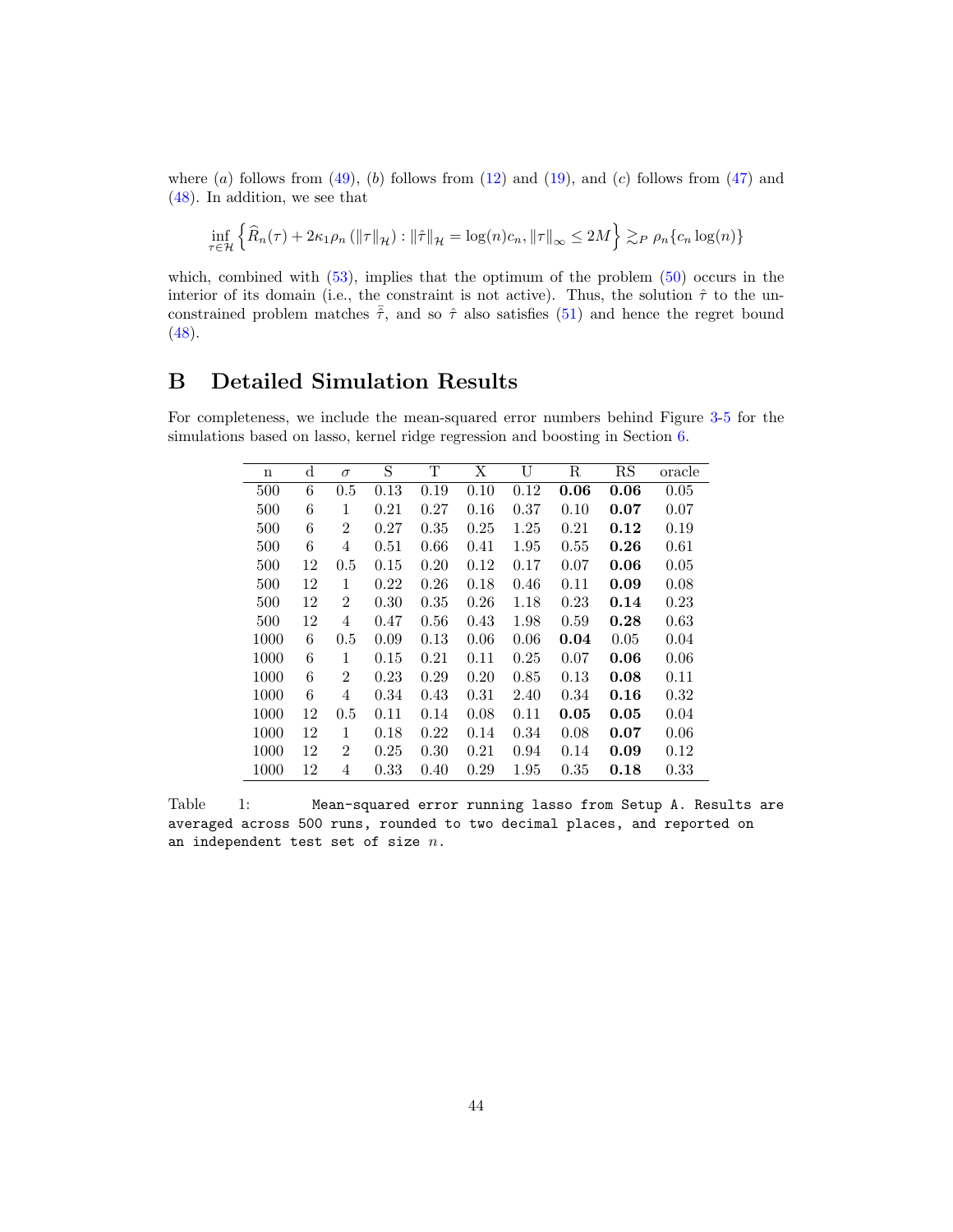| $\mathbf n$ | $\rm d$ | $\sigma$       | S    | Т    | Χ    | U    | R    | RS   | oracle |
|-------------|---------|----------------|------|------|------|------|------|------|--------|
| 500         | 6       | 0.5            | 0.26 | 0.43 | 0.22 | 0.46 | 0.28 | 0.29 | 0.16   |
| 500         | 6       | 1              | 0.44 | 0.66 | 0.38 | 0.83 | 0.43 | 0.72 | 0.33   |
| 500         | 6       | $\overline{2}$ | 0.84 | 1.12 | 0.71 | 1.27 | 0.85 | 1.26 | 0.75   |
| 500         | 6       | 4              | 1.52 | 1.73 | 1.29 | 1.40 | 1.51 | 1.41 | 1.46   |
| 500         | 12      | 0.5            | 0.30 | 0.46 | 0.25 | 0.54 | 0.33 | 0.41 | 0.18   |
| 500         | 12      | 1              | 0.52 | 0.71 | 0.43 | 0.90 | 0.50 | 0.95 | 0.38   |
| 500         | 12      | $\overline{2}$ | 0.93 | 1.12 | 0.78 | 1.28 | 0.96 | 1.31 | 0.84   |
| 500         | 12      | 4              | 1.62 | 1.77 | 1.33 | 1.42 | 1.55 | 1.40 | 1.54   |
| 1000        | 6       | 0.5            | 0.14 | 0.24 | 0.13 | 0.24 | 0.15 | 0.15 | 0.10   |
| 1000        | 6       | 1              | 0.27 | 0.43 | 0.23 | 0.46 | 0.25 | 0.36 | 0.20   |
| 1000        | 6       | $\overline{2}$ | 0.54 | 0.73 | 0.45 | 1.12 | 0.52 | 0.92 | 0.47   |
| 1000        | 6       | 4              | 1.06 | 1.31 | 0.92 | 1.34 | 1.07 | 1.34 | 1.06   |
| 1000        | 12      | 0.5            | 0.17 | 0.28 | 0.15 | 0.29 | 0.18 | 0.18 | 0.11   |
| 1000        | 12      | 1              | 0.30 | 0.45 | 0.26 | 0.55 | 0.30 | 0.52 | 0.23   |
| 1000        | 12      | $\overline{2}$ | 0.61 | 0.76 | 0.50 | 1.19 | 0.59 | 1.14 | 0.54   |
| 1000        | 12      | 4              | 1.15 | 1.30 | 1.01 | 1.33 | 1.19 | 1.34 | 1.13   |

Table 2: Mean-squared error running lasso from Setup B. Results are averaged across 500 runs, rounded to two decimal places, and reported on an independent test set of size  $n$ .

| n    | d  | $\sigma$       | S    | т    | Χ    | U    | R    | RS   | oracle |
|------|----|----------------|------|------|------|------|------|------|--------|
| 500  | 6  | 0.5            | 0.18 | 0.80 | 0.18 | 0.53 | 0.05 | 0.02 | 0.01   |
| 500  | 6  | 1              | 0.33 | 1.18 | 0.29 | 0.66 | 0.10 | 0.03 | 0.03   |
| 500  | 6  | 2              | 0.75 | 1.95 | 0.58 | 1.42 | 0.21 | 0.09 | 0.12   |
| 500  | 6  | 4              | 1.68 | 3.13 | 1.24 | 3.56 | 0.64 | 0.26 | 0.51   |
| 500  | 12 | 0.5            | 0.18 | 0.88 | 0.19 | 0.55 | 0.08 | 0.03 | 0.01   |
| 500  | 12 | 1              | 0.34 | 1.29 | 0.31 | 0.86 | 0.12 | 0.06 | 0.04   |
| 500  | 12 | $\overline{2}$ | 0.81 | 2.08 | 0.65 | 1.82 | 0.24 | 0.13 | 0.14   |
| 500  | 12 | 4              | 1.79 | 3.28 | 1.43 | 4.02 | 0.62 | 0.33 | 0.58   |
| 1000 | 6  | 0.5            | 0.10 | 0.49 | 0.10 | 0.23 | 0.02 | 0.01 | 0.00   |
| 1000 | 6  | 1              | 0.19 | 0.73 | 0.17 | 0.34 | 0.03 | 0.01 | 0.01   |
| 1000 | 6  | $\overline{2}$ | 0.41 | 1.29 | 0.35 | 0.82 | 0.08 | 0.04 | 0.07   |
| 1000 | 6  | 4              | 0.97 | 2.38 | 0.82 | 2.31 | 0.27 | 0.11 | 0.22   |
| 1000 | 12 | 0.5            | 0.09 | 0.58 | 0.10 | 0.41 | 0.03 | 0.01 | 0.00   |
| 1000 | 12 | 1              | 0.18 | 0.82 | 0.18 | 0.54 | 0.04 | 0.02 | 0.01   |
| 1000 | 12 | $\overline{2}$ | 0.43 | 1.40 | 0.37 | 1.21 | 0.11 | 0.05 | 0.05   |
| 1000 | 12 | 4              | 1.10 | 2.43 | 0.87 | 3.20 | 0.29 | 0.14 | 0.21   |

Table 3: Mean-squared error running lasso from Setup C. Results are averaged across 500 runs, rounded to two decimal places, and reported on an independent test set of size  $n$ .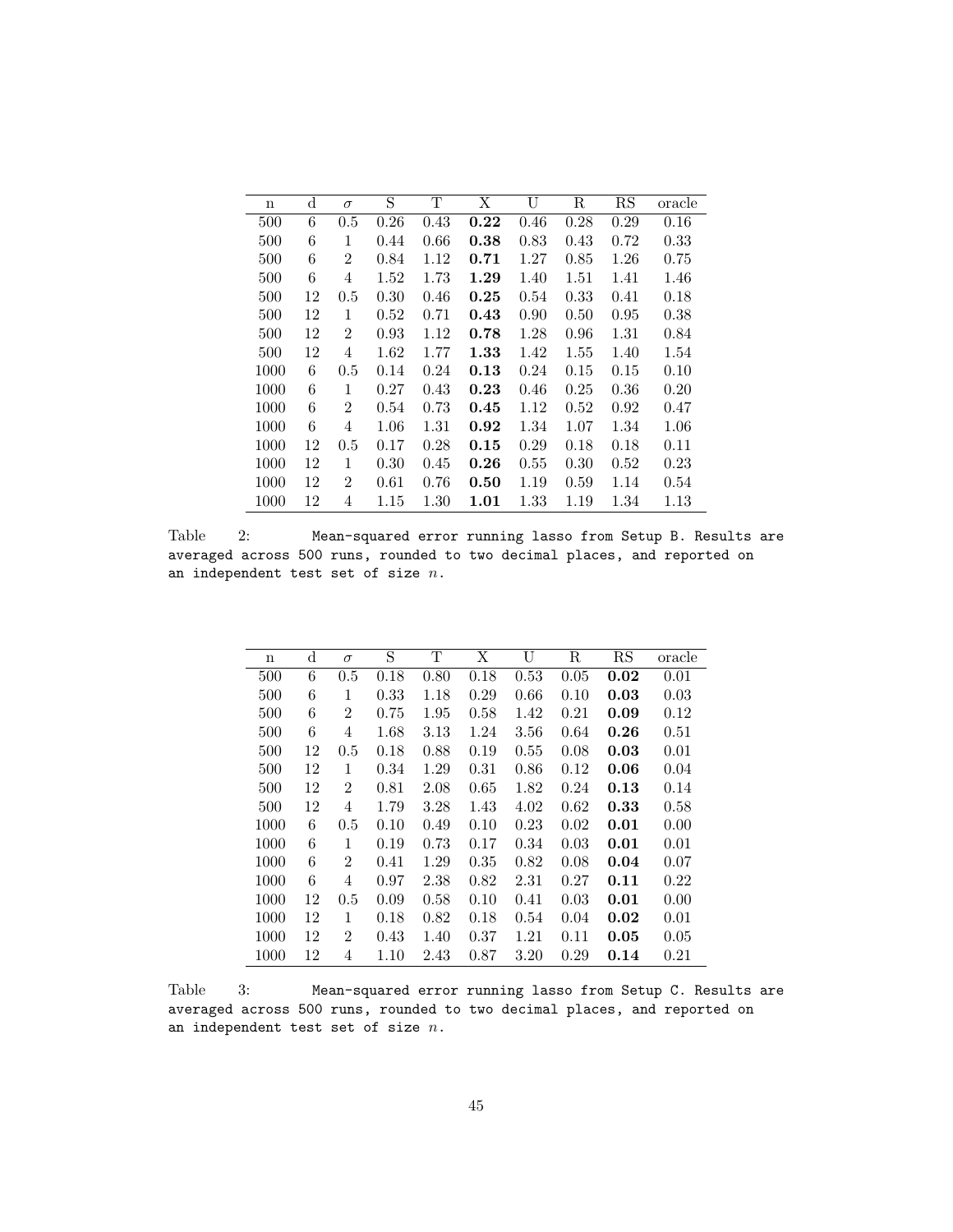| n    | d  | $\sigma$       | S    | T    | Χ        | U    | $_{\rm R}$ | $_{\rm RS}$ | oracle |
|------|----|----------------|------|------|----------|------|------------|-------------|--------|
| 500  | 6  | 0.5            | 0.46 | 0.37 | 0.45     | 1.20 | 0.51       | 0.72        | 0.47   |
| 500  | 6  | 1              | 0.77 | 0.66 | 0.75     | 1.68 | 0.81       | 1.57        | 0.80   |
| 500  | 6  | $\overline{2}$ | 1.32 | 1.23 | 1.29     | 1.81 | 1.43       | 1.79        | 1.42   |
| 500  | 6  | 4              | 2.02 | 2.20 | 1.97     | 2.10 | 2.20       | 1.91        | 2.19   |
| 500  | 12 | 0.5            | 0.59 | 0.44 | 0.56     | 1.19 | 0.63       | 1.08        | 0.57   |
| 500  | 12 | 1              | 0.94 | 0.77 | 0.88     | 1.70 | 0.96       | 1.74        | 0.95   |
| 500  | 12 | $\overline{2}$ | 1.47 | 1.38 | 1.45     | 1.84 | 1.59       | 1.81        | 1.59   |
| 500  | 12 | 4              | 2.06 | 2.21 | 1.98     | 2.12 | 2.28       | 1.94        | 2.17   |
| 1000 | 6  | 0.5            | 0.27 | 0.21 | 0.27     | 0.74 | 0.30       | 0.41        | 0.28   |
| 1000 | 6  | 1              | 0.50 | 0.41 | 0.48     | 1.57 | 0.54       | 0.87        | 0.53   |
| 1000 | 6  | $\overline{2}$ | 0.93 | 0.79 | 0.91     | 1.76 | 0.97       | 1.74        | 0.99   |
| 1000 | 6  | 4              | 1.61 | 1.58 | $1.56\,$ | 1.95 | 1.73       | 1.83        | 1.70   |
| 1000 | 12 | 0.5            | 0.35 | 0.26 | 0.34     | 0.76 | 0.38       | 0.55        | 0.36   |
| 1000 | 12 | 1              | 0.61 | 0.48 | 0.57     | 1.54 | 0.63       | 1.28        | 0.64   |
| 1000 | 12 | $\overline{2}$ | 1.10 | 0.93 | 1.05     | 1.78 | 1.11       | 1.76        | 1.17   |
| 1000 | 12 | 4              | 1.76 | 1.73 | 1.68     | 1.94 | 1.82       | 1.83        | 1.84   |

Table 4: Mean-squared error running lasso from Setup D. Results are averaged across 500 runs, rounded to two decimal places, and reported on an independent test set of size  $n$ .

| n    | d  | $\sigma$       | S    | т    | Χ    | U    | R    | oracle |
|------|----|----------------|------|------|------|------|------|--------|
| 500  | 6  | 0.5            | 0.06 | 0.08 | 0.05 | 0.11 | 0.03 | 0.03   |
| 500  | 6  | 1              | 0.09 | 0.15 | 0.10 | 0.58 | 0.08 | 0.07   |
| 500  | 6  | $\overline{2}$ | 0.14 | 0.32 | 0.19 | 2.21 | 0.22 | 0.22   |
| 500  | 6  | 4              | 0.31 | 0.65 | 0.39 | 8.10 | 0.78 | 0.76   |
| 500  | 12 | 0.5            | 0.07 | 0.09 | 0.06 | 0.10 | 0.05 | 0.04   |
| 500  | 12 | 1              | 0.10 | 0.16 | 0.10 | 0.33 | 0.09 | 0.07   |
| 500  | 12 | $\overline{2}$ | 0.16 | 0.32 | 0.22 | 1.42 | 0.25 | 0.18   |
| 500  | 12 | 4              | 0.30 | 0.61 | 0.41 | 5.09 | 0.61 | 0.68   |
| 1000 | 6  | 0.5            | 0.05 | 0.06 | 0.03 | 0.07 | 0.02 | 0.02   |
| 1000 | 6  | 1              | 0.08 | 0.10 | 0.07 | 0.38 | 0.04 | 0.05   |
| 1000 | 6  | 2              | 0.11 | 0.20 | 0.13 | 1.80 | 0.11 | 0.11   |
| 1000 | 6  | 4              | 0.18 | 0.45 | 0.28 | 6.12 | 0.35 | 0.38   |
| 1000 | 12 | 0.5            | 0.06 | 0.07 | 0.05 | 0.09 | 0.03 | 0.02   |
| 1000 | 12 | 1              | 0.08 | 0.10 | 0.07 | 0.22 | 0.07 | 0.05   |
| 1000 | 12 | $\overline{2}$ | 0.13 | 0.23 | 0.13 | 0.84 | 0.14 | 0.11   |
| 1000 | 12 | 4              | 0.20 | 0.41 | 0.30 | 3.30 | 0.53 | 0.36   |

Table 5: Mean-squared error running kernel ridge regression from Setup A. Results are averaged across 200 runs, rounded to two decimal places, and reported on an independent test set of size  $n$ .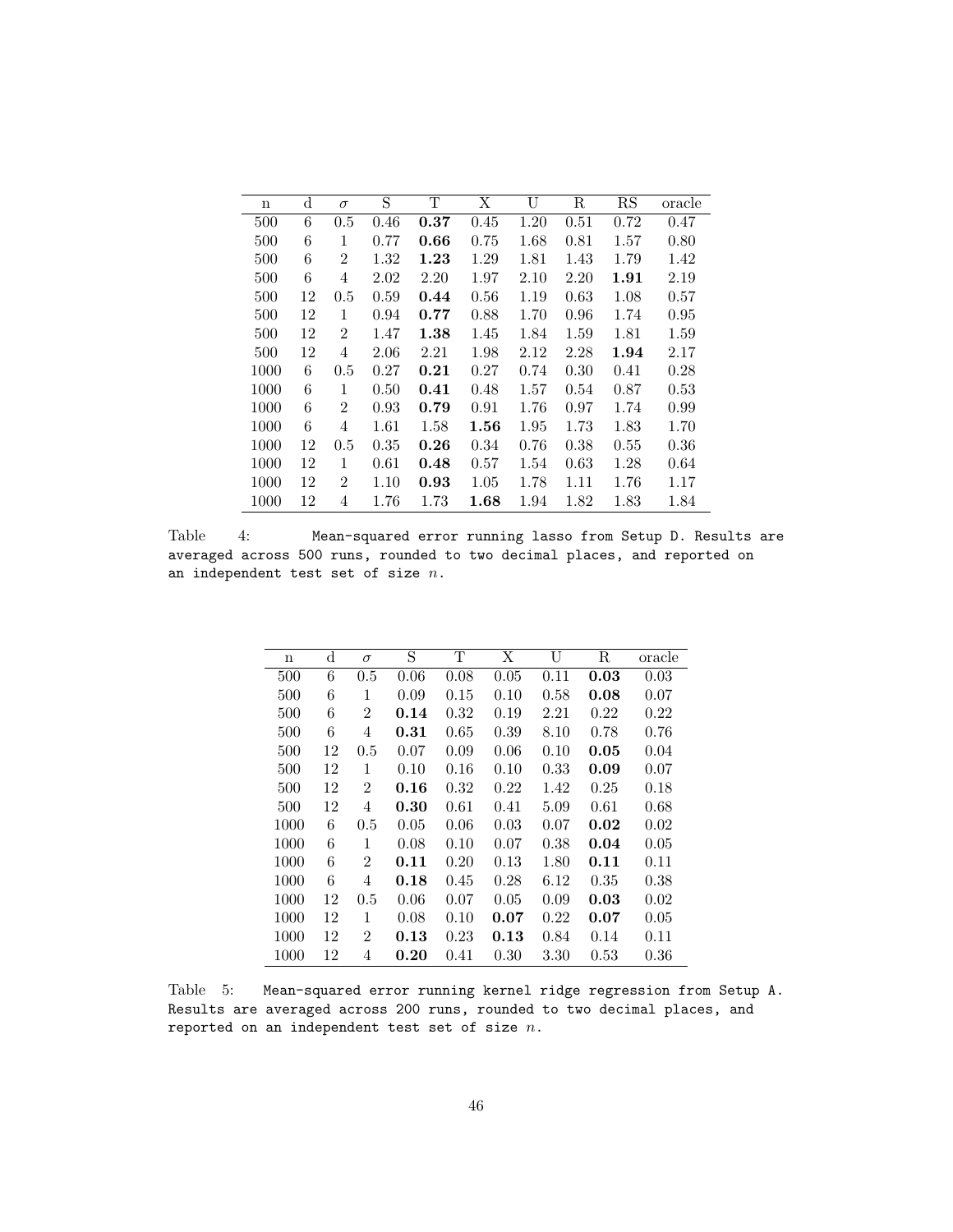| $\mathbf n$ | d  | $\sigma$       | S    | Т    | Χ          | U        | R    | oracle |
|-------------|----|----------------|------|------|------------|----------|------|--------|
| 500         | 6  | 0.5            | 0.09 | 0.10 | 0.05       | 0.05     | 0.05 | 0.04   |
| 500         | 6  | 1              | 0.21 | 0.23 | 0.13       | 0.10     | 0.11 | 0.09   |
| 500         | 6  | 2              | 0.46 | 0.57 | 0.36       | 0.36     | 0.34 | 0.30   |
| 500         | 6  | 4              | 0.89 | 1.33 | 0.94       | 1.21     | 1.15 | 1.12   |
| 500         | 12 | 0.5            | 0.21 | 0.22 | 0.10       | 0.09     | 0.09 | 0.05   |
| 500         | 12 | 1              | 0.34 | 0.37 | 0.21       | 0.18     | 0.18 | 0.14   |
| 500         | 12 | $\overline{2}$ | 0.58 | 0.66 | 0.55       | 0.47     | 0.48 | 0.45   |
| 500         | 12 | 4              | 1.21 | 1.38 | 1.11       | 1.30     | 1.24 | 1.24   |
| 1000        | 6  | 0.5            | 0.05 | 0.06 | 0.04       | 0.03     | 0.03 | 0.02   |
| 1000        | 6  | 1              | 0.12 | 0.13 | 0.08       | 0.06     | 0.06 | 0.05   |
| 1000        | 6  | $\overline{2}$ | 0.30 | 0.35 | 0.21       | $0.17\,$ | 0.18 | 0.16   |
| 1000        | 6  | 4              | 0.66 | 0.84 | $\,0.54\,$ | 0.63     | 0.59 | 0.55   |
| 1000        | 12 | 0.5            | 0.11 | 0.13 | 0.06       | 0.05     | 0.05 | 0.04   |
| 1000        | 12 | 1              | 0.24 | 0.26 | 0.13       | 0.09     | 0.09 | 0.08   |
| 1000        | 12 | 2              | 0.41 | 0.44 | 0.30       | 0.26     | 0.27 | 0.23   |
| 1000        | 12 | 4              | 0.84 | 0.94 | 0.71       | 0.78     | 0.83 | 0.79   |

Table 6: Mean-squared error running kernel ridge regression from Setup B. Results are averaged across 200 runs, rounded to two decimal places, and reported on an independent test set of size  $n$ .

| n    | $\rm{d}$ | $\sigma$       | S    | Τ    | Χ    | U         | R    | oracle |
|------|----------|----------------|------|------|------|-----------|------|--------|
| 500  | 6        | 0.5            | 0.11 | 0.11 | 0.04 | 0.39      | 0.02 | 0.01   |
| 500  | 6        | 1              | 0.32 | 0.34 | 0.13 | 0.61      | 0.04 | 0.03   |
| 500  | 6        | $\overline{2}$ | 0.83 | 0.95 | 0.44 | 2.43      | 0.14 | 0.15   |
| 500  | 6        | 4              | 1.62 | 2.23 | 1.13 | $12.53\,$ | 0.71 | 0.55   |
| 500  | 12       | 0.5            | 0.32 | 0.32 | 0.12 | 1.02      | 0.02 | 0.01   |
| 500  | 12       | 1              | 0.69 | 0.72 | 0.32 | 2.82      | 0.04 | 0.03   |
| 500  | 12       | $\overline{2}$ | 1.18 | 1.31 | 0.67 | 6.45      | 0.34 | 0.15   |
| 500  | 12       | 4              | 2.10 | 2.71 | 1.13 | 14.87     | 1.51 | 0.57   |
| 1000 | 6        | 0.5            | 0.05 | 0.05 | 0.02 | 0.33      | 0.01 | 0.01   |
| 1000 | 6        | 1              | 0.17 | 0.17 | 0.06 | 0.40      | 0.02 | 0.02   |
| 1000 | 6        | $\overline{2}$ | 0.48 | 0.55 | 0.24 | 1.26      | 0.26 | 0.08   |
| 1000 | 6        | 4              | 1.04 | 1.42 | 0.69 | 5.37      | 0.25 | 0.33   |
| 1000 | 12       | 0.5            | 0.15 | 0.15 | 0.05 | 0.33      | 0.18 | 0.00   |
| 1000 | 12       | 1              | 0.41 | 0.43 | 0.17 | 1.10      | 0.02 | 0.02   |
| 1000 | 12       | $\overline{2}$ | 0.85 | 0.93 | 0.44 | 5.16      | 0.08 | 0.06   |
| 1000 | 12       | 4              | 1.47 | 1.91 | 0.90 | 11.93     | 0.24 | 0.33   |

Table 7: Mean-squared error running kernel ridge regression from Setup C. Results are averaged across 200 runs, rounded to two decimal places, and reported on an independent test set of size  $n$ .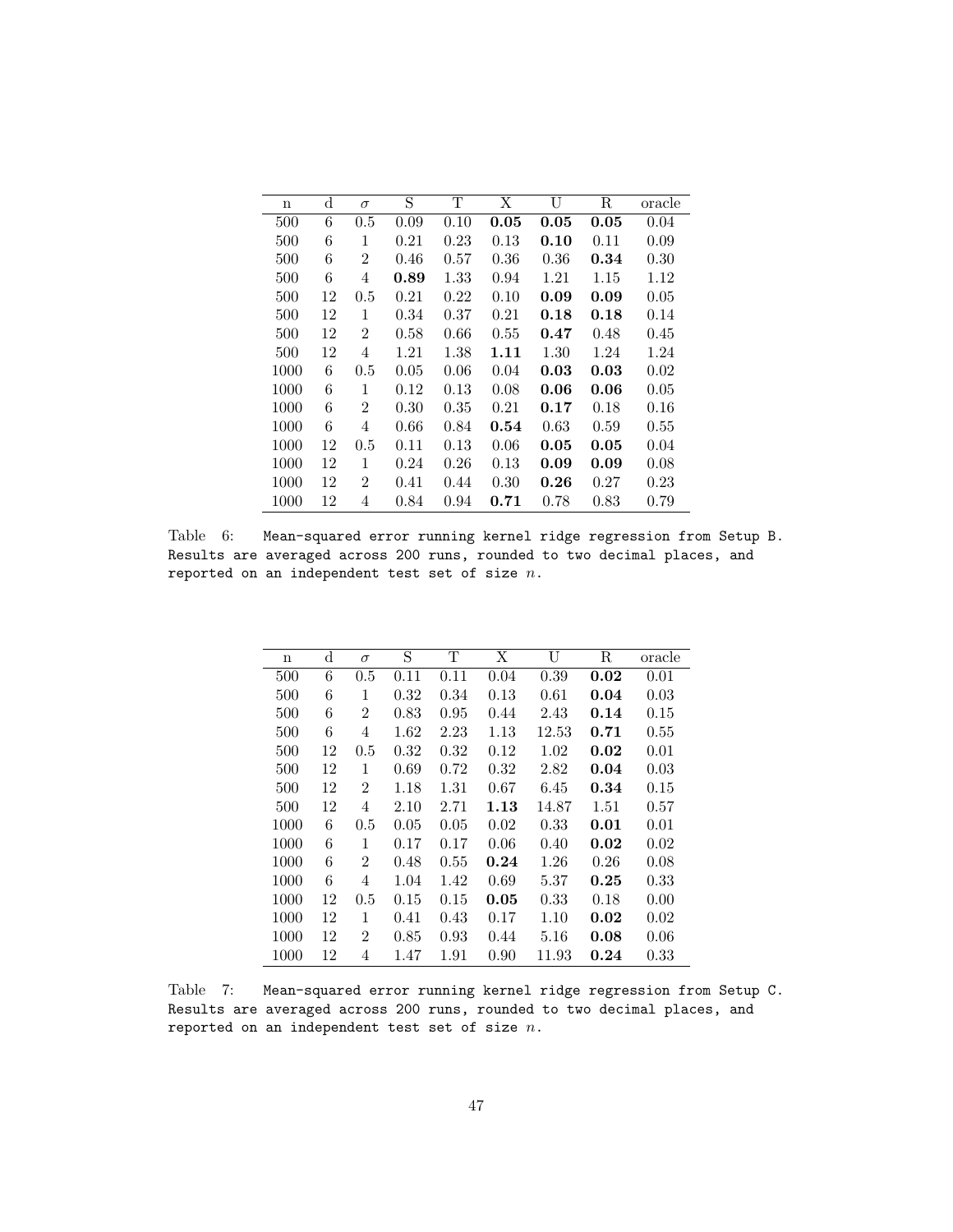| n    | d  | $\sigma$       | S    | т    | Χ    | U    | R    | oracle |
|------|----|----------------|------|------|------|------|------|--------|
| 500  | 6  | 0.5            | 0.15 | 0.15 | 0.15 | 0.53 | 0.18 | 0.15   |
| 500  | 6  | 1              | 0.32 | 0.34 | 0.33 | 0.96 | 0.38 | 0.35   |
| 500  | 6  | 2              | 0.65 | 0.71 | 0.71 | 2.08 | 0.77 | 0.79   |
| 500  | 6  | 4              | 1.27 | 1.75 | 1.45 | 5.26 | 1.81 | 1.68   |
| 500  | 12 | 0.5            | 0.31 | 0.30 | 0.31 | 0.63 | 0.37 | 0.30   |
| 500  | 12 | 1              | 0.53 | 0.53 | 0.55 | 0.92 | 0.58 | 0.55   |
| 500  | 12 | $\overline{2}$ | 0.80 | 0.95 | 0.92 | 1.68 | 0.96 | 0.99   |
| 500  | 12 | 4              | 1.41 | 1.77 | 1.69 | 4.83 | 1.90 | 1.89   |
| 1000 | 6  | 0.5            | 0.10 | 0.10 | 0.10 | 0.39 | 0.12 | 0.10   |
| 1000 | 6  | 1              | 0.20 | 0.20 | 0.20 | 0.53 | 0.24 | 0.21   |
| 1000 | 6  | $\overline{2}$ | 0.44 | 0.48 | 0.47 | 1.25 | 0.55 | 0.48   |
| 1000 | 6  | 4              | 0.88 | 1.02 | 0.97 | 3.32 | 1.10 | 1.16   |
| 1000 | 12 | 0.5            | 0.20 | 0.18 | 0.19 | 0.44 | 0.22 | 0.19   |
| 1000 | 12 | 1              | 0.38 | 0.37 | 0.38 | 0.71 | 0.40 | 0.39   |
| 1000 | 12 | 2              | 0.64 | 0.65 | 0.65 | 1.25 | 0.69 | 0.71   |
| 1000 | 12 | 4              | 1.06 | 1.27 | 1.21 | 3.08 | 1.34 | 1.42   |

Table 8: Mean-squared error running kernel ridge regression from Setup D. Results are averaged across 200 runs, rounded to two decimal places, and reported on an independent test set of size  $n$ .

| n    | d  | $\sigma$       | S    | Т    | Χ    | U    | CB   | R    | oracle |
|------|----|----------------|------|------|------|------|------|------|--------|
| 500  | 6  | 0.5            | 0.06 | 0.10 | 0.04 | 0.05 | 0.04 | 0.03 | 0.04   |
| 500  | 6  | 1              | 0.12 | 0.20 | 0.08 | 0.11 | 0.09 | 0.06 | 0.06   |
| 500  | 6  | $\overline{2}$ | 0.26 | 0.44 | 0.16 | 0.20 | 0.21 | 0.13 | 0.11   |
| 500  | 6  | 4              | 0.53 | 0.90 | 0.32 | 1.04 | 0.33 | 0.35 | 0.32   |
| 500  | 12 | 0.5            | 0.07 | 0.11 | 0.04 | 0.05 | 0.05 | 0.04 | 0.04   |
| 500  | 12 | 1              | 0.13 | 0.23 | 0.08 | 0.12 | 0.10 | 0.06 | 0.05   |
| 500  | 12 | $\overline{2}$ | 0.27 | 0.49 | 0.17 | 0.38 | 0.21 | 0.13 | 0.11   |
| 500  | 12 | 4              | 0.48 | 0.88 | 0.34 | 1.21 | 0.34 | 0.33 | 0.32   |
| 1000 | 6  | 0.5            | 0.05 | 0.07 | 0.02 | 0.05 | 0.03 | 0.02 | 0.03   |
| 1000 | 6  | 1              | 0.09 | 0.15 | 0.05 | 0.07 | 0.06 | 0.05 | 0.04   |
| 1000 | 6  | 2              | 0.20 | 0.36 | 0.11 | 0.20 | 0.16 | 0.09 | 0.08   |
| 1000 | 6  | 4              | 0.38 | 0.68 | 0.23 | 0.50 | 0.27 | 0.19 | 0.19   |
| 1000 | 12 | 0.5            | 0.05 | 0.08 | 0.03 | 0.05 | 0.03 | 0.03 | 0.03   |
| 1000 | 12 | 1              | 0.09 | 0.16 | 0.05 | 0.10 | 0.06 | 0.05 | 0.05   |
| 1000 | 12 | $\overline{2}$ | 0.21 | 0.36 | 0.11 | 0.21 | 0.15 | 0.08 | 0.08   |
| 1000 | 12 | 4              | 0.41 | 0.72 | 0.24 | 0.60 | 0.29 | 0.22 | 0.24   |

Table 9: Mean-squared error running boosting from Setup A. Results are averaged across 200 runs, rounded to two decimal places, and reported on an independent test set of size  $n$ .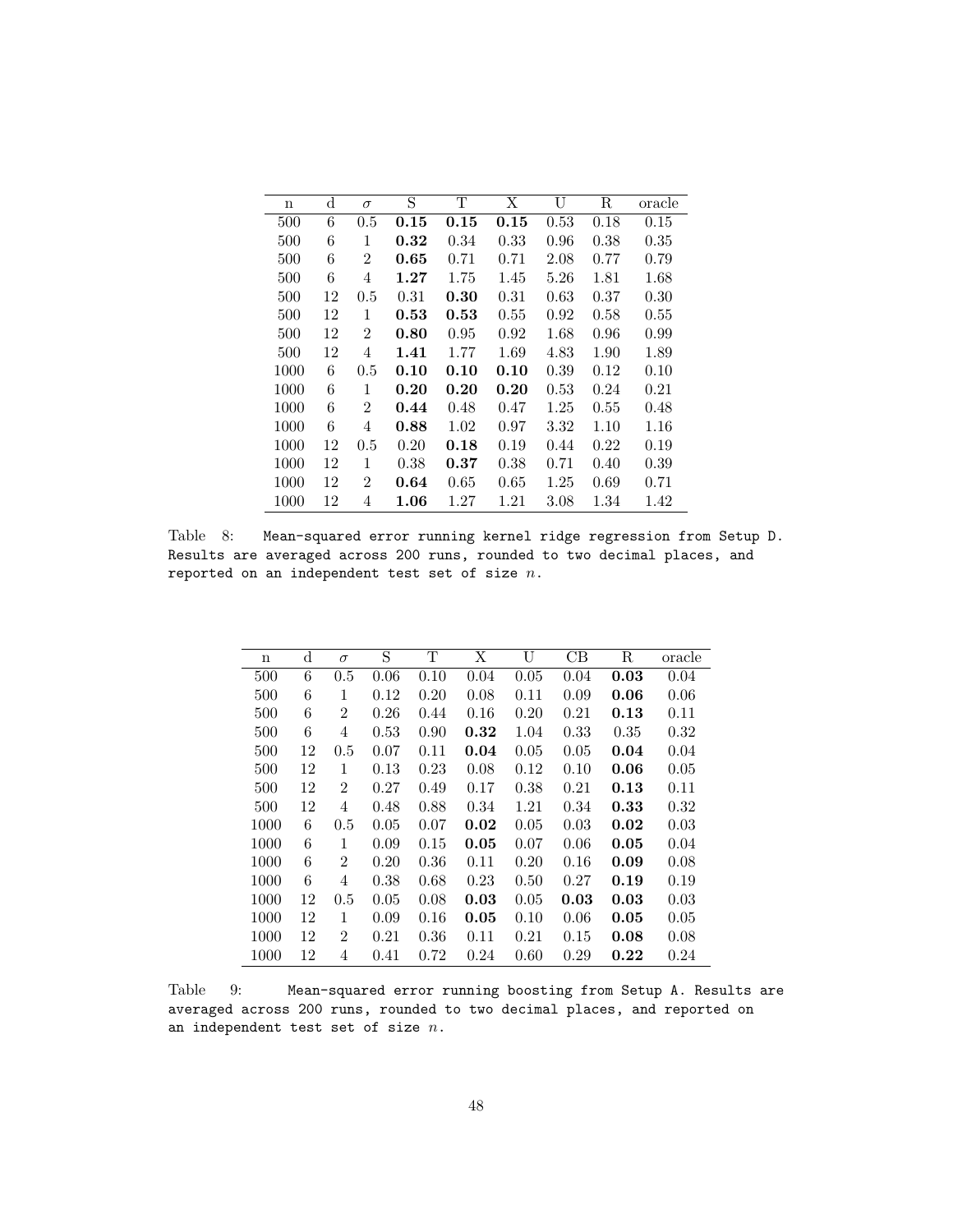| $\mathbf n$ | $\rm d$ | $\sigma$       | S    | Т    | Χ    | U    | CВ   | R    | oracle |
|-------------|---------|----------------|------|------|------|------|------|------|--------|
| 500         | 6       | 0.5            | 0.19 | 0.28 | 0.14 | 0.20 | 0.28 | 0.20 | 0.14   |
| 500         | 6       | 1              | 0.33 | 0.48 | 0.27 | 0.41 | 0.37 | 0.33 | 0.28   |
| 500         | 6       | $\overline{2}$ | 0.67 | 0.89 | 0.56 | 0.84 | 0.67 | 0.68 | 0.62   |
| 500         | 6       | 4              | 1.40 | 1.76 | 1.10 | 1.50 | 1.33 | 1.20 | 1.19   |
| 500         | 12      | 0.5            | 0.22 | 0.30 | 0.15 | 0.22 | 0.35 | 0.21 | 0.15   |
| 500         | 12      | 1              | 0.37 | 0.50 | 0.29 | 0.43 | 0.46 | 0.37 | 0.31   |
| 500         | 12      | $\overline{2}$ | 0.77 | 0.95 | 0.58 | 0.89 | 0.79 | 0.74 | 0.68   |
| 500         | 12      | 4              | 1.63 | 1.87 | 1.10 | 1.56 | 1.41 | 1.41 | 1.27   |
| 1000        | 6       | 0.5            | 0.13 | 0.19 | 0.08 | 0.13 | 0.18 | 0.11 | 0.09   |
| 1000        | 6       | 1              | 0.21 | 0.33 | 0.17 | 0.25 | 0.24 | 0.22 | 0.19   |
| 1000        | 6       | $\overline{2}$ | 0.45 | 0.65 | 0.39 | 0.58 | 0.43 | 0.46 | 0.43   |
| 1000        | 6       | 4              | 1.01 | 1.34 | 0.82 | 1.20 | 0.89 | 1.01 | 1.00   |
| 1000        | 12      | 0.5            | 0.14 | 0.21 | 0.09 | 0.13 | 0.20 | 0.13 | 0.09   |
| 1000        | 12      | 1              | 0.25 | 0.34 | 0.18 | 0.26 | 0.28 | 0.24 | 0.21   |
| 1000        | 12      | $\overline{2}$ | 0.50 | 0.69 | 0.41 | 0.63 | 0.51 | 0.52 | 0.49   |
| 1000        | 12      | 4              | 1.16 | 1.33 | 0.84 | 1.24 | 1.01 | 1.12 | 1.08   |

Table 10: Mean-squared error running boosting from Setup B. Results are averaged across 200 runs, rounded to two decimal places, and reported on an independent test set of size  $n$ .

| n    | d  | $\sigma$       | S    | Т    | Χ    | U    | CB   | R    | oracle |
|------|----|----------------|------|------|------|------|------|------|--------|
| 500  | 6  | 0.5            | 0.30 | 0.65 | 0.13 | 0.97 | 0.65 | 0.08 | 0.03   |
| 500  | 6  | 1              | 0.46 | 0.97 | 0.23 | 0.73 | 0.70 | 0.15 | 0.08   |
| 500  | 6  | $\overline{2}$ | 0.90 | 1.73 | 0.44 | 0.86 | 0.82 | 0.26 | 0.26   |
| 500  | 6  | 4              | 1.65 | 2.91 | 0.91 | 1.74 | 0.96 | 0.57 | 0.43   |
| 500  | 12 | $0.5\,$        | 0.32 | 0.68 | 0.15 | 0.90 | 0.69 | 0.09 | 0.03   |
| 500  | 12 | 1              | 0.53 | 1.02 | 0.25 | 0.93 | 0.72 | 0.17 | 0.10   |
| 500  | 12 | $\overline{2}$ | 0.98 | 1.83 | 0.47 | 0.95 | 0.84 | 0.29 | 0.23   |
| 500  | 12 | 4              | 1.73 | 3.36 | 0.91 | 2.02 | 0.97 | 0.53 | 0.56   |
| 1000 | 6  | 0.5            | 0.20 | 0.43 | 0.08 | 0.90 | 0.35 | 0.05 | 0.02   |
| 1000 | 6  | 1              | 0.31 | 0.67 | 0.14 | 0.82 | 0.41 | 0.11 | 0.07   |
| 1000 | 6  | $\overline{2}$ | 0.65 | 1.20 | 0.29 | 0.65 | 0.54 | 0.20 | 0.19   |
| 1000 | 6  | 4              | 1.28 | 2.33 | 0.63 | 1.09 | 0.79 | 0.42 | 0.38   |
| 1000 | 12 | 0.5            | 0.21 | 0.46 | 0.09 | 1.02 | 0.38 | 0.06 | 0.03   |
| 1000 | 12 | 1              | 0.36 | 0.70 | 0.15 | 0.86 | 0.42 | 0.12 | 0.07   |
| 1000 | 12 | $\overline{2}$ | 0.74 | 1.28 | 0.31 | 0.84 | 0.61 | 0.23 | 0.20   |
| 1000 | 12 | 4              | 1.38 | 2.45 | 0.65 | 1.31 | 0.82 | 0.40 | 0.37   |

Table 11: Mean-squared error running boosting from Setup C. Results are averaged across 200 runs, rounded to two decimal places, and reported on an independent test set of size  $\it n$  .